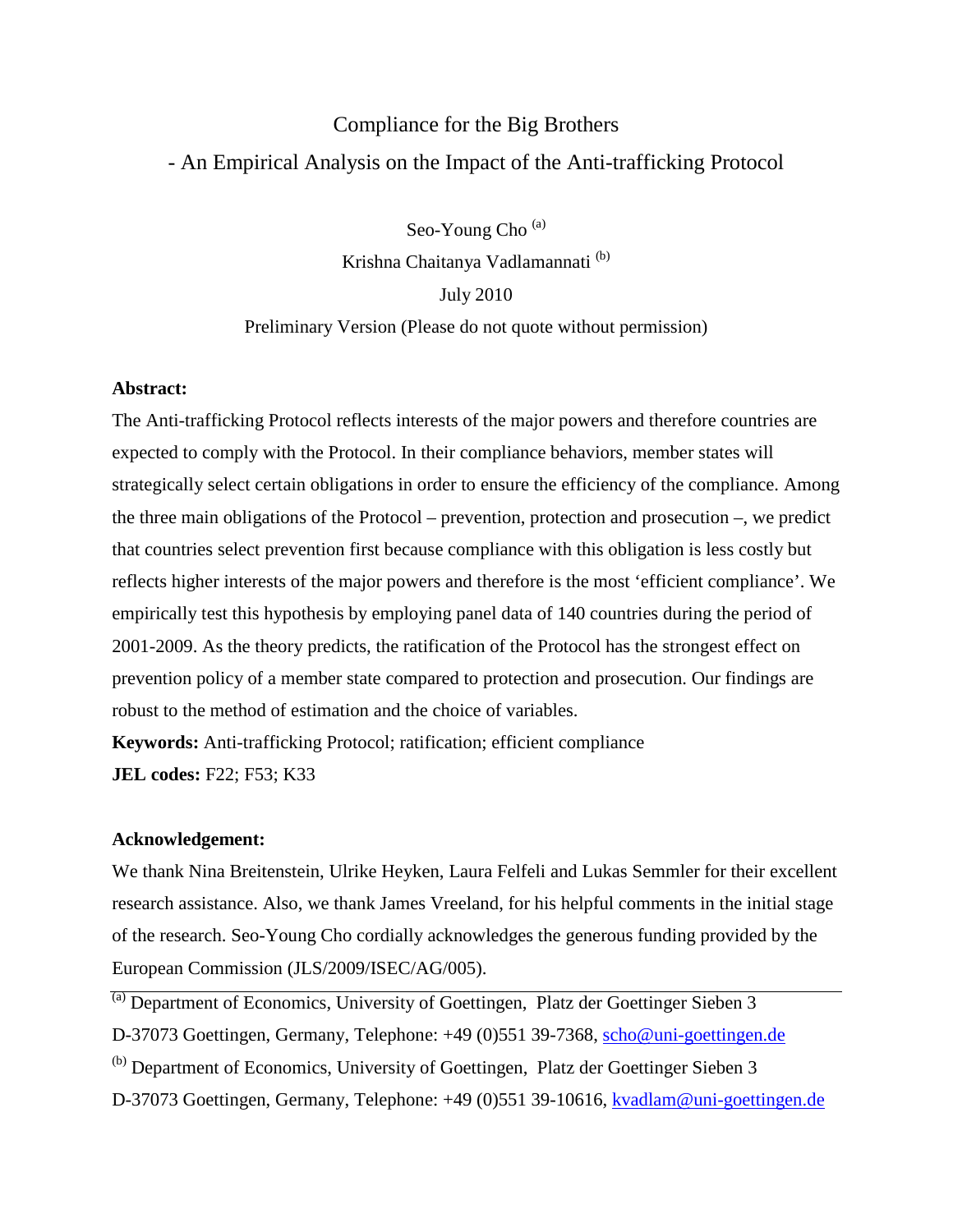#### **1. Introduction**

 $\overline{\phantom{0}}$ 

Human trafficking is a growing phenomenon worldwide, threatening national security and damaging domestic human rights reputation of a country. The US Department of State estimates that there exist more than 12 million victims of human trafficking in the world, making the global prevalence of trafficking victims 1.8 per 1,000 inhabitants (US Department of State, 2010). Interpol also suggests that human trafficking is a multi-billion-dollar business, steadily catching up with drug and arms trafficking [\(http://www.interpol.int/Public/THB/\)](http://www.interpol.int/Public/THB/default.asp). In responding to the need to combat such a crime, the United Nations General Assembly adopted the Convention against Transnational Organized Crime and its Protocol to Prevent, Suppress and Punish Trafficking in Persons, especially Women and Children, in 2000. The Convention and the Protocol are arguably the most serious international regime to combat human trafficking (UNODC 2006). In particular, the Protocol provides the internationally recognized definition of human trafficking for the first time<sup>[1](#page-1-0)</sup> and regulates obligations of member states in order to achieve the three objectives: preventing human trafficking, protecting trafficking victims and prosecuting traffickers. As a decade has passed after the emergence of the Anti-trafficking Protocol, it is worthwhile investigating whether the Protocol has created any effect on achieving its mandates, which is the aim of this paper.

Indeed, whether a treaty has an effect is a different question from whether countries meet the objectives of the treaty. Countries may still comply with the objectives even in the absence of the treaty. The relevant question is whether the ratification of the treaty can create an additional effect on compliance. With respect to the impact of human rights treaties, theoretical predictions

<span id="page-1-0"></span><sup>1</sup> According to the Anti-trafficking Protocol, *trafficking in persons shall mean the recruitment, transportation, transfer, harboring or receipt of persons, by means of the threat or use of force or other forms of coercion, of abduction, of fraud, of deception, of the abuse of power or of a position of vulnerability or of the giving or receiving of payments or benefits to achieve the consent of a person having control over another person, for the purpose of exploitation. Exploitation shall include, at a minimum, the exploitation of the prostitution of others or other forms of sexual exploitation, forced labor or service, slavery or practices similar to slavery, servitude or the removal of organs* (article 3-*(a)*).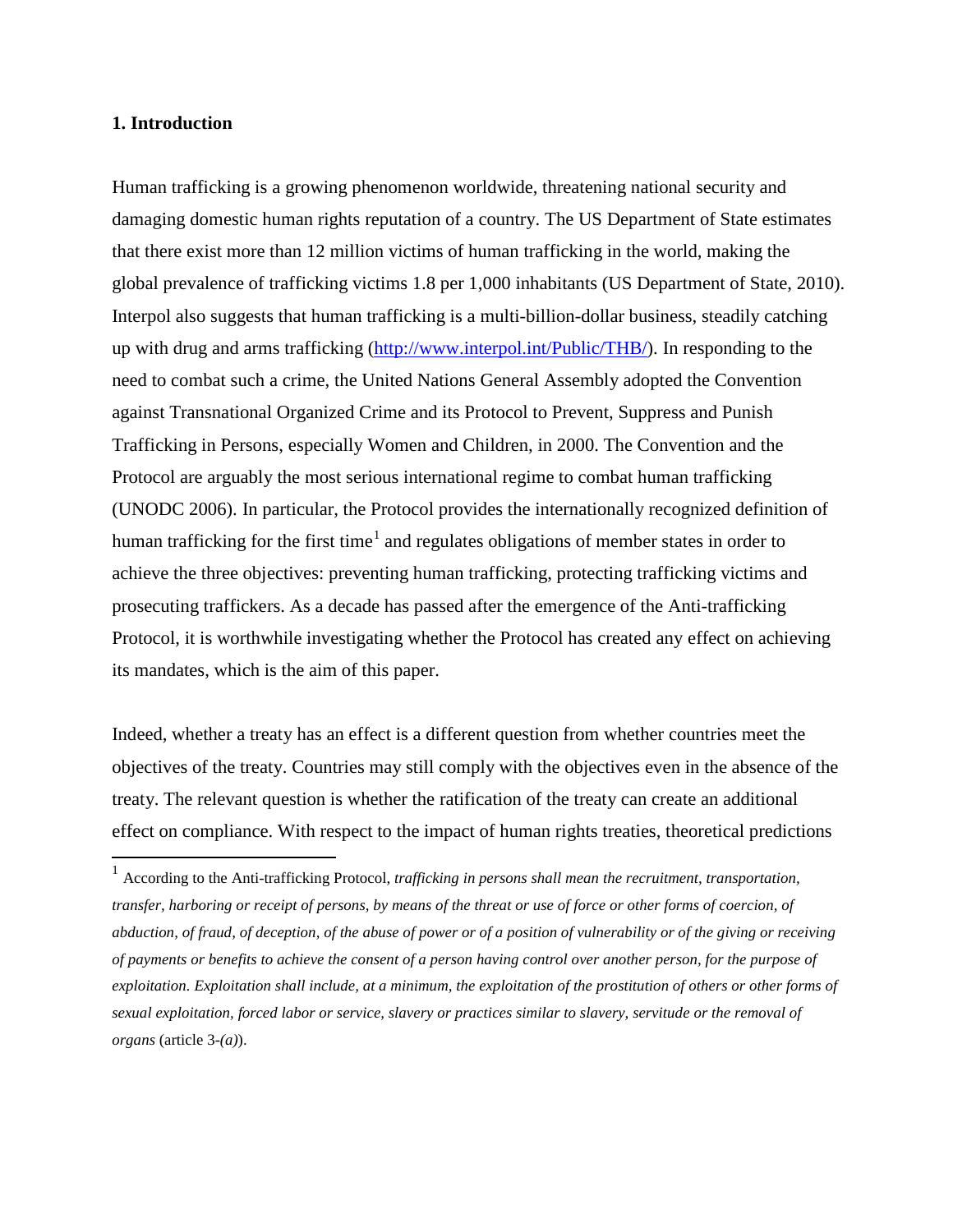are rather skeptical because those treaties lack enforcement mechanisms (Beyefsky 2001). Thus, human rights treaties are often criticized as an 'empty promise' or a 'cheap talk', particularly in the realist tradition (Hoffmann 1956; Fisher 1981), while some other schools try to illuminate possible functions of human rights treaties in generating effects such as norm processing (Keck and Sikkink 1998 ) and recognition-building (Keohane 1984).

Similar to other human rights treaties, the Anti-trafficking Protocol does not have an official tool to punish violators. It means that there is no cost imposed on non-compliers and the lack of punishment may encourage potential violators to join the Protocol for a window-dressing purpose as argued in studies on other treaties such as the Convention against Torture (Hathaway 2002; Vreeland 2008). However, as more closely looking into the development and creation of the Protocol, one can find a special feature of the Anti-trafficking Protocol. The objectives of the Protocol reflect national preferences of the major powers and the major powers are interested in other countries' complying with the Protocol. In most other human rights treaties, this is not the case. Improving human rights records of a foreign country is rarely of interests of the major powers and the major powers do not exercise pressure or sanction on non-compliers (Krasner 1993; Goldsmith and Posner 2005). However, combating human trafficking is different. The US, arguably the supreme power, is known to be one of the major destination countries for trafficking victims. The United Nations Office on Drugs and Crime (2006) defines the US as a destination country with very high inflows of human trafficking. Also, the US Annual Report on Trafficking in Persons (2005) estimates that 14,500–17,500 individuals are trafficked into the US from other countries every year. Facing huge flows of human trafficking inside its own territory, the US has great interests in reducing human trafficking coming from other countries. In fact, the adoption and promotion of the Anti-trafficking Protocol reflects American hegemony (Winer 2004) and the Protocol is arguably a replica of the US domestic law, the Victims of Trafficking and Violence Protection Act (TVA [2](#page-2-0)000) (US Senate Hearing 2004).<sup>2</sup>

 $\overline{\phantom{0}}$ 

<span id="page-2-0"></span> $2$  Without any further need to adopt a new legislation, the US signed the Protocol in 2000 and ratified it in 2005, a much faster pace compared to its ratification of other international human rights treaties. In fact, the US has not ratified several major human rights treaties such as the International Covenant on Economic, Social and Cultural Rights; the Convention on Elimination of All Forms of Discrimination against Women; and the Convention on the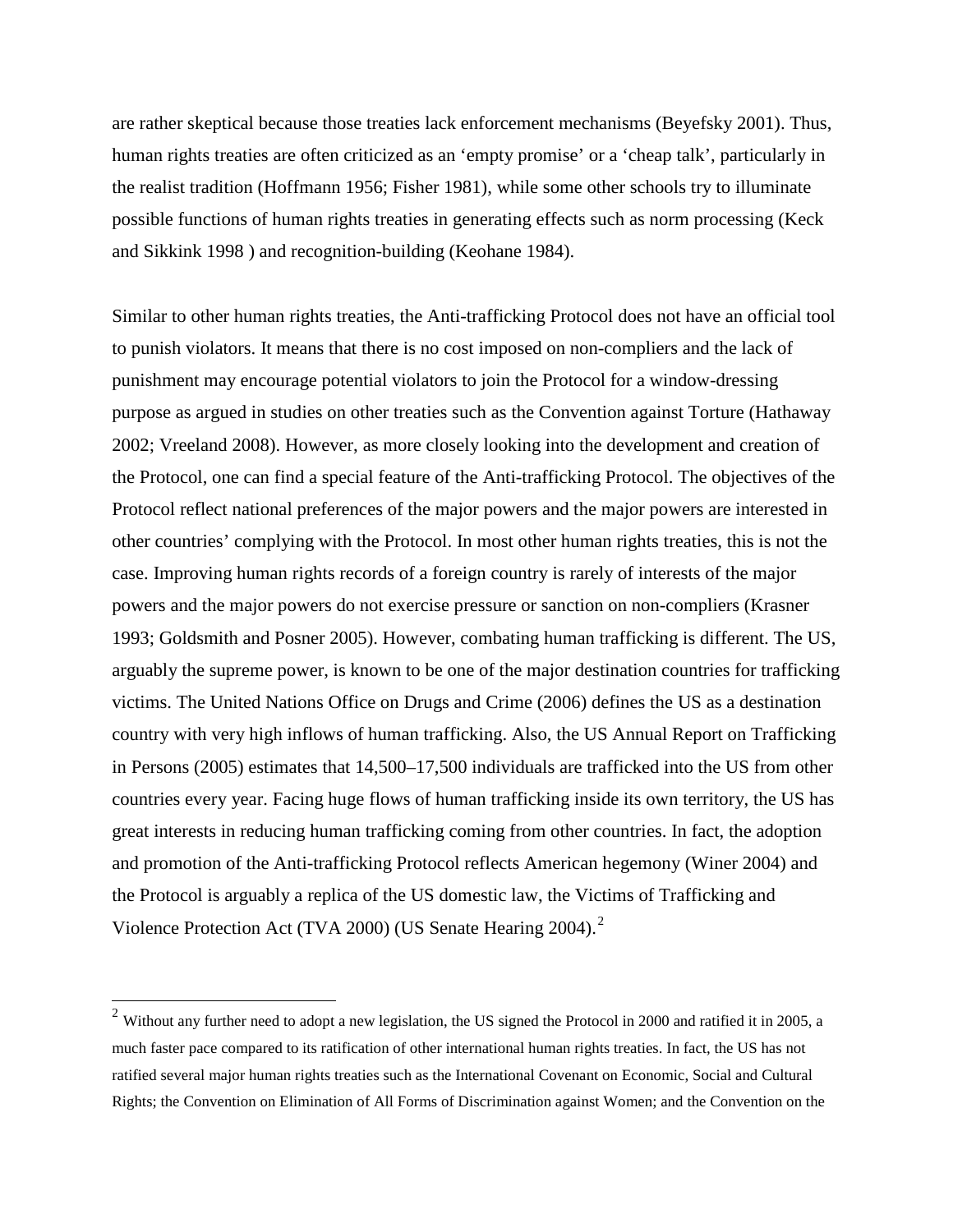To facilitate the international anti-trafficking regime virtually identical to the pre-existing domestic law, the US regularly evaluates states' compliance through its Annual Reports on Trafficking in Persons. The tier-ranking provided by the Reports functions as a monitoring mechanism on states' anti-trafficking efforts and the US officially declares that it exercises pressure on non-compliers through international aid (US Dept. of State, Annual Report on Trafficking in Persons, 2007). In addition to the US, the European Union and most other developed countries also confront high flows of human trafficking into their countries. According to the UNODC Incidence Index (2006), 13 EU and 18 OECD member states receive very high or high inflows of human trafficking (see annex 1). In addition to the numbers of victims coming into these countries, economic losses caused by human trafficking are also tremendous. The ILO (2005) estimates that annual profits from forced labor and human trafficking in industrialized countries are USD 3.5 billion and they are not taxed and likely to be used for illegal activities including crimes. It shows that combating human trafficking is not an empty axiom but reflects an urgent need of the developed world.

As the Protocol reflects the preference of the major powers and is also promoted by them, countries are expected to ratify the Protocol in the first place in order to demonstrate their good will for the major powers and to gain international recognition by doing so. Furthermore, countries will comply upon ratification as the major powers will keep their eyes on the performance of member states. In doing so, countries decide upon their compliance behaviors with the following consideration: how to satisfy the need of the major countries. In order to meet this goal, countries will be strategic and select the most efficient way to comply. The criteria of the most efficient compliance are arguably 'the minimum costs' and the 'maximum benefits'. The benefit would include the recognition from the major powers and the costs consist of efforts to establish new legislation, enforce the new law with police and judiciary capacity and implement necessary policy programs, as well as domestic resistance against such changes. With

l

Rights of the Child. Also, it took the US for 25-30 years to ratify the International Convention on the Elimination of All Forms of Racial Discrimination; and the International Covenant on Civil and Political Rights.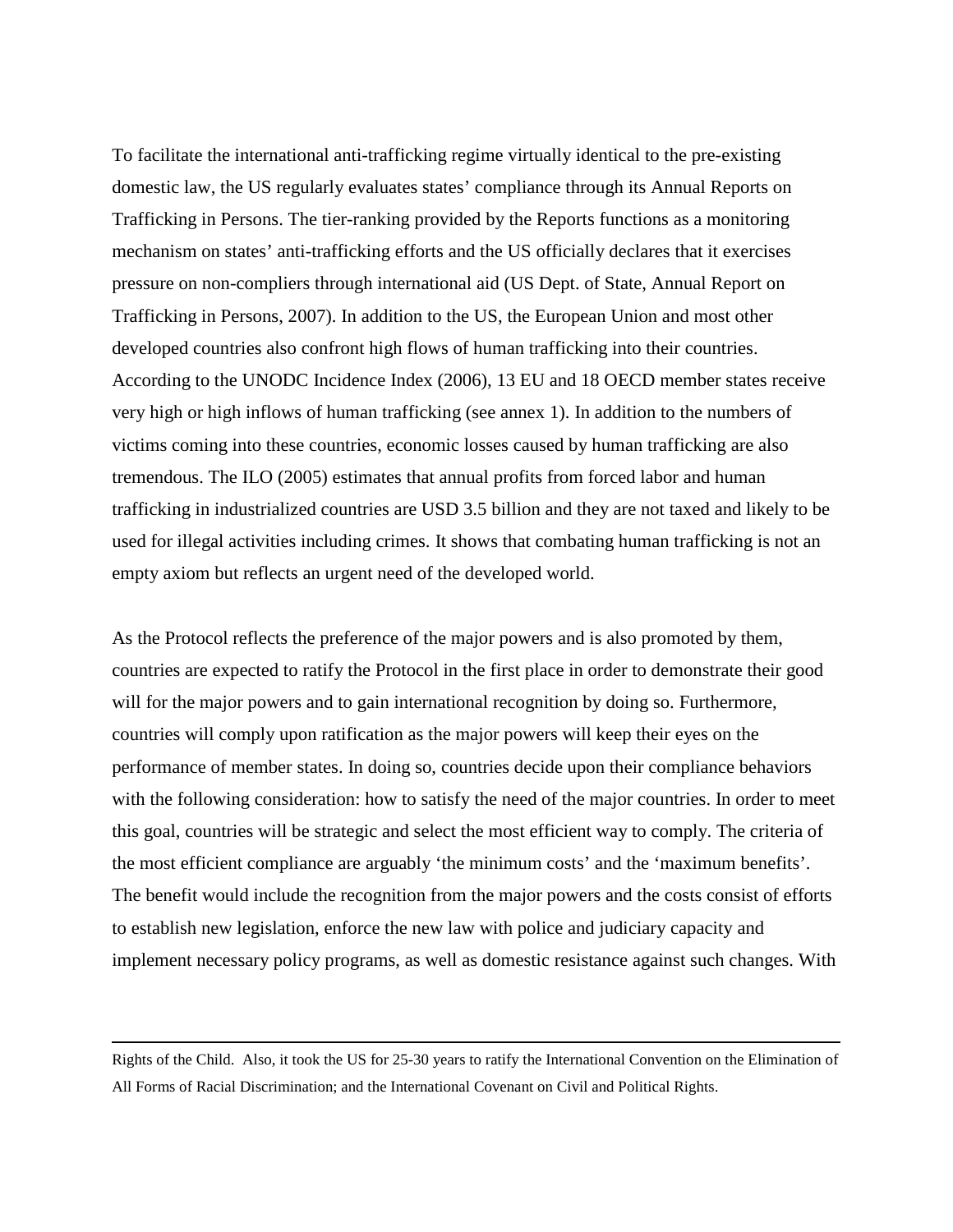this regard, countries will be tactical in making compliance-decisions and strategically select certain obligations, ensuring the highest appreciation from the major power with minimum costs.

In the Anti-trafficking Protocol, there are three main pillars of the objective: prevention, protection and prosecution, so-called 3Ps. We predict that countries will select an objective with which they can most efficiently comply. The obligations of the chosen objective should be a main concern of the major powers so that compliance with such obligations fulfills the needs and preference of the major countries. At the same time, the costs of compliance should be relatively smaller and affordable. Based on these selection criteria, compliance with prevention is arguably the first choice for many countries. The obligations of prevention consist of conducting antitrafficking public and media campaigns; training government officials and police/military personnel; controlling borders, airports and train stations; and pursuing international cooperation with other governments and exchanging information<sup>[3](#page-4-0)</sup>. These obligations can be mostly fulfilled by utilizing existing legislation and resources and therefore less costly than accomplishing protection and prosecution efforts requiring new legislative adoption. Furthermore, border controlling is of main concerns of the major powers because traffickers transport victims across borders and major countries demand stricter border controls to countries sending victims as one can see from the anecdotal evidence between the US and Mexico [\(http://www.reuters.com/article/idUSTRE66I4NQ20100719\)](http://www.reuters.com/article/idUSTRE66I4NQ20100719).

Thus, prevention is arguably the first candidate when countries make a decision to comply. In the paper, we hypothesize that the Anti-trafficking Protocol has the strongest impact on prevention policy and empirically analyze this question by using panel data from 140 countries for the period of 2001-2009. To measure compliance, we code information taken from the Annual Reports on Trafficking in Persons and construct a five-point scale index on the level of compliance with prevention, protection and prosecution, respectively. Through the empirical

l

<span id="page-4-0"></span><sup>&</sup>lt;sup>3</sup> In addition to the listed obligations, article 9 recommends that countries take social and economic initiatives to prevent human trafficking and alleviate the factors that make persons vulnerable. However, we exclude this obligation in our analysis because of two reasons: first, the vagueness of the obligations (Fredette 2009) and second, the exclusion of this obligation in the criteria of the tier ranking (US Dept. of State, Annual Report on Trafficking in Persons, 2009).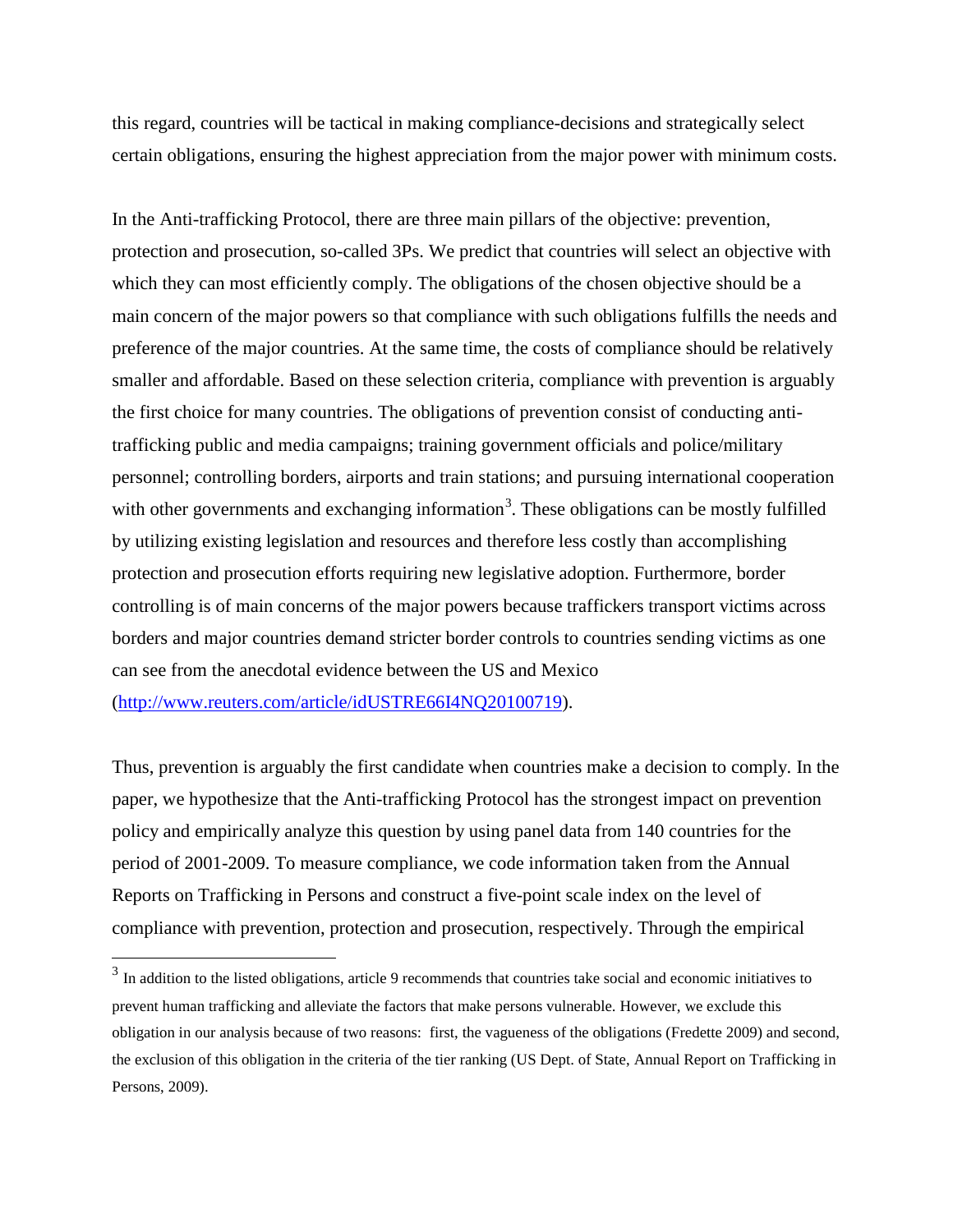analysis, we find that the ratification of the Protocol has a positive, significant effect on prevention policy of a country but not on the other two types of policy, confirming our hypothesis of 'efficient compliance'. A positive effect on protection is partially found but the impact is mainly driven by developed countries. This main finding is not altered by the method of estimation and the choice of control variables.

Our paper continues as follows. In section 2 we present our theoretical arguments and hypotheses. Section 3 describes the methodologies of measuring anti-trafficking policy (3Ps) and ratification. Section 4 follows with estimation strategies and section 5 empirical results. In section 6, we conclude with policy implications.

#### **2. Hypothesis: 'Efficient Compliance'**

Why do countries comply with a human rights treaty – despite the lack of enforcement mechanisms? The answer can be summarized with the concepts of 'state power' and 'state interests' (Simmons, Chapter 4, 2009). Both realist and rational functionalist traditions argue that countries comply with a treaty if the objectives meet their national interests and preference. Furthermore, if the major countries have interests in enforcing compliance with the treaty, compliance of member states would increase and countries whose national interests are inconsistent with the treaty would also comply due to coercion and pressure from the major powers.

In compliance literature, the realist view of coercion tends to lead to a conclusion that human rights treaties are futile because human rights records of other countries are rarely of great concerns of the major countries. However, the Anti-trafficking Protocol is an international legal frame evidently reflecting interests and preferences of the major powers. Confronting huge flows of human trafficking into their countries, the US and the EU have adopted anti-trafficking policy as their national priority (TVA2000; the Europe Convention on Action against Trafficking in Human Beings 2005) and actively promote efforts to combat human trafficking worldwide. Indeed, global efforts are particularly important in fighting human trafficking because of the transnational nature of the problem (UNODC 2006) and thus the major countries have strong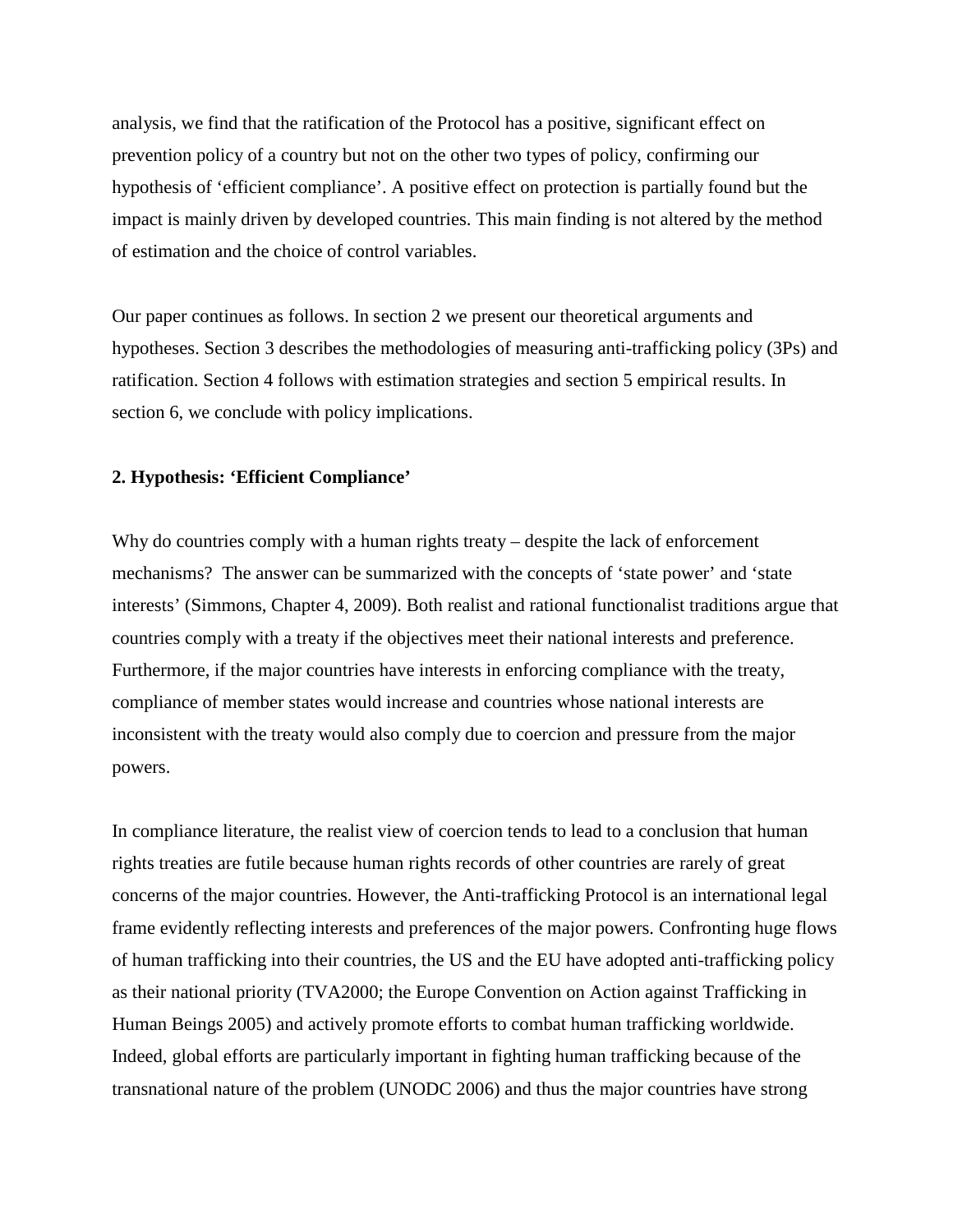interests in reducing not only inflows of human trafficking into their own countries but also outflows from sending countries. Moreover, major destination countries receive victims of human trafficking from various countries without regional limitations. For instance, according to the UNODC (2006), trafficking victims found in the US come from 66 countries: from China to Mexico to Nigeria. Germany, another major destination, receives trafficking victims from 51 countries (Poland, Afghanistan, the Dominican Republic, etc). These wide ranges of human trafficking at the global level suggest that the interests of the major countries in combating human trafficking are not limited in certain neighboring countries but rather include most countries worldwide.

On the other hand, countries sending victims abroad – mostly developing countries – may or may not have a national preference in compliance with the Anti-trafficking Protocol. Sending victims abroad costs the loss of human capital, damages in state reputation and the violation of national borders. However, as victims no longer live in the country and therefore exploitation occurs outside their own country, the problem is less noticeable and urgent than in receiving countries. Some sending countries even neglect the situations that their own nationals are being smuggled to developed countries because of expectation on remittance and/or population pressure. To explain the compliance of sending countries, international pressure from the major countries would play a more important role rather than pure interests of sending countries.

As combating human trafficking is of interests of the major powers, the Anti-trafficking Protocol can function as an international instrument for their needs to lock-in commitments of member states and provide internationally recognized legitimacy for the objectives. Thus, countries not only ratify but also comply with the Protocol as long as their compliance is under supervision of the major powers. Countries' compliance decisions can be well-explained by the power and the needs of the major countries. In other words, countries will comply not because of their own needs but rather because of the needs of the major power and how to satisfy the major power is the key factor in compliance. This compliance behavior would be more notable for developing countries which are under the influence of the major powers.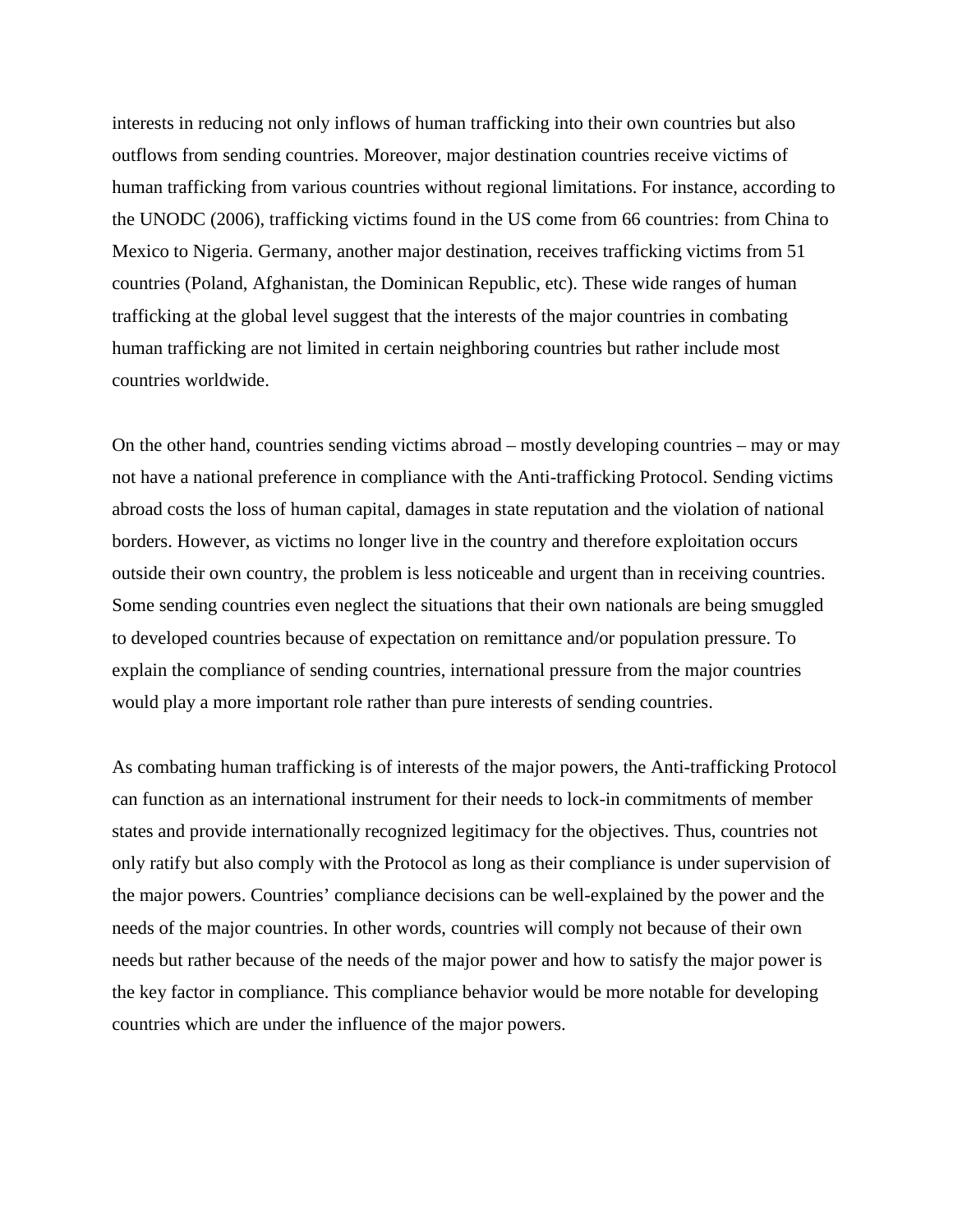On the other hand, one should also note that compliance is costly (Hathaway 2007) and countries will calculate how they can fulfill the needs of the major power with less cost. Compliance with the Protocol requires new legislative adoption and policy implementation which may cost not only monetary burdens of a country but also trigger domestic resistance due to potential conflict with existing law – in particular immigration law. Thus, countries will make a strategic decision on what to comply among many obligations and select certain obligations which they can comply with less cost but satisfy the preference of the major powers.

As mentioned earlier, prevention policy is the first candidate to fulfill the criteria of 'efficient compliance' with the minimum cost for the complier and the maximum satisfaction of the major powers. Among the obligations prescribed for prevention by the Protocol, no area requires new legislative adoption, which potentially causes domestic resistance or conflicts with other laws. Also, most anti-trafficking public campaigns and training programs for government officials and military can be implemented with existing resources. Keeping borders is a basic responsibility for a sovereign state. Furthermore, there is another distinctive advantage of border controlling. It is of great concerns of the major powers. The major countries often conduct border controlling to crack down human trafficking as seen in examples of the US and Mexican borders and the Spanish and North African see borders and demand stricter border controlling to sending countries. Indeed, border controlling is one of the quickest and easiest (although arguably not most effective in tackling root causes of human trafficking in the long run) ways to reduce flows of human trafficking. Additionally, international cooperation with other governments and international organizations can easily impress the major countries because these activities are more visible to the outside world compared to domestic court proceedings for prosecution and the implementation of protection programs.

On the contrary, prosecution policy is highly costly to implement. To comply with obligations for prosecution, countries need to adopt the newly defined concept of human trafficking in national legislation: the criminalization of human trafficking with specific and strict penal codes and the delegation of anti-trafficking enforcement personnel including police and prosecutors (The Protocol, arc. 5). The criminalization of human trafficking calls for amendment in general immigration law and careful interpretation in court proceedings of related cases (Fredette 2009).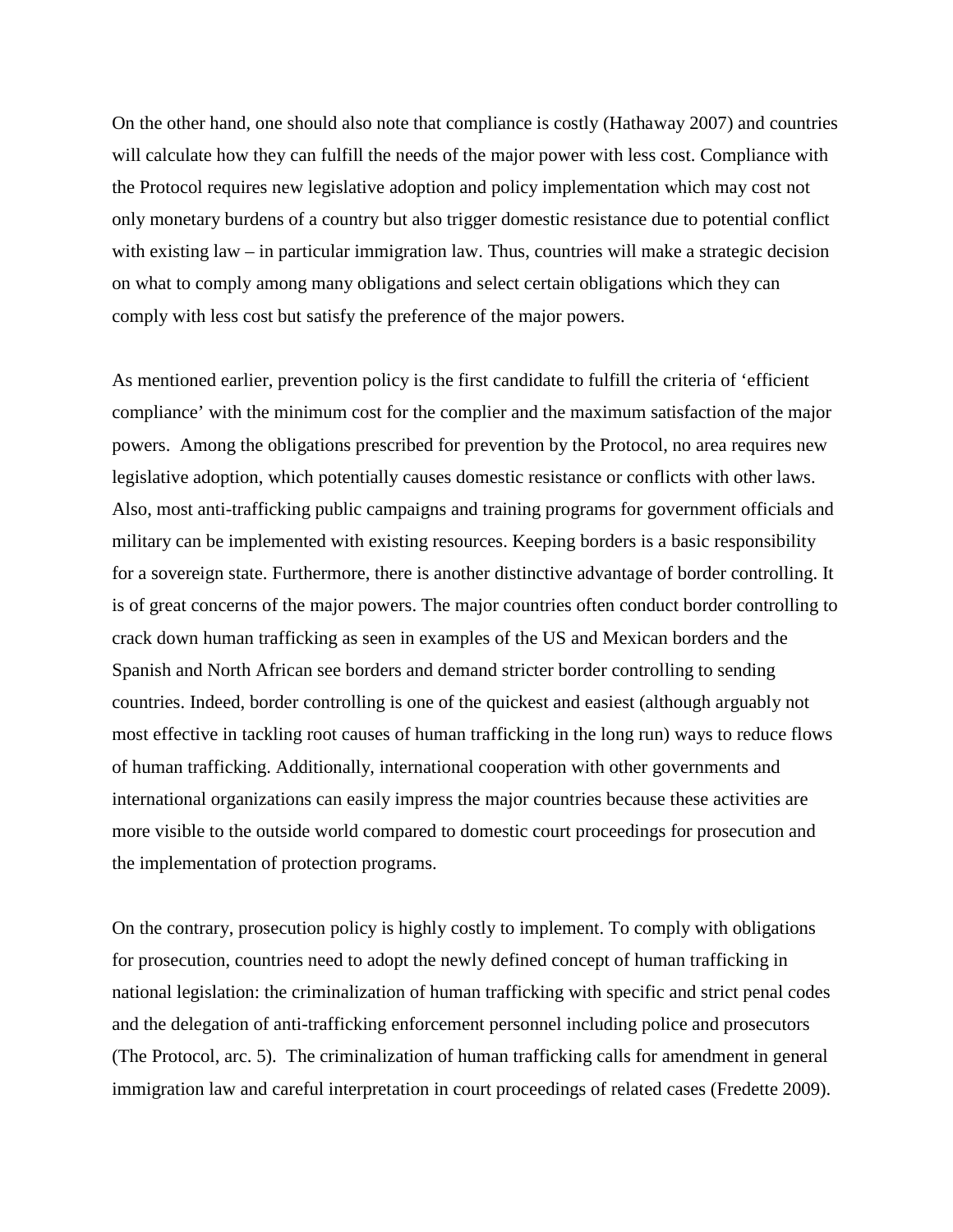Furthermore, assigning enforcement personnel exclusively for anti-trafficking tasks produces monetary burdens. Compliance with protection policy (The Protocol, part II) is also costly, particularly triggering domestic resistance against the policy adoption. Assistance programs for shelters, medical care and job training might be less costly for many countries if effectively cooperating with NGOs and other social networks and utilizing existing facilities. However, granting victims (temporal or permanent) residency would conflict with immigration law in many countries. Also, generous treatment for victims may create incentives for traffickers to operate in the country and therefore induce more human trafficking (Akee et. al. 2007). Furthermore, the major countries may not be interested in protecting victims found in other countries, although the major powers might be more concerned about protection in their own territories because of their human rights reputation.

Given a greater demand and need of the major countries and a lower cost of compliance, prevention is arguably the first choice for many countries to comply and our theory predicts that the ratification of the Protocol has the strongest effect on prevention, compared to the other two. Furthermore, the impact on prevention is expected to be stronger in developing countries where the costs of compliance and pressure from the major countries are more serious issues. Based on the theoretical prediction, we hypothesize our arguments as following.

H1: Ceteris paribus, the ratification of the Anti-trafficking Protocol has the strongest impact on the state compliance on prevention policy.

H2: Ceteris paribus, the strong impact of the ratification on prevention is more pronounced in developing countries.

Additionally, we expect that the impact on prevention is significant in most countries regardless of country types – whether the country receives or sends victims of human trafficking – because border control can be a quick, although temporal, solution to crack down illicit human flows. Probably, receiving countries comply with prevention policy because of their national interests to reduce inflows of human trafficking, while sending countries comply due to pressure from the major countries.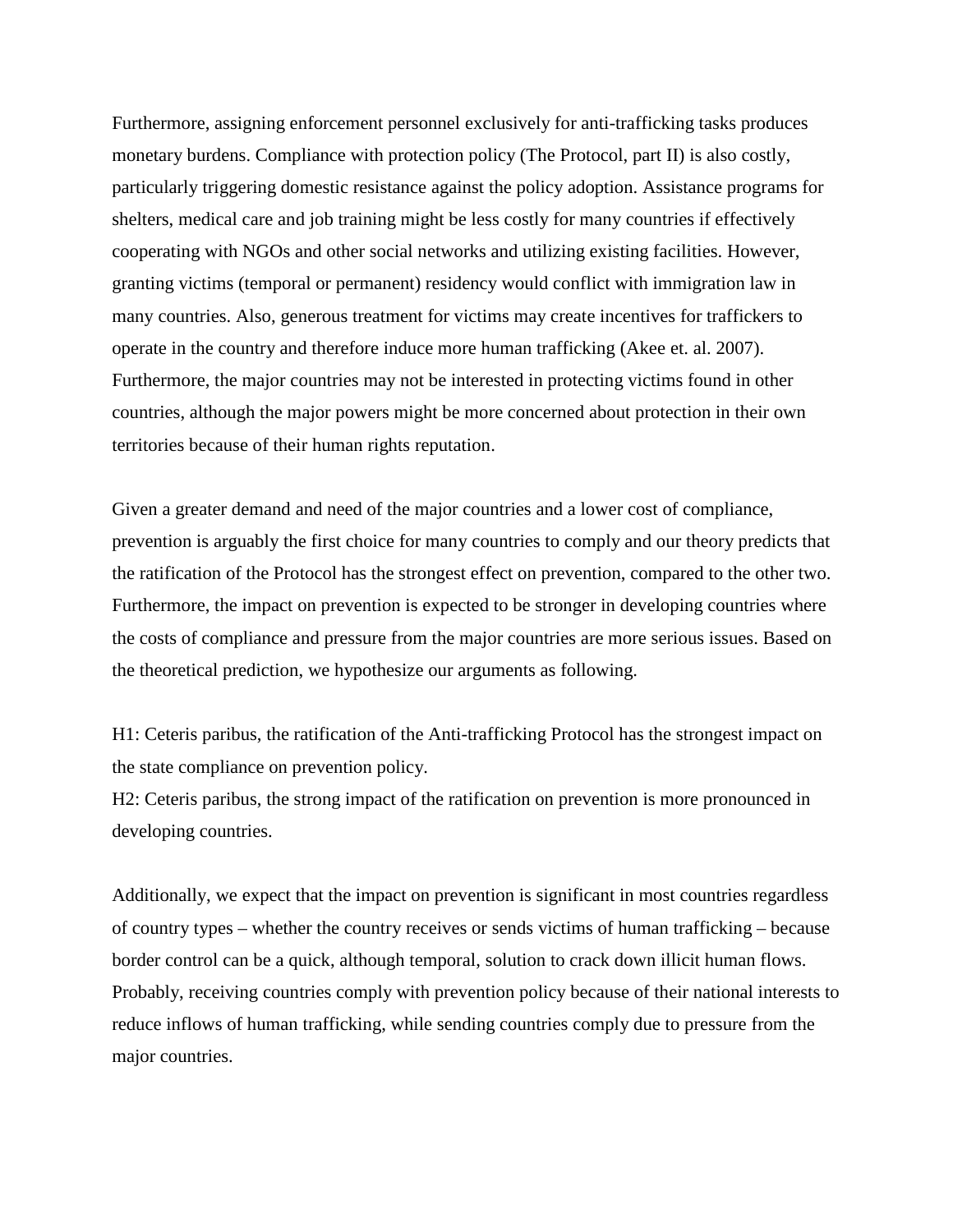H3: Ceteris paribus, the ratification has significant impact on prevention in both countries of origin and destination.

On the other hand, it might be possible that countries of origin are also likely to comply with protection policy because obligations for protection mainly apply to countries of destinations where victims are present. Thus, countries of origin comply with protection by introducing law and programs which will not be utilized in reality and therefore bear almost no costs. However, if pressure from the major countries is a stronger driving force for compliance than countries' preference for cheaper costs, the impact of ratification will be stronger in prevention policy in these countries.

H4: Ceteris paribus, in countries of origin, the ratification has greater impact on protection if countries are more concerned about monetary costs than pressure from the major powers. H5: Ceteris paribus, in countries of origin, the ratification has greater impact on prevention if countries are more concerned about pressure from the major powers than monetary costs.

#### **3. Measuring Anti-trafficking Policy and Treaty Ratification**

We use our own constructed indices on the three main anti-trafficking policy areas namely, prevention, protection and prosecution. The index on each of the three policy measures is coded on a scale of 1 to 5 where the lowest value means full compliance and the highest value no compliance. Thus, a lower score implies a higher degree of policy-conformity. This index is constructed annually from 2001 to 2009 for approximately 140 countries. The sources of information used for coding the index are from the Annual Reports of Trafficking in Persons (US Department of State, 2001-2009). There are two prime reasons employing theses indices for our study. First, unlike the aggregate tier ranking provided by the Reports (tier 1, 2, 2 Watchlist and 3), our policy indices not only distinguish compliance in the three different areas but also measure the level of compliance in each area, separately. Second, our indices are coded based on the specific content to measure compliance with the requirements of the Anti-trafficking Protocol, while the tier ranking is given based on compliance with the US TVA. Additionally, the third reason for employing this dataset is its reliability. The coding for each variable for each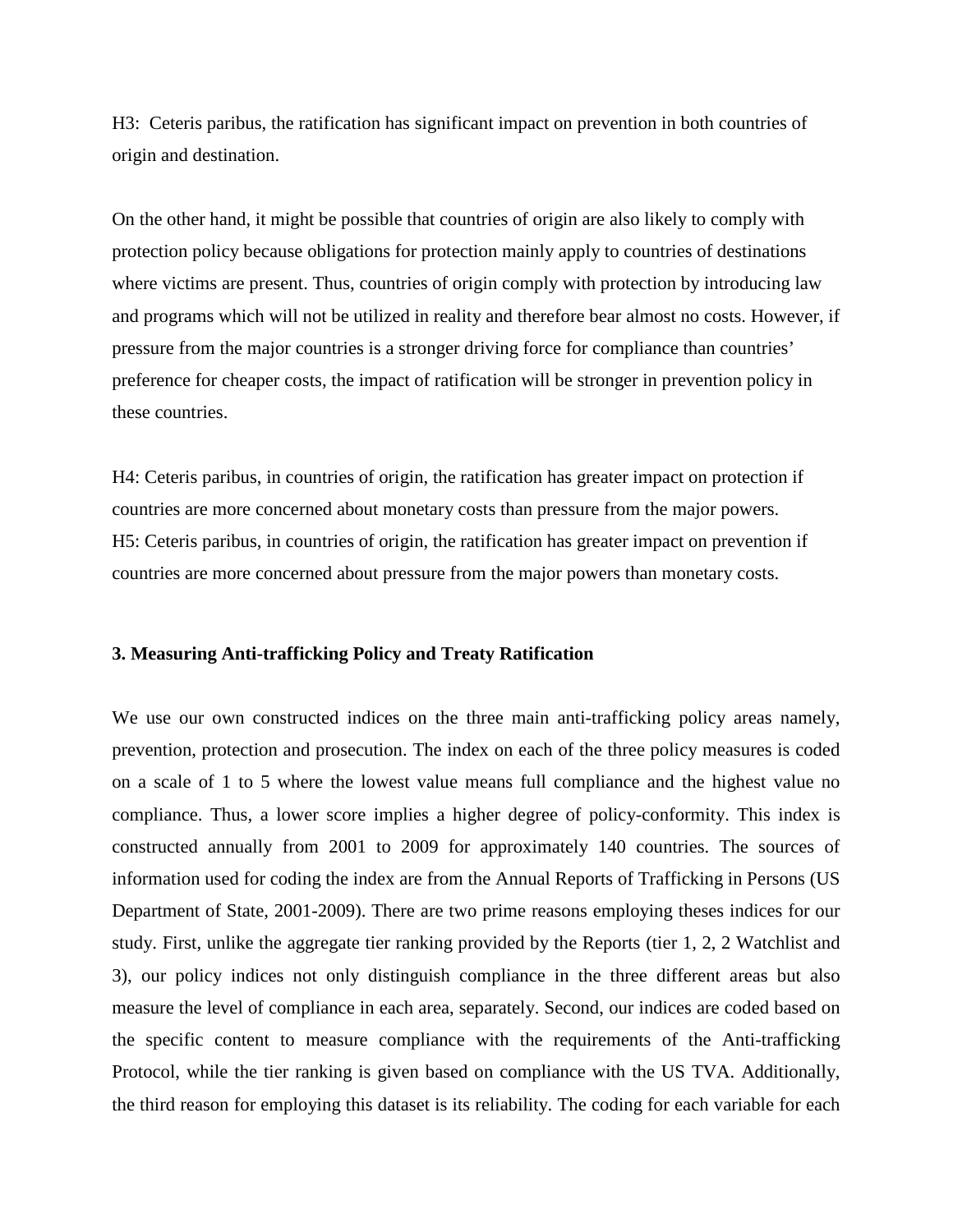country-year is independently evaluated by at least four trained coders **[4](#page-10-0)** . We illustrate the measurement scale of each of the three indices as following

**a. Codification for the index on Prevention policy** (based on part III, article 9, 10, 11, 12 and 13 of the Protocol)

**Score 1:** if the country demonstrates strong efforts in fulfilling all the seven requirements for preventing human trafficking. (These include: implementing public and media campaigns for anti-trafficking awareness, training government and military officials including peace keepers, facilitating information exchange among relevant authorities, monitoring borders, train stations, airports, etc., adopting national action plans for combating trafficking in persons, promoting cooperation with NGOs and international organizations in the country, and facilitating bilateral and/or multilateral cooperation with other governments).

**Score 2:** if the country demonstrates relative strong efforts in fulfilling the aforementioned requirements for preventing human trafficking.

**Score 3:** if the country demonstrates moderate efforts in fulfilling the aforementioned requirements for preventing human trafficking.

**Score 4:** if the country demonstrates limited efforts in fulfilling the aforementioned requirements for preventing human trafficking.

**Score 5**: if the country demonstrates no effort in fulfilling the aforementioned requirements for preventing human trafficking.

**b. Codification for the index on Protection policy** (based on part II, article 6, 7 and 8 of the Protocol):

ı

<span id="page-10-0"></span><sup>&</sup>lt;sup>4</sup> We thank Nina Breitenstein, Ulrike Heyken, Laura Felfeli and Lukas Semmler for their assistance while coding the data on compliance.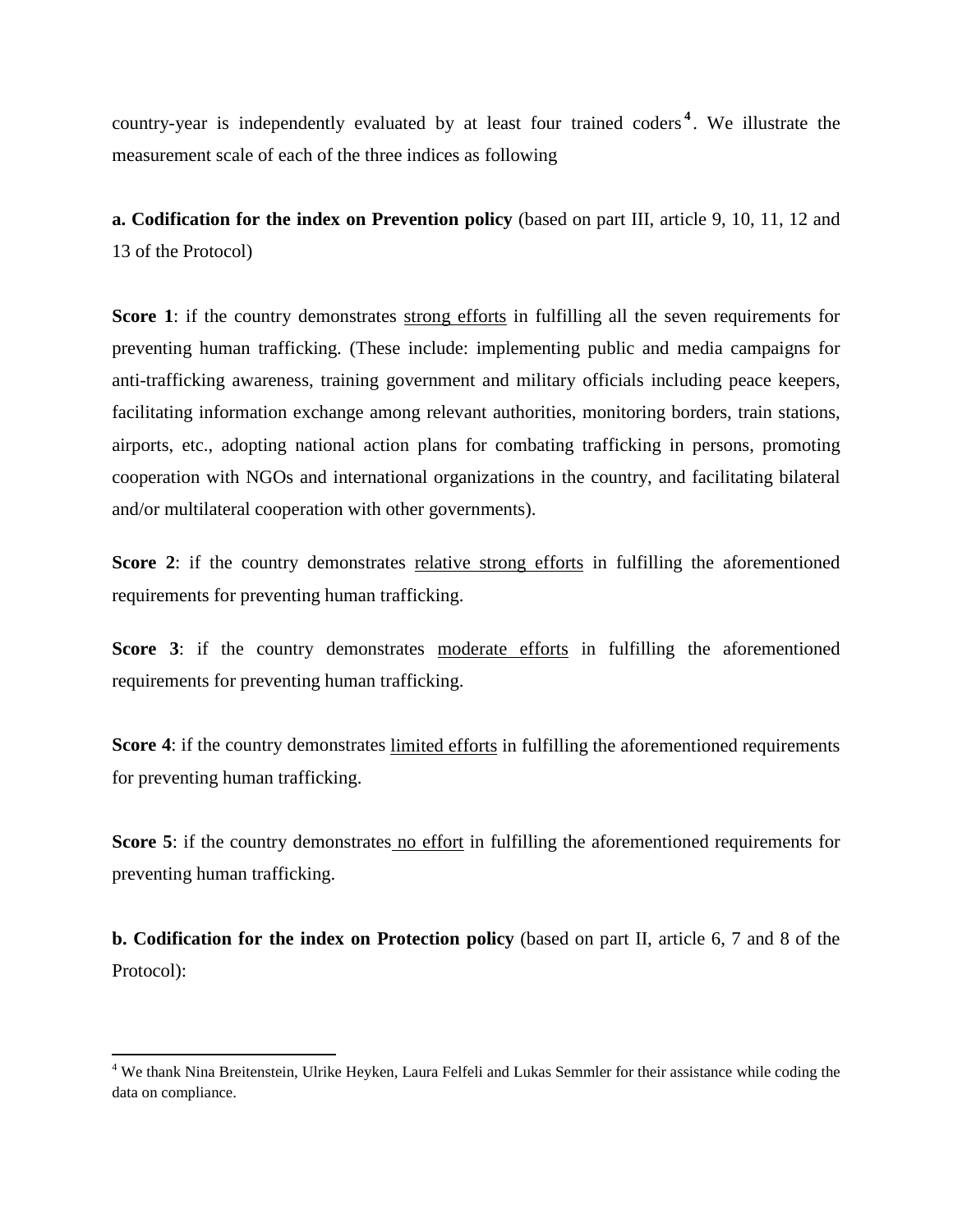**Score 1**: if the country does not punish victims trafficking in persons for acts related to the situations being trafficked and exerts strong efforts in fulfilling the following requirements namely, giving victims information on and assistance for relevant court and administrative proceedings, supporting for physical, psychological and social recovery of victims such as the housing, medical assistance, job training, residence permit, other assistance for rehabilitation, and repatriation.

**Score 2**: if the country does not punish victims trafficking in persons for acts related to the situations being trafficked and exerts moderate efforts in fulfilling the aforementioned requirements.

**Score 3**: if the country does not punish victims trafficking in persons for acts related to the situations being trafficked and exerts limited efforts in fulfilling the aforementioned requirements.

**Score 4**: if the country fails to ensure that victims of trafficking are never punished for acts related to the situations being trafficked but provides only limited assistance in fulfilling the aforementioned requirements.

**Score 5**: if the country punishes victims of trafficking in persons for acts related to the situations being trafficked and does not provide any assistance and support.

**c. Codification for the index on Prosecution policy** (based on article 5 of the Protocol):

**Score 1**: if the country has a legislative measure prohibiting trafficking in persons and maintains a stringent level of penalty (for more than five years in imprisonment or punishment equivalent to other related crimes such as rape, labor exploitation, etc), and the law is fully enforced in the form of investigations, arrests, prosecutions, convictions and punishment of such offenders.

**Score 2:** if the country has a legislative measure prohibiting trafficking but the law is not fully enforced.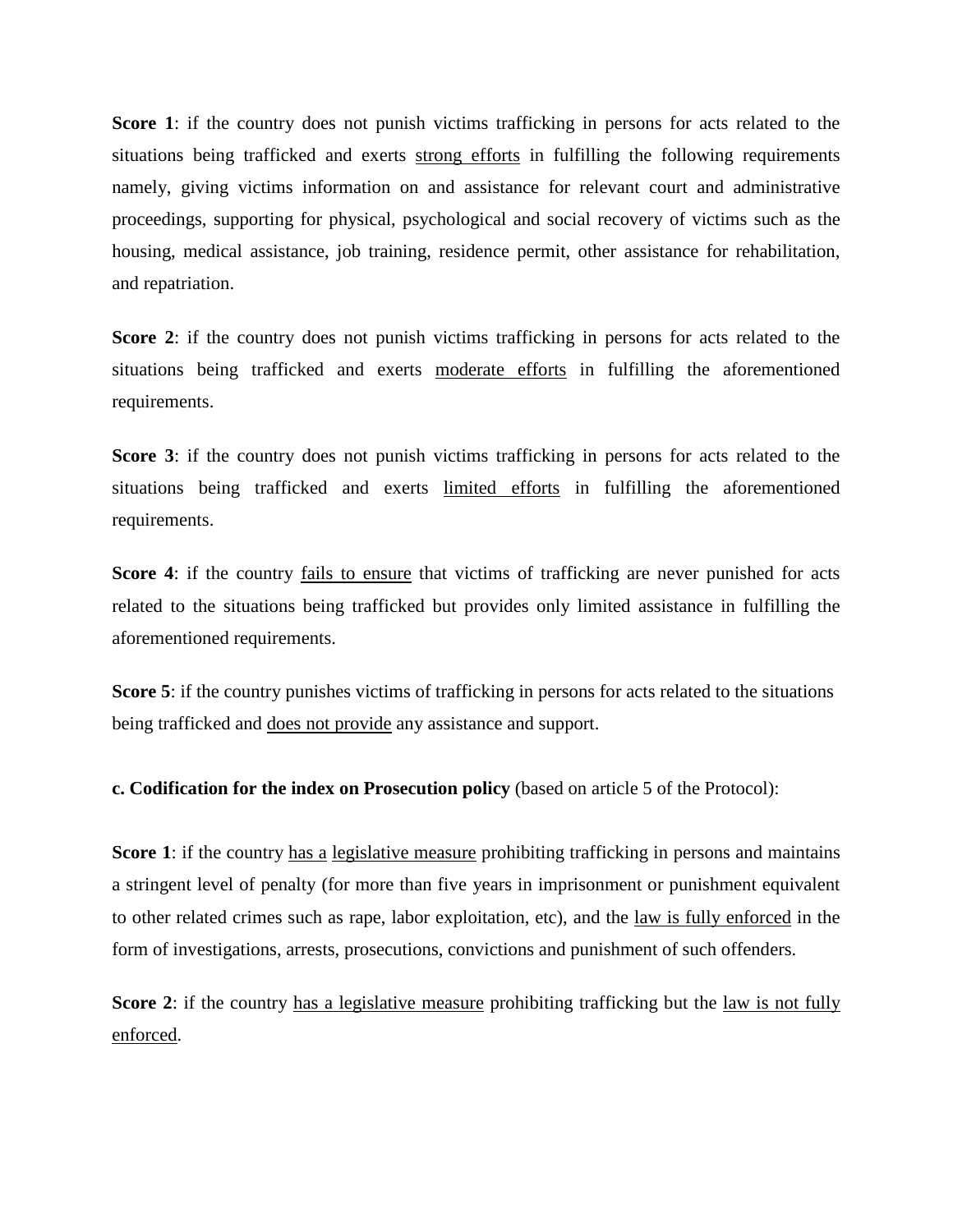**Score 3**: if the country has no legislative measure prohibiting trafficking but applies some other related law to punish offenders of such crime and the law is fully enforced.

**Score 4:** if the country has no legislative measure prohibiting trafficking but applies some other related law to punish offenders of such crime and the law is not fully enforced.

**Score 5**: if the country has neither legislative measure prohibiting trafficking nor the law is fully enforced.

Naturally, the three dimensions of anti-trafficking policy are not independent of each other. As seen in table 1, however, the three different components that make up the anti-trafficking policy are only moderately correlated with each other, albeit the protection and prevention correlate relatively more strongly at  $r = 0.68$ . It indicates that the differentiated levels of compliance on each of the 3Ps, which our disaggregate indices capture, are not trivial but rather substantial.

**Table 1:** Bivariate correlations among the three forms of Anti-trafficking policies

|             | Prosecution | Protection | Prevention |
|-------------|-------------|------------|------------|
| Prosecution | 1.000       |            |            |
| Protection  | 0.550       | 1.000      |            |
| Prevention  | 0.500       | 0.680      | 1.000      |

Our main independent variable of interest is the ratification of the UN Protocol Preventing, Suppressing and Punishing Trafficking in Persons, especially Women and Children (the Anti-trafficking Protocol)<sup>[5](#page-12-0)</sup> as part of the UN Convention against Transnational Organized Crime. We focus on the Protocol in our study instead of the Convention because it exclusively addresses objectives to combat human trafficking while the Convention includes issues on wide ranges of crimes such as drug and arms trafficking and money laundering. We code the value 1 for the year in which the country ratified the Anti-trafficking Protocol and thereafter, and 0 otherwise.

<span id="page-12-0"></span> $5$  This Protocol was adopted by resolution A/RES/55/25 of 15<sup>th</sup> November 2000 at the fifty-fifth session of the General Assembly of the United Nations. Later, the Protocol was opened for signature from the member states of the UN from December 2000 to December 2002. Finally, the Protocol entered into force from December 2003 onwards upon its ratification by 20 respective signatory states.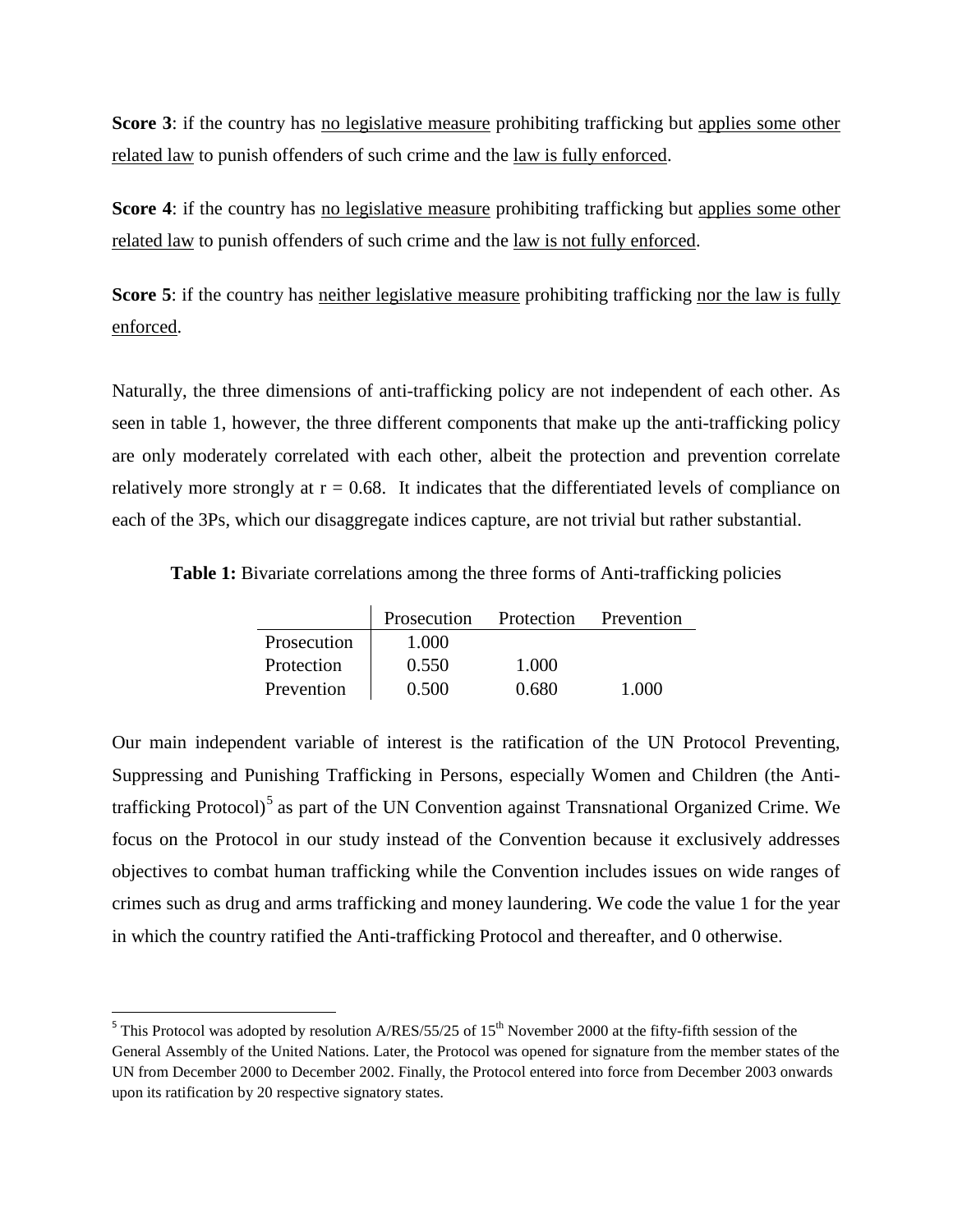#### **4. Estimation Strategy**

 $\overline{\phantom{0}}$ 

We estimate pooled Time Series Cross-Section (TSCS) regressions across a large sample of 140 countries during the period  $2001 - 2009^6$  $2001 - 2009^6$ . Accordingly, our model to be estimated is specific as:

$$
Policy_{it} = \phi_1 + \psi_2 H_{it-2} + \psi_3 Z_{it} + \upsilon_t + \omega_{it}
$$
 (1)

Where, Policy<sub>it</sub> represents each of the aforementioned 3P-indices of country *i* in year *t*.  $H_{it-2}$ denotes our main hypothesis variable namely, the ratification of the Anti-trafficking Protocol While,  $v_t$  are time fixed effects,  $\omega_{it}$  is well behaved error term. We lag two years for the main variable of interest,  $H_{it}$ , because of two main reasons. First, it may take some time for a country to change domestic legislation and policy accordingly upon ratification because the adoption of new law requires the approval of the parliament. Second, contemporary relation between ratification and anti-trafficking policy might be subject to reverse-causality. How many years upon ratification are needed to generate any effect depends on legislative procedures, the urgency of the objectives and other political considerations of a country and there is no consensus on this question<sup>[7](#page-13-1)</sup>. To estimate a required duration, we run the regressions with all possible choices of lagged-independent variables – from  $H_{it}$  to  $H_{it-8}$ . We find that ratification today ( $H_{it}$ ) and one year ago ( $H_{it-1}$ ) shows positive correlation only with prevention policy, while  $H_{it-2}$  has positive correlation with prevention and protection and  $H_{it-3}$  onwards with all 3Ps. We suspect that the positive correlation at time t and t-1 might be a reverse-feedback; the level of anti-trafficking policy affects ratification-decisions. On the other hand, a new positive correlation gradually arises after two years upon ratification: first with protection and later with prosecution. Based on this finding, we surmise that it would take at least two years upon ratification to generate real effects on domestic policy. Reverse-feedback issues are further checked by Granger Causality tests and the results show that reverse-causality is cleared up by lagging two years of the main variable of interest, as discussed in section 4.2. more in detail.

<span id="page-13-0"></span><sup>&</sup>lt;sup>6</sup> Given the missing observations in our dependent variables and other explanatory variables, our panel is unbalanced.

<span id="page-13-1"></span><sup>&</sup>lt;sup>7</sup> Simmons (2009) uses different choices – one year, two year-lagged, and contemporary ratification – depending on types of treaties, while Neumayer (2005) takes only contemporary values of ratification.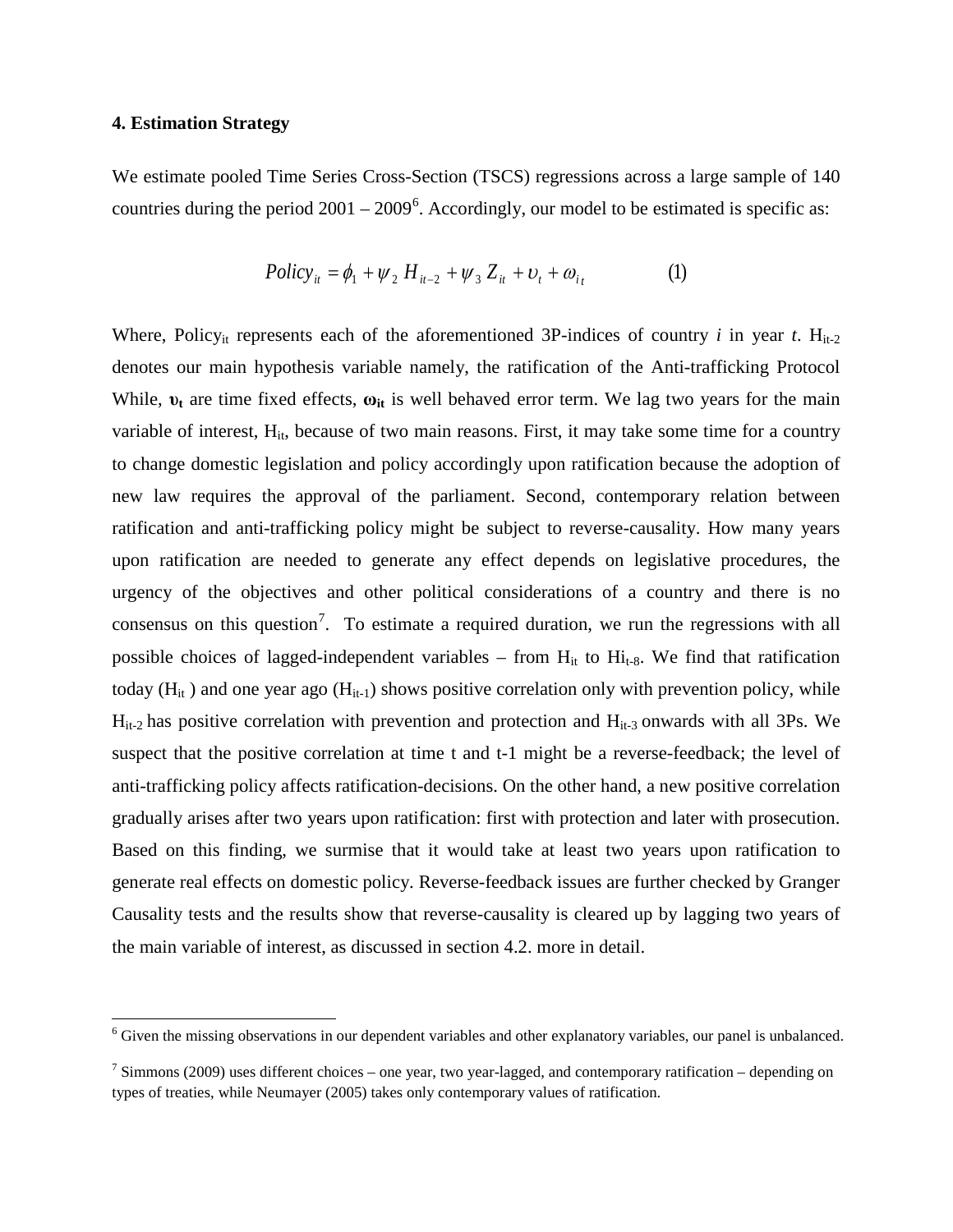We estimate our model using ordered probit with time fixed effects. We select ordered probit over logit because the scale of our 3P indices are very close to being normally distributed (Long 1997). With the ordered probit models, we cluster the analysis on countries and estimate the Huber-White corrected robust standard errors, a method which is robust to heteroskedasticity and serial correlation (Wiggins 1999). By clustering on country, we assume that the data is correlated within clusters but not across. We could not control for country-specific effects in the ordered probit models for two main reasons. First, due to the incidental parameter problem: having country-dummy variables causes an inconsistency problem in this type of non-linear estimations (Lancaster 1999, Wooldbridge 2002). Second, we include time invariant variables such as regional effects and (in/out)flows of human trafficking. Usage of two-way fixed effects in such cases will not only be collinear with time-invariant regressors, but also generate biased estimates (Beck 2001). Finally, as part of robustness check, we include country-specific effects by using a pooled OLS method with two-way fixed effects in order to control for omitted variable biases. As pooled data are susceptible to having highly correlated data between and across panels that could lead to highly optimistic standard errors (Beck and Katz 1995), we use the both standard errors clustered at country level and a Newey-West method which allows us to compute an AR1 process for autocorrelation and obtain Huber-White corrected robust standard errors, which are robust to heteroskedasticity (Newey and West 1987).

The vector of control variables  $(Z_{it})$  include other potential determinants of government policy combating human trafficking which we obtain from the extant literature on the subject. We follow the pioneer studies topic of Avdeyeva (2010) and Bartilow (2008) which are closely related to our topic and other comprehensive evaluations on determinants of government policy on related problems (Neumayer 2005; Simmons 2009). Accordingly, the models control the effects of development by including per capita income (logged) in US\$ 2000 constant terms (World Bank 2009). Following others (Simmons 2009) we include the log of the total population (World Bank 2009). Large countries will have more opportunities to include human trafficking because of the weaker state authority, leading to tight government policy. To measure the nature of the political regime in power which would affect compliance behaviors, we include a measure of democracy using the Polity IV data (Marshall and Jaggers, 2009). Democracies are more likely to be responsive to demands for compliance (Cho 2010). We subtract the autocracy score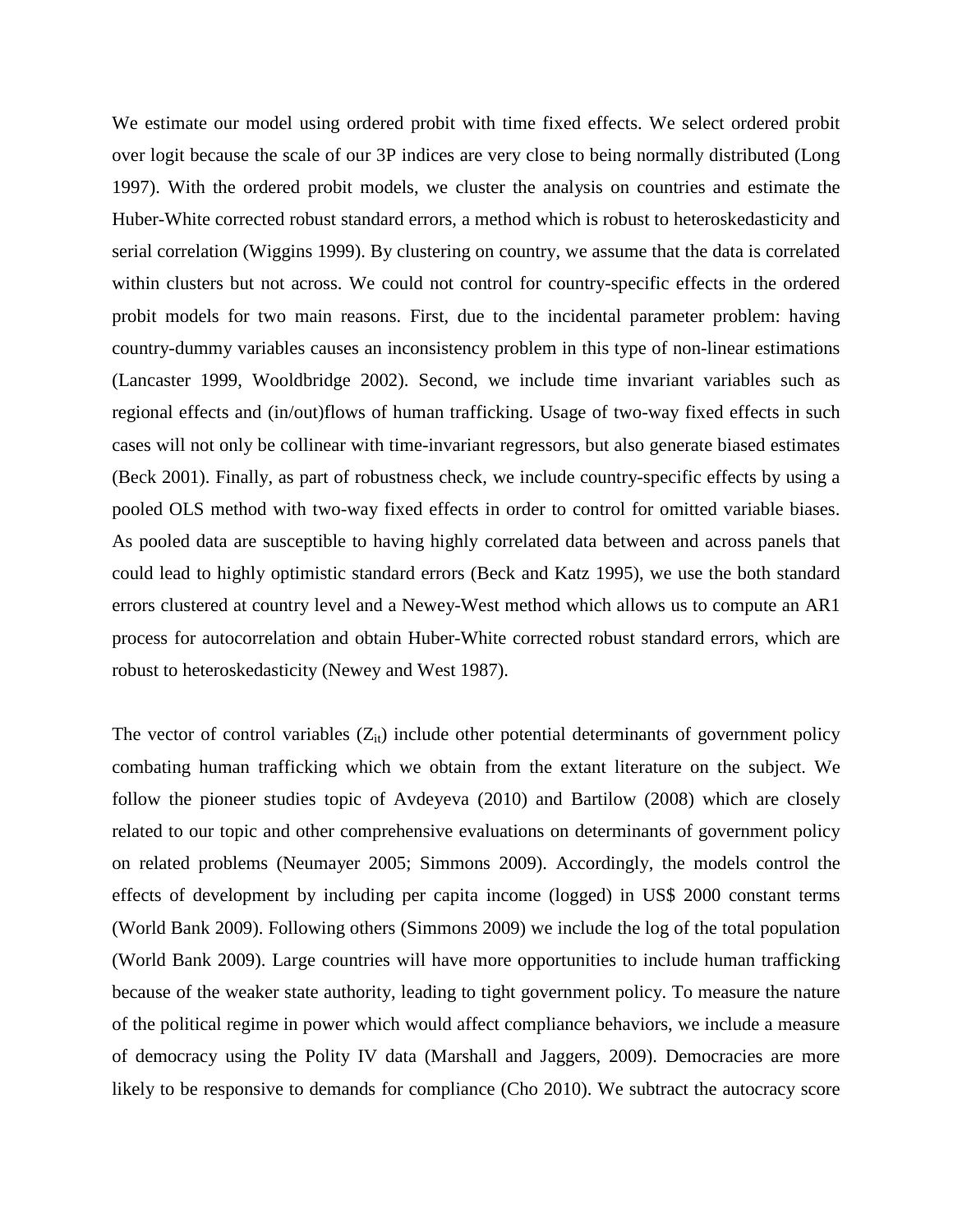from the democracy score, as is standard when using the Polity data. The democracy score ranges from  $+10$  (full democracy) to  $-10$  (full autocracy)<sup>[8](#page-15-0)</sup>. Additionally, we account for the quality of institutions by including two measures from ICGR political risk indicators namely, the control of corruption coded on a scale of  $0 - 6$  (which reinforce the legitimacy of the state by controlling the corruption often associated with human trafficking) and law and order coded on a scale of  $0 - 6$  (related to the ability of the state to protect victims, prevent the crime and prosecute criminals involved in human trafficking). In both indices, highest value denotes good governances.

Furthermore, there is a gender aspect in human trafficking. Existing statistics on human trafficking suggest that it is a gendered crime; more than 70% of victims are females exploited in sex and domestic services (UNODC 2006; IOM CTM 2010). As female legislators and political representatives can be more concerned about interests of women (Chattopadhyay and Duflo 2004) and thus more likely pursue anti-trafficking policy (Bartilow 2008), the female share in parliament is included as a proxy to gender representation. Additionally, if female voters are empowered, male legislators would also take the concern of female constituents more seriously. Thus, women's general empowerment, proxied by the female share in labor force, is included as a control variable.

Unlike to most other human rights treaties, the Anti-trafficking Protocol is of US interests and actively promoted by the US (Winer 2004). We thus control for possible bias towards a particular country by including a country's voting behavior in line the US in the United Nations General Assembly<sup>[9](#page-15-1)</sup> on key issues (i.e. key votes). The voting behavior index is based on the definition of Thacker (1999) who codes votes in agreement with the US as 1, votes in disagreement as 0, and abstentions as  $0.5<sup>10</sup>$  $0.5<sup>10</sup>$  $0.5<sup>10</sup>$ . In any case, the resulting numbers are then divided

ı

<span id="page-15-0"></span><sup>&</sup>lt;sup>8</sup> We also use average of Freedom House index on civil and political liberties. The results do not change substantially.

<span id="page-15-1"></span><sup>9</sup> Qian and Yanagizawa (2009, 2010) however argue that this bias largely existed in various US state department reports ranging from Human rights to Religious freedom predominently during the cold war period.

<span id="page-15-2"></span> $10$  Alternatively, we also utilize the voting index based on the definition of Kegley and Hoock (1991) who follow the same definition as Thacker (199) expect that he excludes the abstentions. Our results not change qualitatively upon changing the index.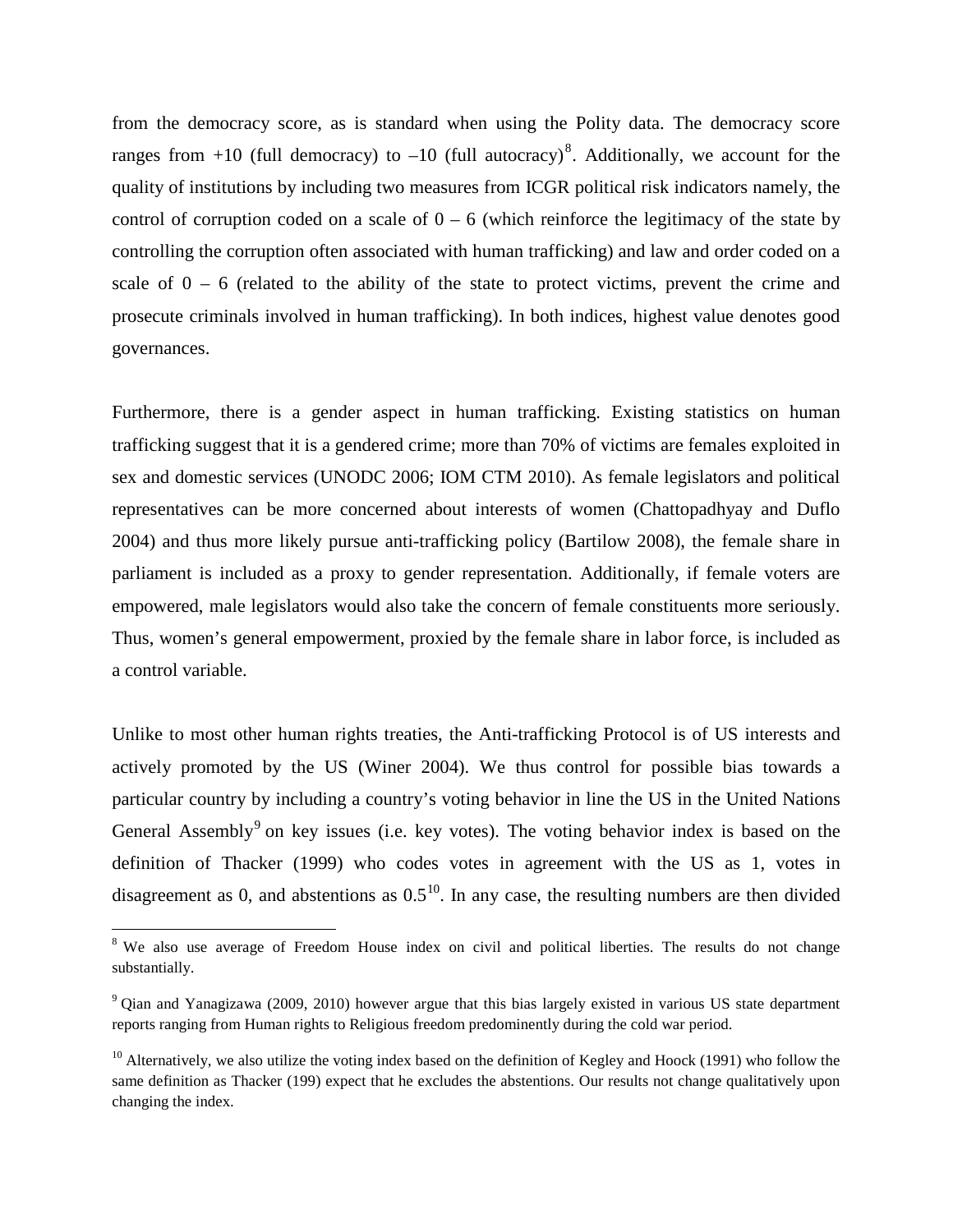by the total number of votes in each year (Dreher, Sturm and Vreeland 2009). The data for both the indices comes from Dreher, et al. (2009). In addition, the membership of the EU and the OECD are included because clubs of advanced countries express particular interests in combating human trafficking and adopt anti-trafficking policy as their priority (European Commission 2004).

Facing high flows of human trafficking would also affect national policy response because the more severe the problem is, the more it becomes a state priority. 5-point indices on in-and outflows of human trafficking (0 being no flow to 5 being very high flow), taken from the UNODC (2006), are used to measure the flows of human trafficking in a country. Finally, we include the regional dummy variable, being a Sub-Saharan African country, in order to correct potential information bias as data related to human trafficking in Africa tend to lack detailed information compared to other regions (UNODC 2006). For details on data sources see appendix (annex 2).

#### **4.1. Variables selection issue – Extreme Bounds Analysis (EBA)**

With few empirical studies on human trafficking policy, one of the main challenges in empirical analysis is coming up with a reliable model. We overcome this problem by employing (variants of) the extreme bounds analysis (EBA hereafter) proposed by Leamer (1983) and Levine and Renelt (1992). We examine whether the aforementioned variables are indeed robust determinants of anti-human trafficking policy, independent of which additional variables are included. The EBA is also a neutral way of coping with the problem of selecting variables for an empirical model in situations where there are inconclusive suggestions in the literature. In order to perform EBA estimations we shall use a similar approach in Levine and Renelt (1992) but with a few minor changes. First, our sample of 140 countries for the period 2001–2009 is panel, unlike Levine and Renelt's. Second, we investigate the robustness of all the variables selected earlier instead of selecting variables later. In order to perform EBA, the following equation is estimated:

$$
y_{it} = \delta_C C + \delta_E E + \delta_Z Z + \omega \tag{2}
$$

Where, *y* is 3P indices, vector C includes "commonly accepted" explanatory variables which are also referred in the literature as "focus variables" (in our case, this is the ratification variable as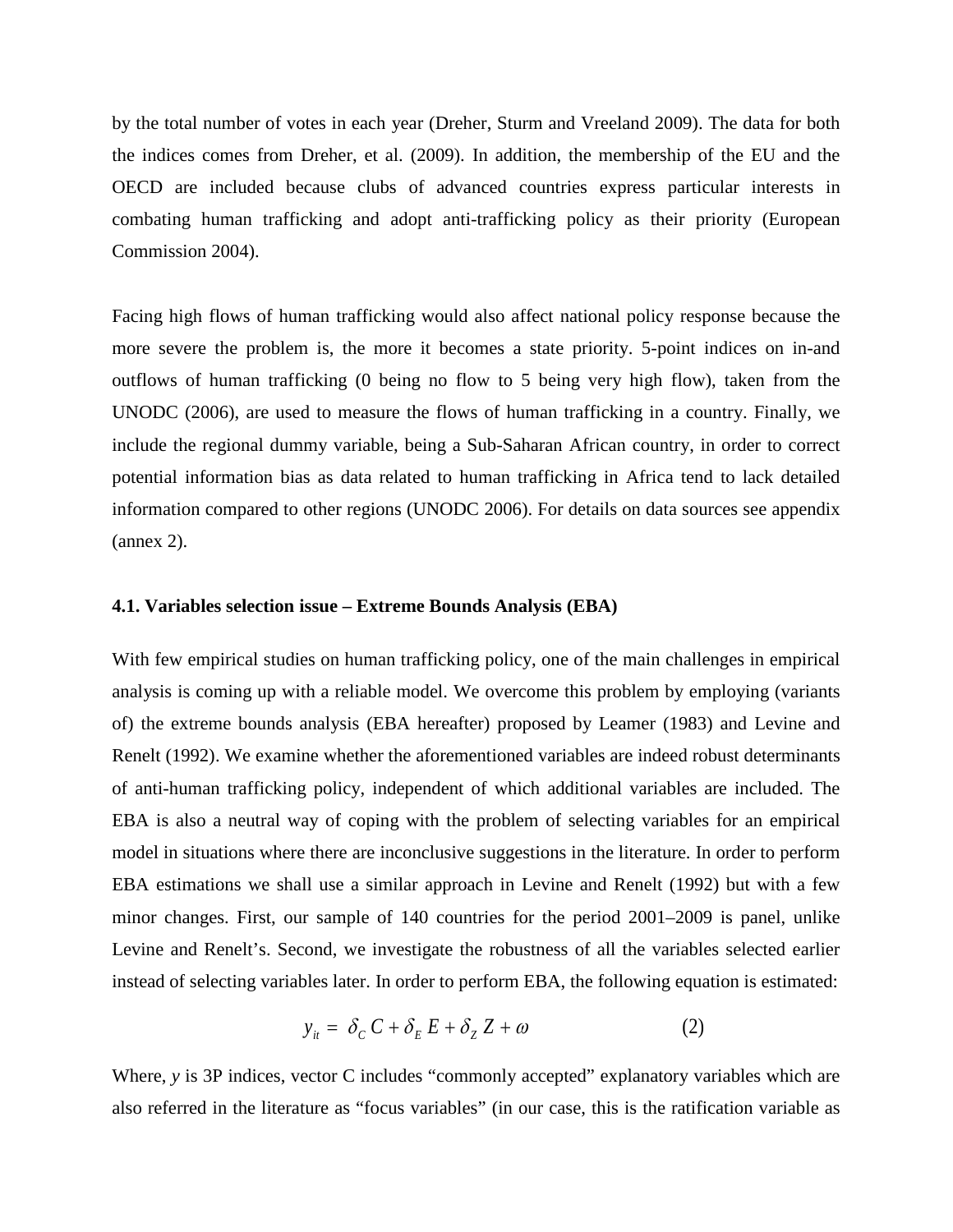our theory predicts). These variables are always included in our estimations here. The vector E contains the "variable(s) of interest" that one would like to examine (in our case all the control variables described above). These are the variables on which there is no consensus in the literature but according to the broader literature is related to the dependent variable. These are often referred in the literature as "doubt variables" which are considered by some and ignored by others in their studies (Hafner-Burton 2005). The vector Z by definition takes three possible variables at a time (i.e., represents the variable in the E vector) (Levine and Renelt 1992, Folster and Henrekson 2001). While δ denotes coefficient of respective variables, ω denotes the error term. The main advantages of EBA is that it reduces the multicolinearity problem as it allows for only three variables at a time from vector Z along with variable of interest in vector E to perform estimations. This apart, EBA also significantly reduces the under-specification problems associated with the typical regression models. The basic EBA test for the main variable of interest(s) in E states that if the lower extreme bound for  $\delta_{E}$  – i.e., the lowest value for  $\delta_{E}$  minus two standard deviations – is negative, while the upper extreme bound for  $\delta_{\rm E}$  – i.e., the highest value for  $\delta_E$  plus two standard deviations – is positive with statistical insignificance, the variable E is not robustly related to *y* (Levine and Renelt 1992).

Considering the critics of McAleer et.al (1985) and Sala-i-Martin (1997) on stringent testing criterion, we follow less stringent test proposed by Gassebner et al. (2009) and Dreher et al. (2009) which report the percentage of the regressions in which the coefficient of the variable in vector E is statistically different from zero at the 5%-level (i.e. % sign column). Unlike Sala-i-Martin (1997), we report the unweighted parameter estimate of  $\delta_E$  and its standard error, as well as the unweighted cumulative distribution function, CDF(0). The latter represents the proportion of the cumulative distribution function lying on each side of zero. The CDF(0) indicates the larger portion of the area under the density function either above or below zero, i.e., whether this happens to be CDF(0) or 1-CDF(0). Thus the CDF(0) always lies between 0.5 and 1.0. We estimate the EBA using ordered probit with time effects with country-clustered standard errors.

#### **4.2. Endogeneity Concerns – Panel Granger Causality**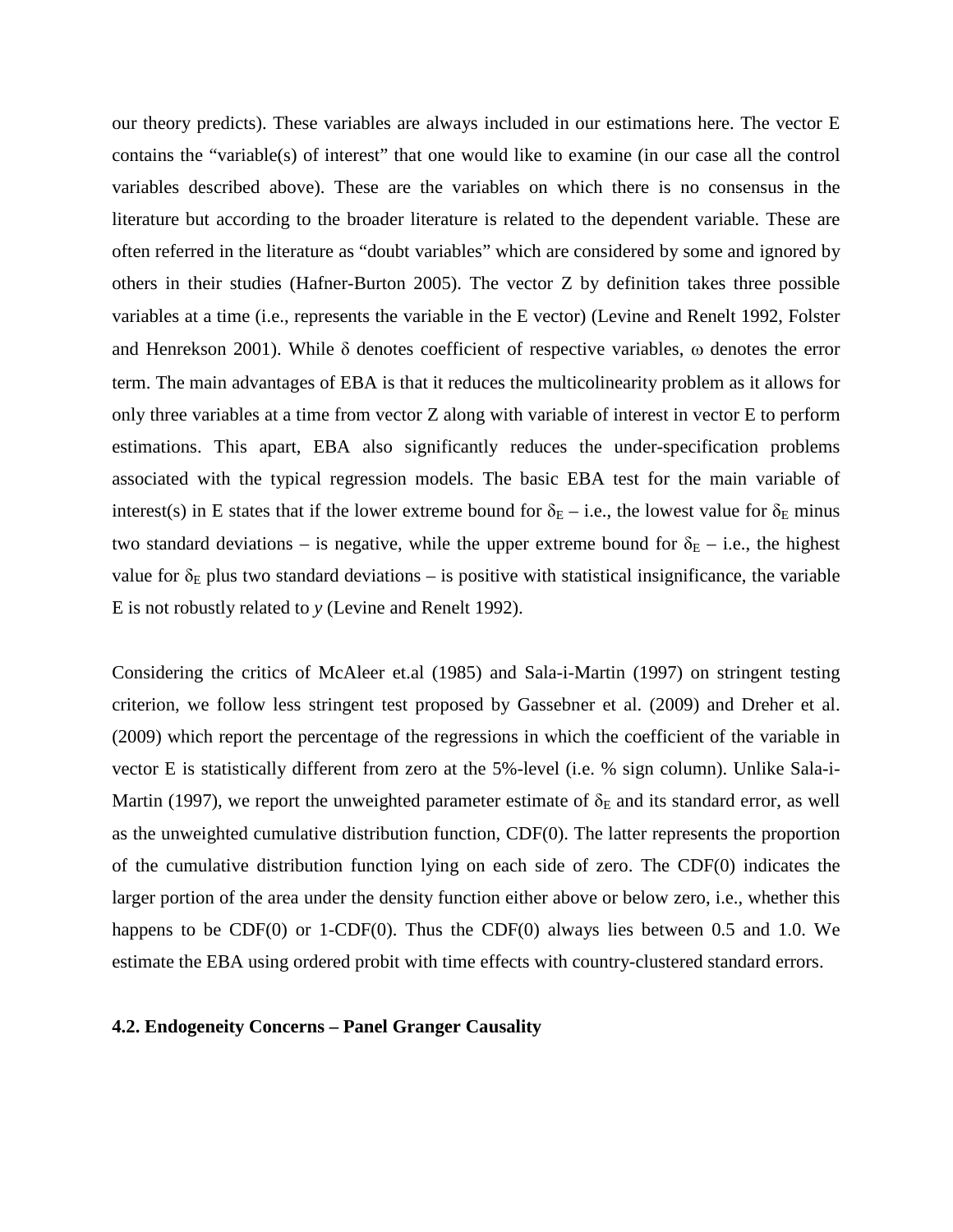It is quite possible that our key explanatory variable – the ratification of the Anti-trafficking Protocol– is endogenous to having better government policy against human trafficking. It may be that government policy in tackling this problem may affect the ratification of such a treaty. To test for the existence of reverse feedback effects from government policy towards the ratification of the Protocol, we use a dynamic model of Granger Causality (Granger 1969). Accordingly, the variable *x* is said to granger cause a variable *y* if the past values of the *x* help explain *y*, once the past influence of the *y* has been accounted for. We follow Dreher and Siemers (2009) to account for granger causality in a panel setting as:

$$
y_{it} = \sum_{j=1}^{\rho} \psi_j \ y_{it-1} + \sum_{j=1}^{\rho} \xi_j \ x_{it-1} + \delta_i + \zeta_t + \omega_{it}
$$
 (3)

Here, the parameters are denoted as:  $\psi_{it}$  and  $\xi_{it}$  for country *i* during the year *t*, the maximum lag length is represented by  $p$ .  $y_{it}$  represents ratification for country i during the year t, while  $x_{it}$  is 3Ps, repectively. While  $\delta_i$  is unobserved individual effects,  $\zeta_t$  is unobserved time effects.  $\omega_{it}$ denotes the error term. We utilize different lag structures to test this relationship. Given that we have small T (nine years per country) we restrict our analysis with three year lag period and check for joint significance using F-statistic.

#### **5. Empirical Results**

We begin with our EBA results on determinants of anti-human trafficking policy presented in table 2 which consists of three sets, each for prevention, protection and prosecution. As seen there, we find the democracy variable in all three sets to be robust determinant of anti-human trafficking policy, with CDF(0) being equal to one. The same is the case with the corruption variables whose CDF(0) remains close to one. The results also show that a greater female participation in labor force has higher levels of anti-trafficking policies. Also, the results are in line with our theory regarding the linear relationship between income levels and government policies on anti-trafficking. With respect to population effects, the results are similar, but statistically weaker in one of the sets (related to prosecution).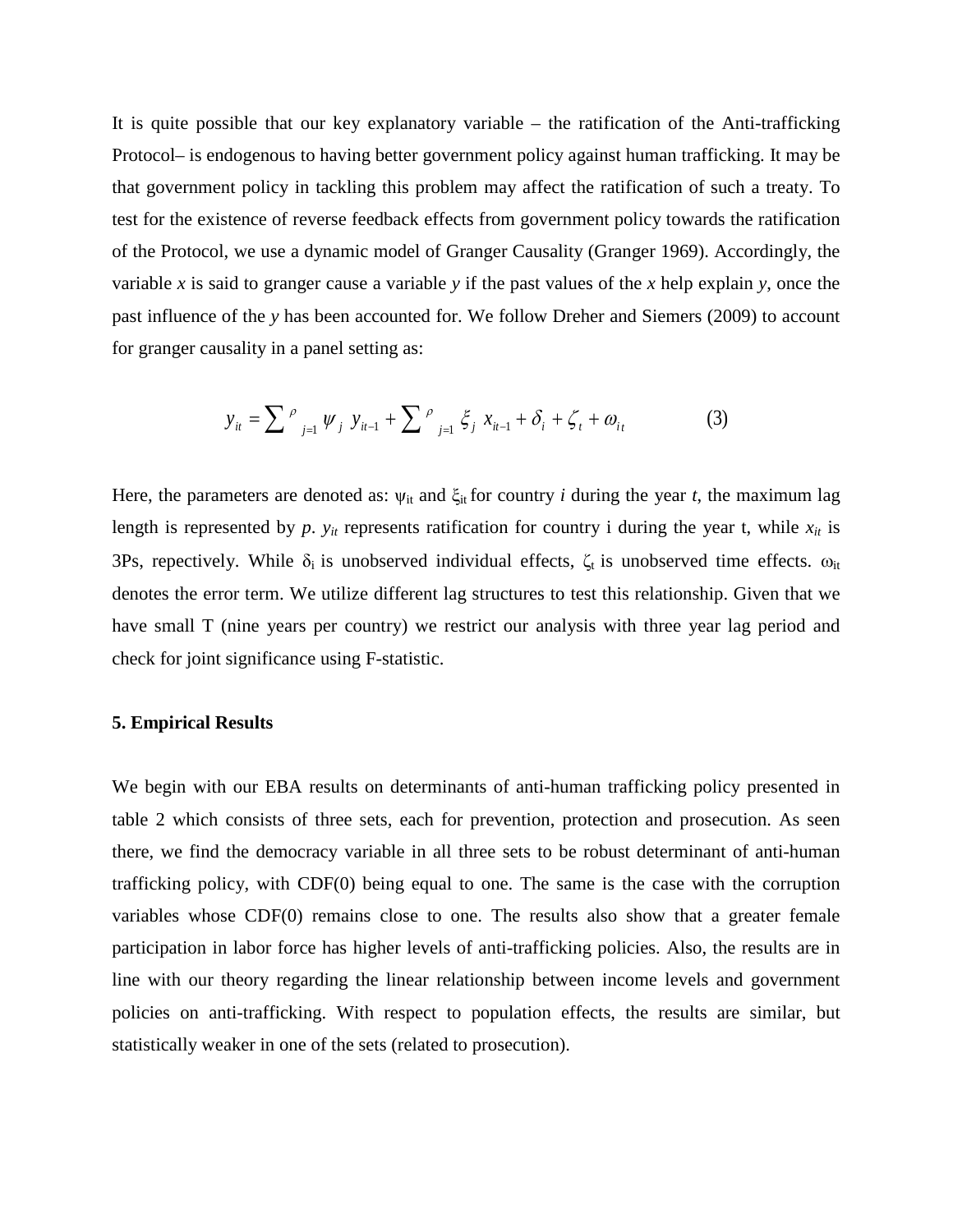Regarding the dummies of regions and membership, we find that countries associated with OECD and EU member countries exert strong positive impact  $-$  i.e. with the negative sign  $-$  on all three forms of anti-trafficking policies and are largely in line with theoretical expectations. The only variables for which we find fragile results include law and order and women MPs in parliaments. Overall, the EBA results provide ample support to the baseline variables chosen on theoretical grounds. Finally, we find that scores of the 3P indices robustly improve for countries voting in line with the US in UN General Assembly. It is well-known that there is a parochial bias in such policy coding specially initiated or reported by the US on such issues (Qian and Yanagizawa 2009, 2010), so that our finding is not surprising.

Before moving on to the regression analysis, we discuss the results of Granger Causality tests<sup>[11](#page-19-0)</sup>. The null hypothesis here is rejected at lag length one for all three forms of anti-human trafficking policies. However, at lag two, we cannot reject the null at conventional levels of significance. The results do not change when we introduce one more lag structure. In other words, the joint Fstatistic is significant at 10% level for all the 3Ps at lag one, but becomes insignificant after introducing two lags.

The results of regression estimates in assessing the impact of the Anti-trafficking Protocol on domestic policy framework are presented in table 3. We start with our main variable of interest – the ratification of the Anti-trafficking Protocol in column 1. The policy index score is a scale stretching from 1 (full compliance) to 5 (no compliance). In column 1 we could not find any significant impact of the ratification on prosecution. However, in line with our main hypothesis, prevention responds to the ratification of the Anti-trafficking Protocol at the 1% level of significance in column 2. The same holds when we substitute prevention by protection in column 3, albeit with 10% significance level. Therefore the positive effects suggest that the ratification of the Protocol improves government policy on anti-human trafficking with respect to prevention and, to some extent, protection.

l

<span id="page-19-0"></span> $11$  The results of Granger Causality tests are not shown in the paper but can be obtained by the authors upon request.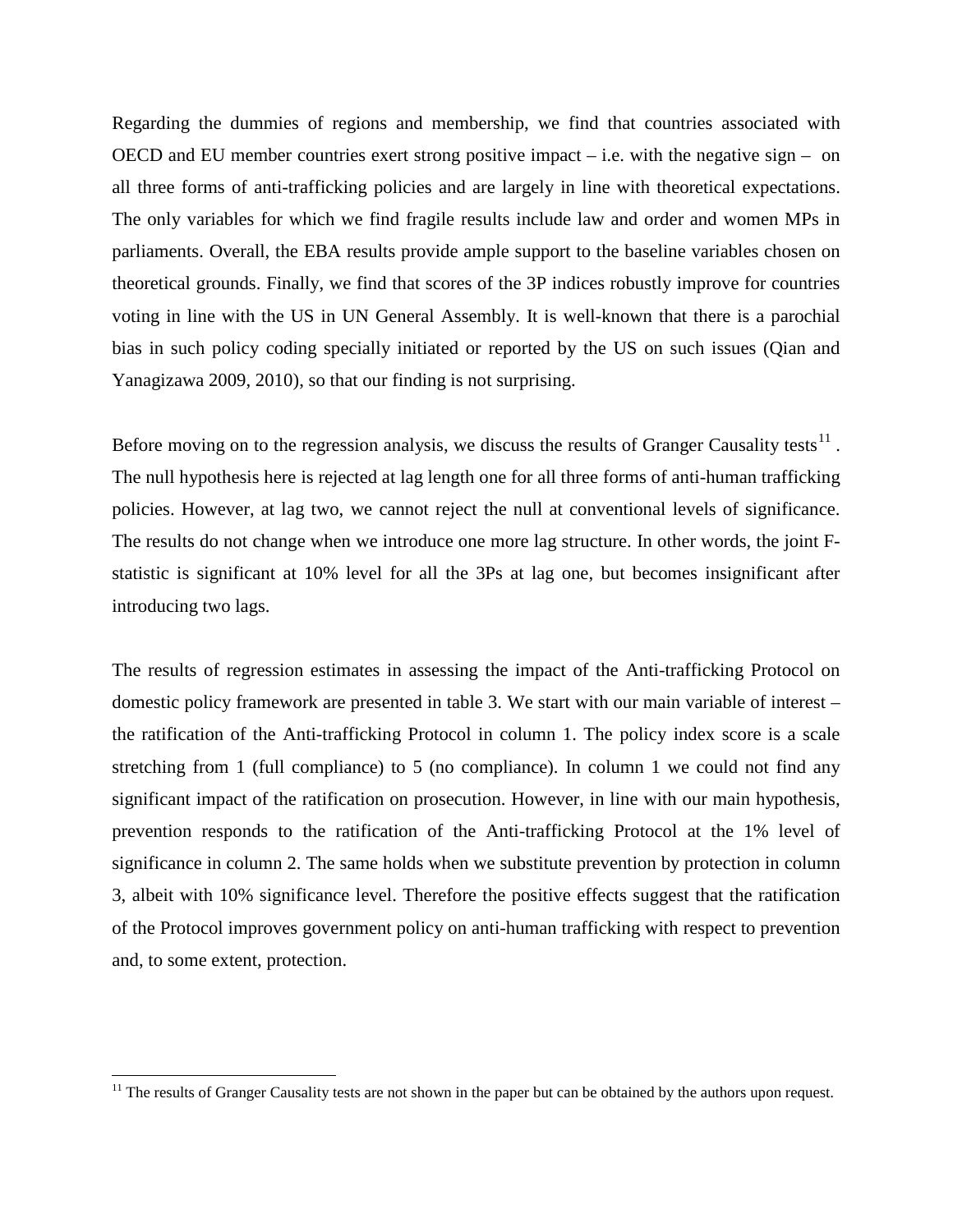In columns  $4 - 6$  we control for outflows of human trafficking (countries of origin); and column 7 – 9 captures inflows (countries of destination) instead. Controlling for these variables, we do not find any significant changes in our baseline results as observed in column  $1 - 3$  (see table 3). Notice that the Anti-trafficking Protocol shows a robustly positive association with prevention across the columns in table 3, signifying that member states, as expected, comply with the Protocol but strategically select an area to comply. The impact is most pronounced at prevention policy arguably because of two reasons: low costs of compliance and high demand from the major powers. Countries comply with obligations for prevention because they can fulfill the requirements by utilizing existing resources without causing much domestic resistance. More importantly, prevention policy can arguably produce an immediate solution to reduce flows of human trafficking by border controlling and such activities satisfy the need of the major power and also are visible outside so that it efficiently signals good will of the country.

On the other hand, the index of prosecution employed here includes, among other things, legislative measures and implementing these measures to prohibit trafficking in persons. This effectively means that the enforceability of the law in terms of investigations, arrests, prosecutions, convictions and punishment of such offenders comes into the picture. Our finding that ratification of the Protocol does not affect prosecution is in line with our theoretical arguments (hypothesis 1) that the costs associated with prosecution are much higher compared to prevention and protection.

With respect to marginally significant effects on protection, it is mainly driven by developed countries. In the sample of only developing countries (table 4), the results confirm a positive effect of ratification on prevention. But, the significant effect on protection found in the fullsample disappears. One interesting finding here is that the effects of the Protocol on prevention are not only strong but also significantly different from zero at 1% level in all models. These results are in line with our second hypothesis that developing countries are more constrained with costs of compliance and pressure from the major powers and thus actively select prevention to efficiently comply.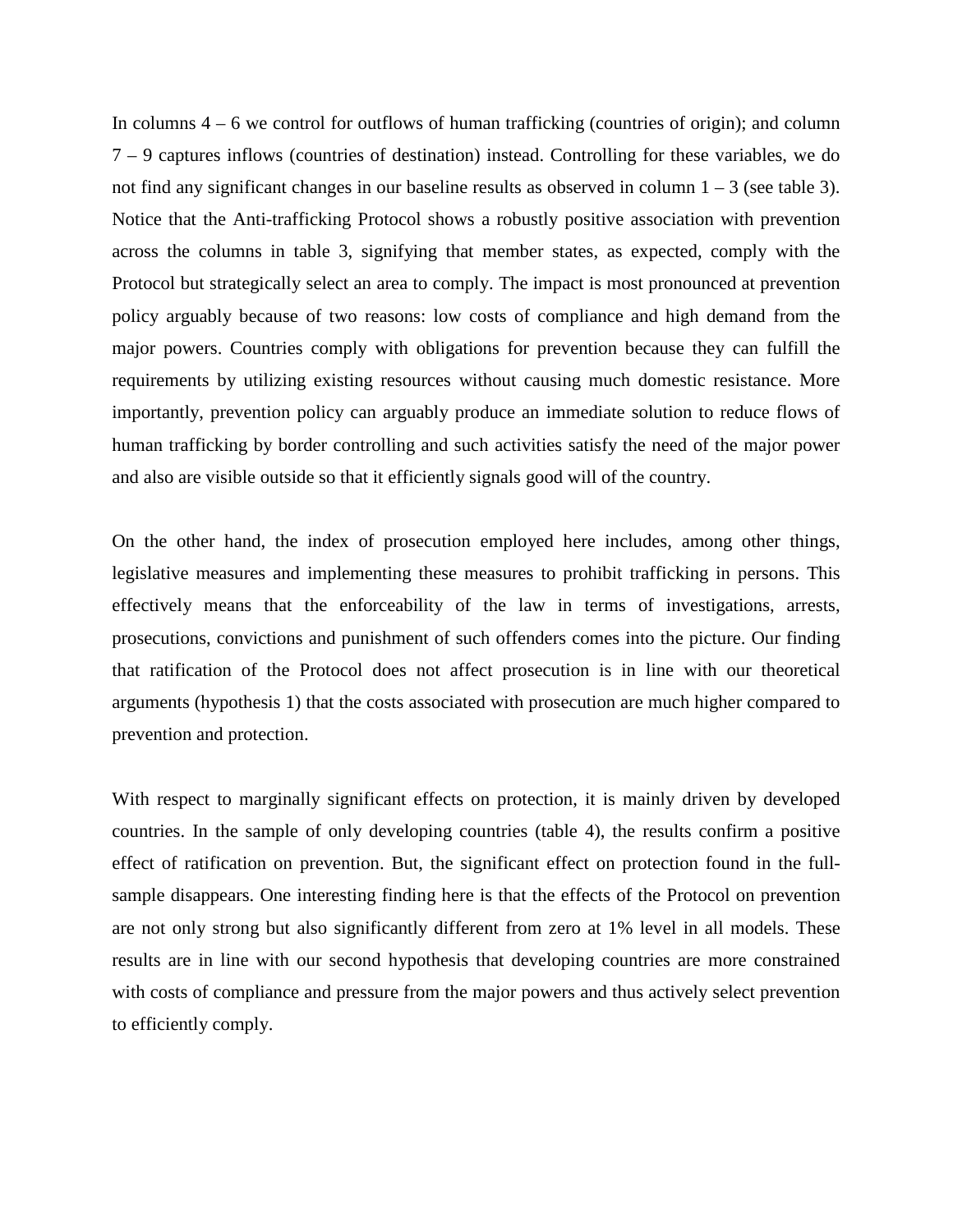To better illustrate the magnitude of the effect of ratification, we calculate the marginal effects of ratification on prevention policy at the mean of all other independent variables (table 5). First, table 5 reports the observed sample frequency and shows the estimated probabilities of observing a given index score (1-5) of prevention policy at the mean of all control variables. The observed frequency of score 2 is 23%, while the probability of observing that score at mean is 25% in the full-sample. The observed mean score is 2.9, while the estimated mean score holding all other variables at mean is 2.89. The ratification of the Protocol increases probabilities to be score 1 (full-compliance) by 4.5% and score 2 by 10%, ceteris paribus. On the other hand, ratification decreases probabilities to be worse scores of 3, 4 and 5 by 2%, 9% and 3%, respectively. When we control for in/outflows of human trafficking, the results do not change significantly. In the sample of developing countries, the frequency of score 2 is 20%, while the probability of observing that score at mean is 19%. The mean score is also a little lower than that of the full sample: 3.1 for both observed and estimated mean. By ratifying the Protocol, developing countries increase probabilities to be score 1 by 2.7% and score 2 by 8.7%. Different from the full-sample, ratification also increases probabilities to be score 3 by 1.9%, while decreasing probabilities to be score 4 and 5 by 8.8% and 4.6%, respectively. Again the results do not change by controlling for the in/outflows of human trafficking. The results show that countries, whether a developing country or not, increase probabilities to be a score above the mean and decrease probabilities to be a score below the mean by ratifying the Protocol.

Turning to our analysis on disaggregating the sample further by countries sending (origin) or receiving (destination) very high and high flows of human trafficking (table 6), the results show that the ratification of the Anti-trafficking Protocol does not affect protection and prosecution<sup>[12](#page-21-0)</sup> policy of respective governments at conventional levels of significance in neither of the samples. The exception is prevention which has a negative sign (i.e. positive association) and significantly different from zero at conventional levels of significant in all the samples as evident from table 6. This provides support for our third hypothesis with respect to prevention in countries of origin and destination. To a large extent this could be explained by the fact that, compliance for prevention is arguably the first choice for many countries because the costs associated with such

l

<span id="page-21-0"></span> $12$  One exception is a marginally significant effect on prosecution in countries of origin at 10% level (column 1).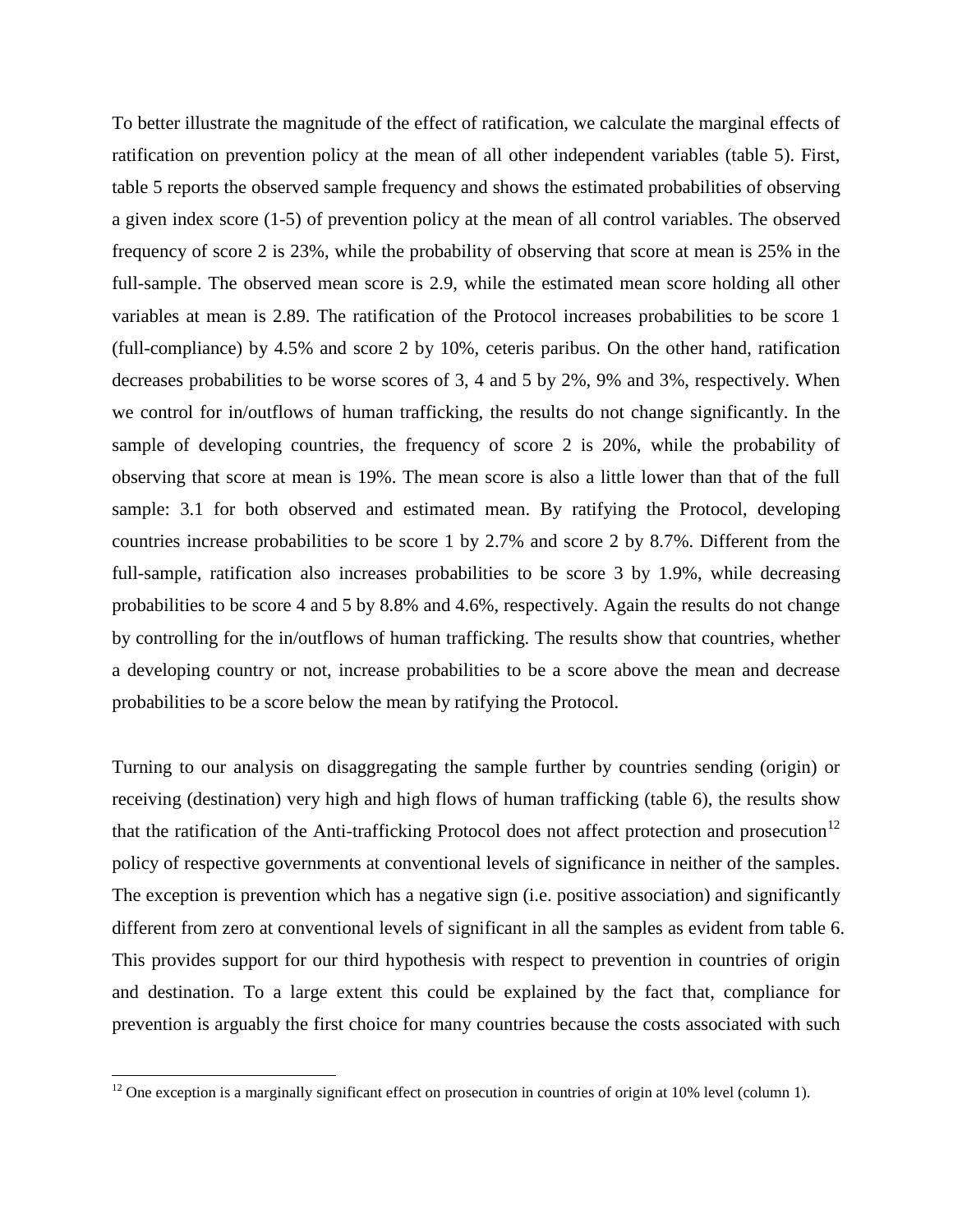compliance is lower and exercising this policy can produce a result quick and visible to others at least in a short run. Interestingly, countries without facing high flows of human trafficking also tend to take the same path in compliance along side with countries of origin and destination. Probably, it is because human trafficking has become a global phenomenon spreading out quickly and countries without facing high flows at the moment are not necessarily immune to potential danger of the problem.

On the other hand, these results do not provide support for our fourth hypothesis with respect to countries of origin. The fact that we could not find any significant effect of the Anti-trafficking Protocol on protection in these countries shows that countries are more concerned about being under pressure from the major powers than the monetary costs associated with human trafficking. If it is vice-versa, then one should have found some support for the effect of the Anti-trafficking Protocol on protection policy of countries of origin as compliance with this type of policy comes with virtually no cost. Instead, a strong, positive effect of ratification on prosecution support our fifth hypothesis.

Interestingly, in our estimations, the control variables are consistent with our theoretical expectations. There is a positive relationship between economic development (per capita GDP) and government policy on anti-trafficking. An increase in the level of income is associated with overall socio-economic development and improvement in government policy framework thereby. We also find that female labour force has a negative sign (i.e. a positive effect) and mostly significant at conventional levels of significance, confirming that women's empowerment enhances anti-trafficking policy. On the other hand, we could not find significant effects of women MPs in respective parliaments. It implies that policy improvement in anti-trafficking generally works through the empowerment of female constituents rather than political representation. Likewise, we could not find any support that large countries have good antitrafficking policies. The results of the population variable remain largely insignificant across the estimations. In all the models, irrespective of estimation method, democracy is positively associated with better anti-trafficking policies. On the other hand, improvement in controlling corruption tends to improve policy framework, law and order remains grossly insignificant throughout the models, probably because combating human trafficking requires specifically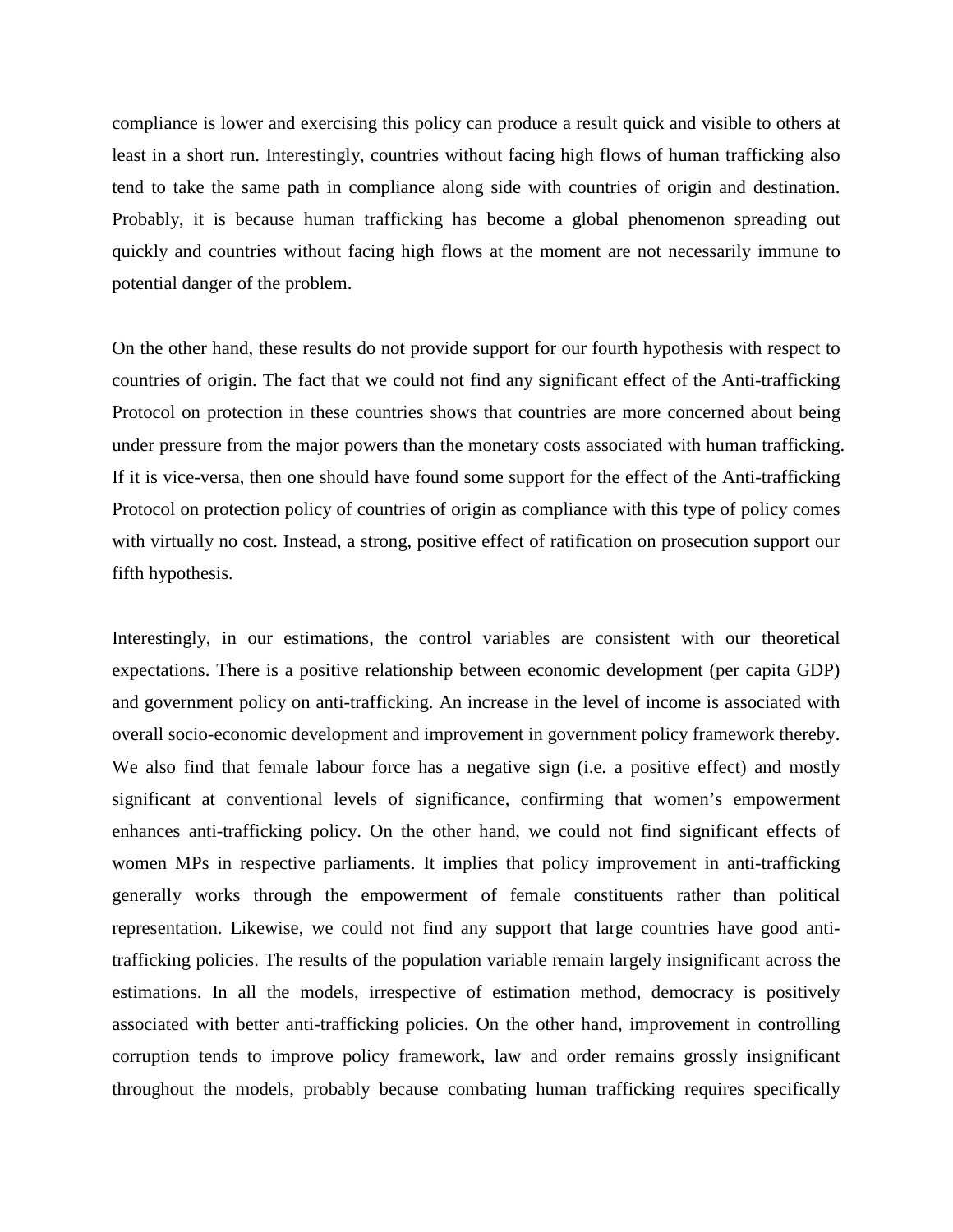targeted efforts beyond general practice of law and order. We also find some support, albeit marginal, for voting in line with the US in UN General Assembly, suggesting the influence of American hegemony. While EU member countries are positively associated with effective antitrafficking policies, the same is not replicated for OECD group, which remains insignificant in most of our models, indicating different priorities between two groups of advanced countries. Lastly, we find the positive association of in/outflows of human trafficking with anti-trafficking policy as per our theoretical expectations. Both retain a negative sign and remain statistically significant at conventional levels of significant. Summing up, our main results on the ratification of the Anti-trafficking Protocol showed net positive effect on government prevention policy, despite the inclusion of several of these highly significant controls.

#### **5.1. Robustness checks**

 $\overline{\phantom{0}}$ 

We examine the robustness of our main findings in the following ways. First, in order to increase our sample size, we estimate our baseline models by replacing ICGR's corruption and rule of law indices with World Bank Governance indices<sup>[13](#page-23-0)[14](#page-23-1)</sup>. Due to high correlation of these variables with per capita GDP (log), we replace per capita GDP with high, middle and low income countries' dummies. With these alterations, our total number of countries in the sample increase from 117 to 140. The results are captures in annex 4 and 5. Despite these changes our original results do not change drastically when estimated with different sample sizes.

Second, we re-estimate all our models with pooled OLS two-way fixed effects. We drop the time invariant variables from our models and perform two-way fixed effects because accounting for unit (country) heterogeneity is an additional robustness check since time series cross-sectional results can be sensitive to specification (Wilson and Butler 2007). These results are displayed in annex 5. The results show that protocol ratification leads to improvement in government policy on anti-trafficking with respect to prevention but not protection and prosecution. These results do

<span id="page-23-0"></span><sup>&</sup>lt;sup>13</sup> Much of the missing observations stems from the absence of ICGR data for several countries in our sample.

<span id="page-23-1"></span><sup>&</sup>lt;sup>14</sup> Because of 0.90 correlation between the World Bank Governance rule of law and corruption indices, we drop the former from our models.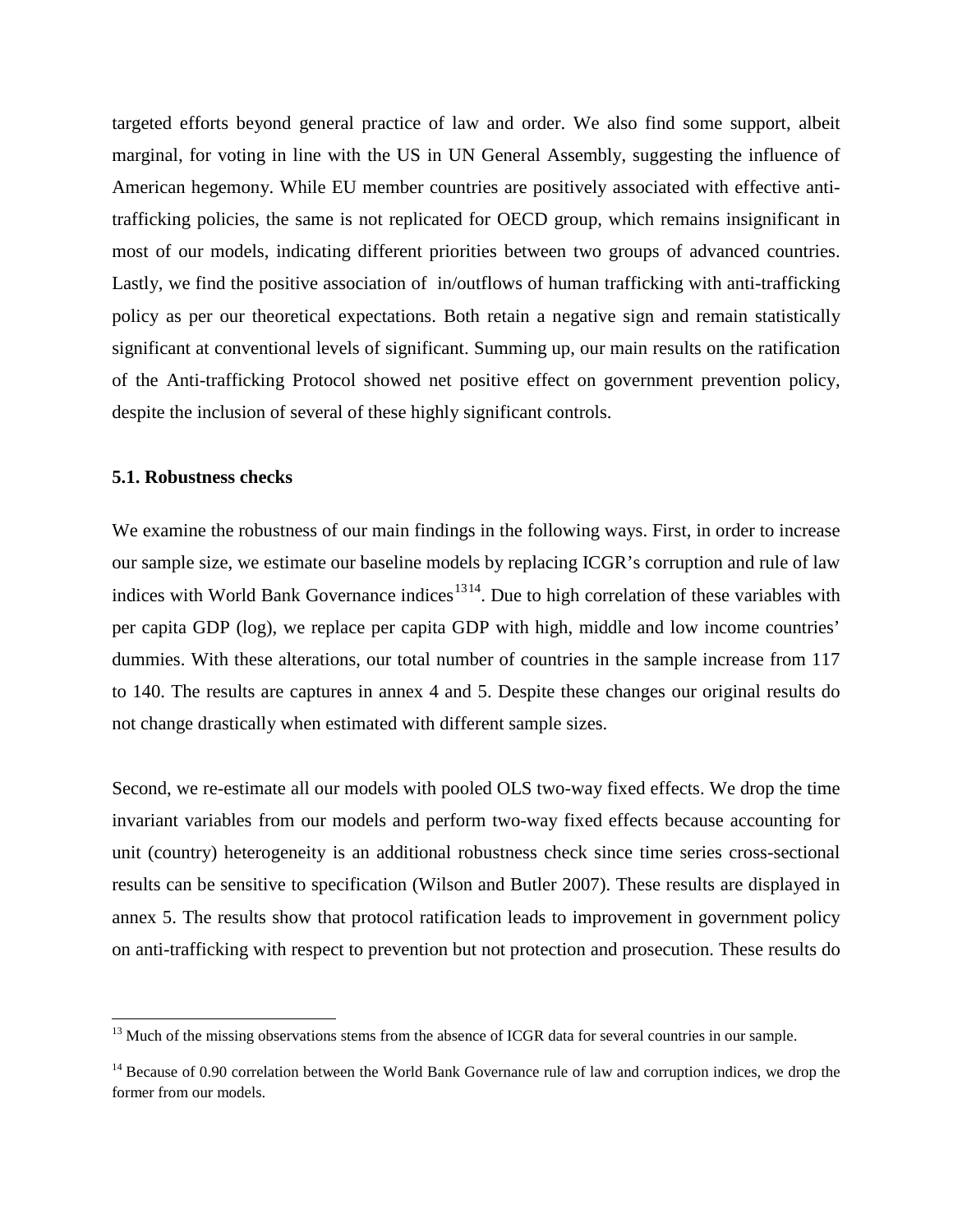not change with two-way fixed effects when estimated for the sample of only developing countries (see annex 6).

Third, it is possible that our key explanatory variable – the ratification of the Protocol – is endogenous to having better anti-trafficking policies. Apart from omitted variable bias, endogeneity could also result from the fact that ratification can also be a result rather than a cause of designing better anti-trafficking policies in a country. The results of Granger Causality tests show that the two years-lagged main variable of interest minimizes potential reversecausality. However, to ensure the robustness of the results, we further utilize an instrumental variable (IV) approach using two-stage least squares with IV ( $2SLS - IV$ ) with fixed effects, where we instrument for the potentially endogenous ratification variable. Agreed that perfectly valid instruments are very hard to come by, nevertheless, we make use of counts of ratifications by all countries in each region to which that the particular country belongs (excluding that particular country's ratification). The idea of peer effects on the likelihood of ratification of a treaty by an individual country is not new in the political economy literature. Studies by Simmons and Elkins (2003 and 2004) highlight the possibility that some key government policies might diffuse among countries<sup>[15](#page-24-0)</sup>. The validity of the selected instrument depends on not vary systematically with the disturbance term in the second stage equation, i.e.  $\left[\omega_{it} \mid IV_{it}\right] = 0$ . instrument relevance requiring the instrument must be highly correlated with the explanatory variable in question – otherwise it has no power (Bound, Jaeger and Baker 1995) and it should In other words, it cannot have an independent effect on the dependent variable. As far as our instrument is concerned, we know of no empirical argument linking system-wide regional ratifications with anti-trafficking policy of an individual government.

The annex 7 reports our central results. The bottom of each table lists additional statistics that speak to the strength of the instrument. The first-stage F-test, Cragg-Donald statistics (Cragg and Donald 1993, Stock et al. 2002) report the test statistic used to test the null hypothesis that the parameter estimate for the instrument in the first stage regression is equal to zero. The results

ı

<span id="page-24-0"></span><sup>&</sup>lt;sup>15</sup> Gassebner, Gaston and Lamla (2011), de Soysa and Vadlamannati (2010), Eichengreen and Leblang (2008), Pitlik (2007), Blonigen, Davies, Waddell and Naughton (2007), Davies and Naughton (2006) have all follow similar approach, albeit with respect to various other government policies.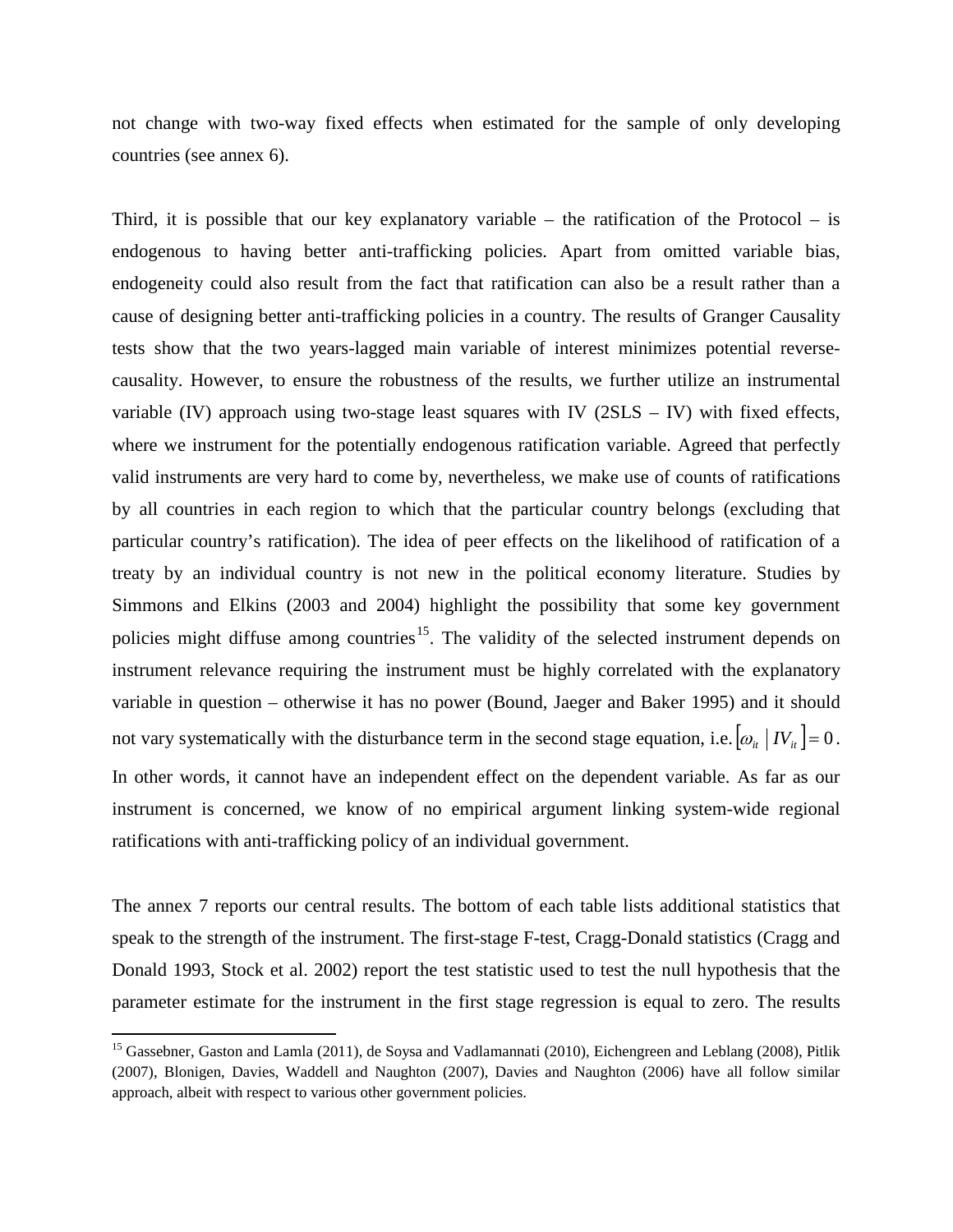show that our instrument is significant at 1% level in all models, confirming the strong correlation of regional ratifications and ratification of an individual government in the same region. In addition, the Sargan J-Statistic shows that the null of exogeneity cannot be rejected at the conventional level of significance in all our 2SLS models, confirming that the instrument meets the requirement of exclusion restriction. With respect to our main results, we do not see any drastic change neither in the significance level nor with the expected sign of the ratification variable. We find that ratification has significant, positive impact with a negative sign on prevention in both full sample and developing countries (see annex 7). Although impact on protection and prosecution is also pronounced in the 2SLS-IV estimations, the magnitudes and levels of significance are stronger for prevention. In summary, the results taken together seem remarkably robust to sample size, specification, and testing procedure. The basic ratification variable remained unchanged in its significance levels despite several alternative specifications and estimation techniques.

#### **6. Conclusion**

Over the past few years, the growing phenomenon of human trafficking worldwide, which some perceive as a challenge to national security while others see it as damaging prospect for human rights reputation of a country, has baffled many policy experts in this field. Although the problems associated with human trafficking has come to forefront by extensive media coverage, it hogged limelight only when the United Nations General Assembly adopted the Convention against Transnational Organized Crime and its Protocol to Prevent, Suppress and Punish Trafficking in Persons, especially Women and Children, in 2000. Surprisingly, even after a decade of emergence of Anti-trafficking Protocol, there are seldom empirical studies assessing the effectiveness of such protocols in tackling problems associated with human trafficking. Despite much anecdotal evidence pointing towards the impact of such protocol, there has been little systematic empirical research that addressed this issue, also taking the question of causality seriously. Most studies have addressed the issues related to treaty ratifications often related to human rights, empowerment rights and so on grossly ignoring the issues of human trafficking. This study uses the UN treaty on protocol ratification of anti-trafficking on comprehensive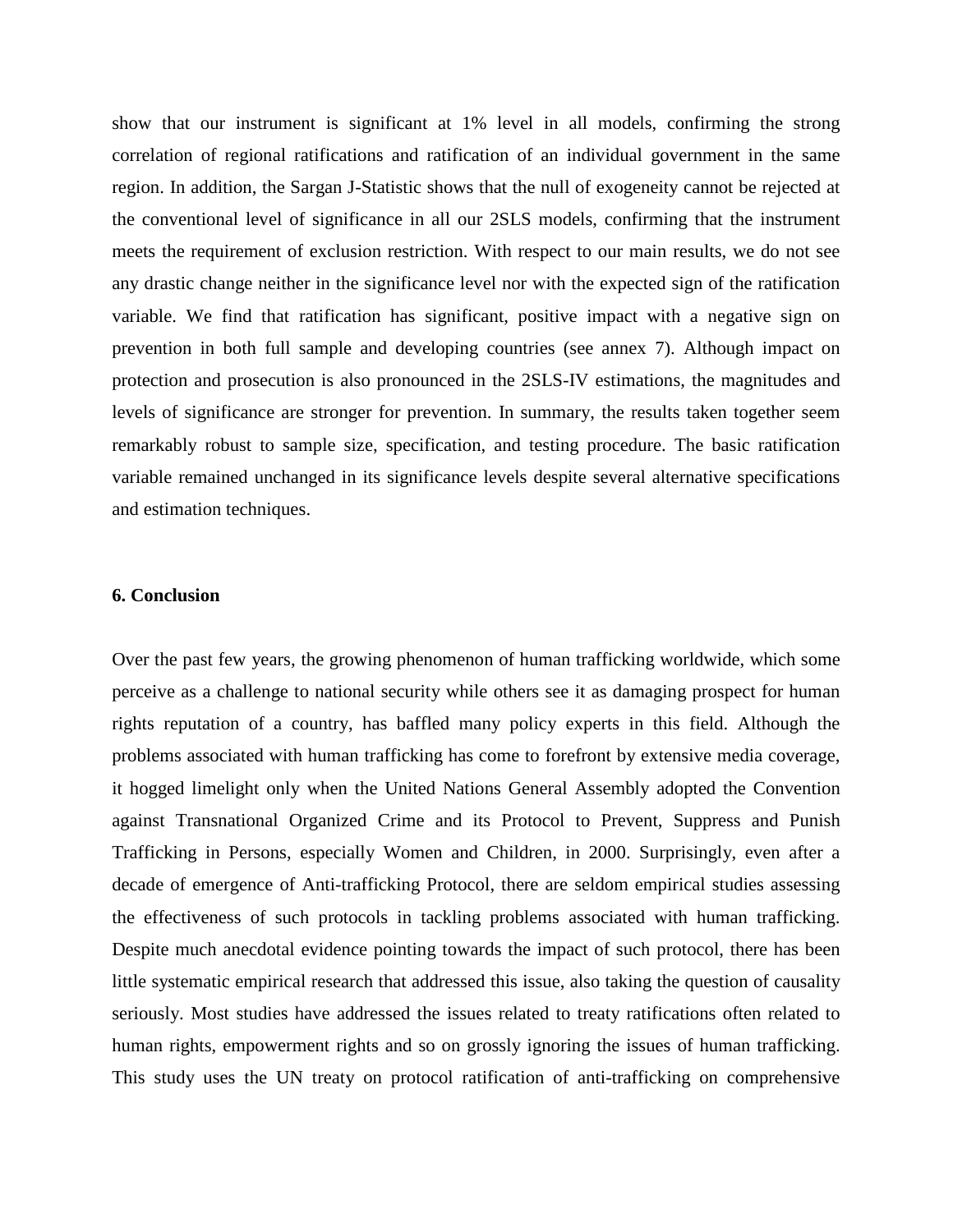measure of government policy on anti-trafficking, 3Ps – Protection, Prevention and Prosecution that captures broad changes in the government policy on anti-trafficking of a country. To the best of our knowledge, this is one of the pioneer empirical studies that looks beyond theoretical frameworks.

Using the data for 140 countries during the period 2001 – 2009, we find positive effects of the ratification of the Protocol only on prevention policy of anti-trafficking. These results remain consistent for both full sample and developing countries sample. Furthermore, the results do not change significantly when we test these effects exclusively for countries with high in/outflows of human trafficking. In addition, we also control for potential reverse-feedback effects running from anti-trafficking policy framework to ratification using the 2SLS-IV method of estimation. Even after controlling for endogeneity, the ratification of the Protocol seems to predict better government policy on anti-trafficking but only on prevention, a result that is robust to changes in specification and testing method. These results support our arguments about prevention as the compliance with this obligation is less costly and also reflects higher interests of the major powers and therefore is the most 'efficient compliance'. Our results vindicate those (such as UN and other international agencies and NGOs) who highlight the importance for such protocols in countering the problems related to human trafficking, including child trafficking. Future research may do well to look at the organizational advantages of those ratifying countries that are well placed to counter human trafficking problems and the implications of their motives for overall socio-economic development.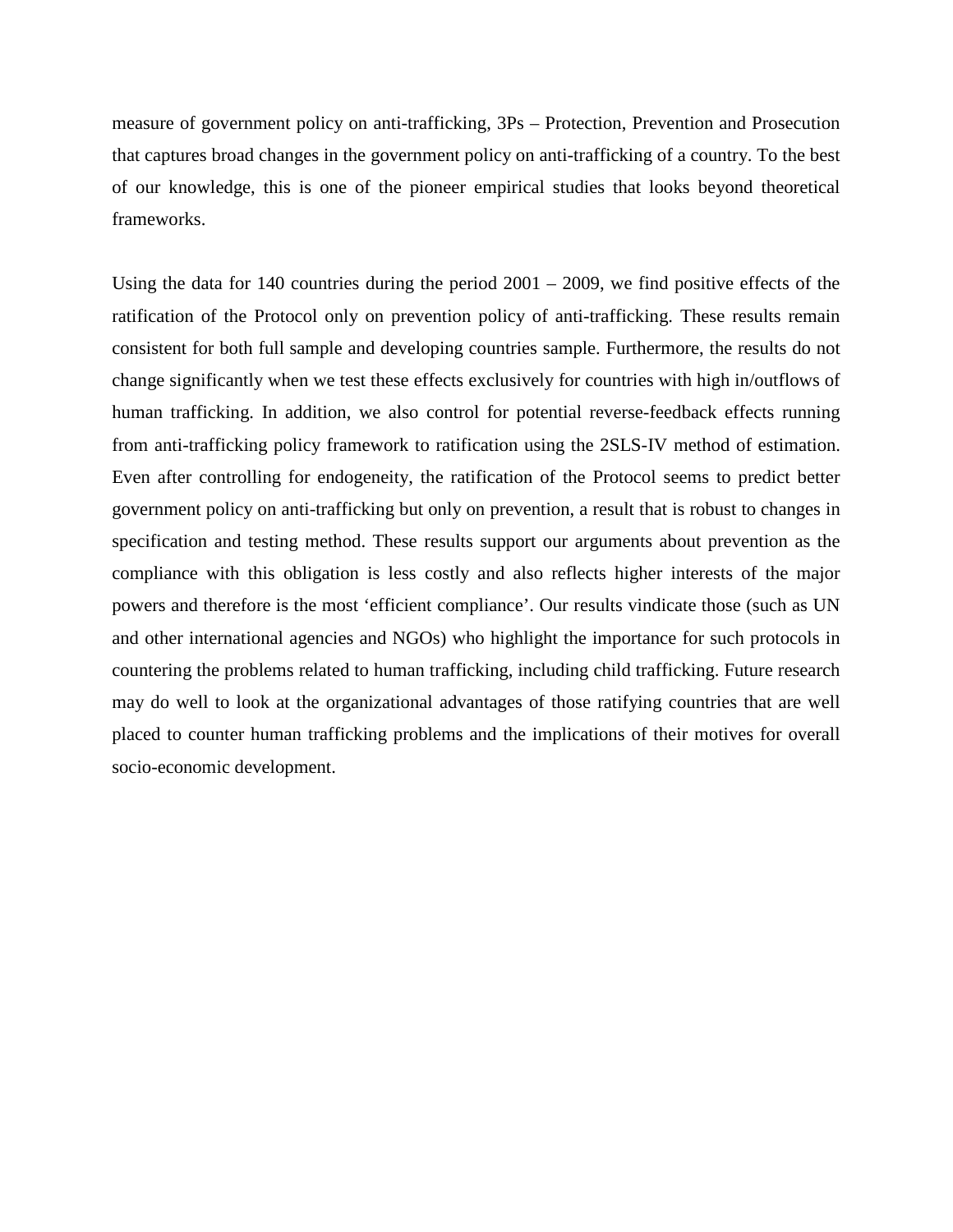## **References**

Akee, Randall K.Q,, Arnab K. Basu, Arjun S. Bedi and Nancy H. Chau 2007. Determinants of Trafficking in Women and Children: Cross-National Evidence, Theory and Policy Implications. Mimeo, Institute for the Study of Labor (IZA), Bonn.

Avdeyeva, Olga 2010. Trafficking in Persons: Why Do States Comply with International Treaties? Paper presented at the 51<sup>st</sup> International Studies Association Annual Convention, San Francisco, February, New Orleans, LA.

Bartilow, Horace A. 2008. Gender Representation and the Sex Trade: Domestic Sources of International Compliance against Human Trafficking, paper presented at the 49<sup>th</sup> International Studies Association Annual Convention, March, 2008, San Francisco, CA.

Bayefsky, Anne F. 2001. *The UN Human Rights Treaty System: Universality at the Crossroads.* The Hague, the Netherlands: Kluwer Law International.

Beck, Nathaniel 2001. Time-Series Cross-Section Data: What have we learned in the past few years? Annual Review of Political Science 4 (1): 271-293.

Beck, Nathaniel and Jonathan N. Katz 1995. What to Do (and Not to Do) with Time-Series Cross-Section Data. American Political Science Review 89 (3): 634-647.

Belser, Patrick 2005. Forced Labour and Human Trafficking: Estimating the Profits. Working Paper (Declaration/WP/42/2005). International Labour Office. Geneva.

Blonigen, Bruce A., Ronald B. Davies, Helen T. Naughton and Glen R. Waddell 2007. FDI in space: Spatial Autoregressive relationships in Foreign Direct Investment. European Economic Review, 51: 1303–1325.

Bound, J., D. Jaeger and Baker R., 1995. Problems with Instrumental Variables Estimation When the Correlation between the Instruments and the Endogenous Explanatory Variable is Weak. Journal of the American Statistical Association, 90: 443-450.

Chattopadhyay and Duflo 2004 Women as Policy Makers: Evidence from a Randomized policy experiment in India. Econometrica 72 (5): 1409–1443.

Cho, Seo-Young 2010. International Human Rights Treaty to Change Social Patterns - The Convention on the Elimination of All forms of Discrimination against Women. Cege Discussion Paper Series No.93. Georg-August University of Goettingen, Germany.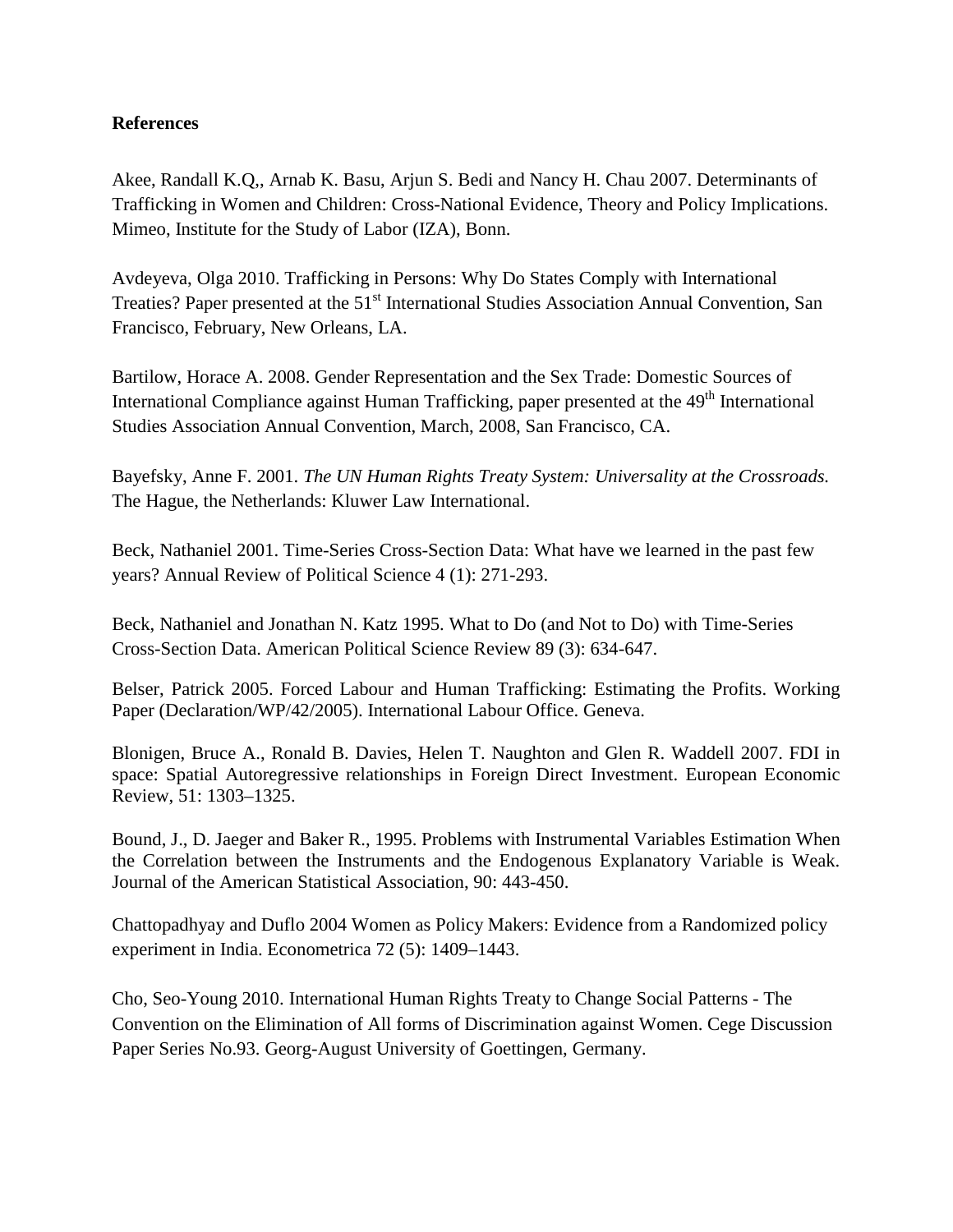Davies, B. Ron and Helen T. Naughton 2006. Cooperation in Environmental Policy: A Spatial Approach, 2006-18, University of Oregon Economics Department

de Soysa, India and Krishna Chaitanya Vadlamannati 2010. Does Being Bound Together Liberate or Suffocate? The Effects of Economic, Social, and Political Globalization on Human Rights, 1981–2005. Kyklos (forthcoming).

Dreher Axel, Jan-Egbert Sturm and James Vreeland 2009. Global Horse Trading: IMF loans for voting in the United Nations Security Council. European Economic Review 53: 742-757.

Dreher Axel and Lars-H. Siemers 2009. The Nexus between Corruption and Capital Account Restrictions. Public Choice 140 (1): 245-265.

Eichengreen Barry J and Leblang, David A 2008. Democracy and Globalization. Economics and Politics, 20(3): 289-334.

European Commission Directorate-General Justice, Freedom and Security 2004. Report of the Experts Group on Trafficking in Human Beings. Brussels.

Fisher Roger. 1981. *Improving Compliance with International Law*. Charlottesville: University of Virginia Press.

Folster, Stefan and Henrekson, Magnus 2001. Growth effects of government expenditure and taxation in rich countries. European Economic Review 45 (8): 1501-1520.

Fredette, Kalen 2009. Revisiting the U.N. Protocol on Human Trafficking: Striking Balance for More Effective Legislation. Cardozo Journal of International and Comparative Law, 17:101

Gassebner, Martin, Noel Gaston and Michael Lamla 2011. The Inverse Domino Effect: Are Economic Reforms Contagious? International Economic Review (forthcoming).

Gassebner, Martin, Michael J. Lamla and James Raymond Vreeland 2009. Extreme Bounds of Democracy. KOF Working papers 09-224. KOF Swiss Economic Institute, ETH Zurich.

Granger, C. W. J., 1969. Investigating Causal Relations by Econometric Models and Crossspectral methods. Econometrica 37: 424–438.

Goldsmith, Jack L. and Eric Posner 2005. *The Limits of International Law*. New York: Oxford University Press.

Hafner-Burton, Emilie M. and James Ron (2009) Seeing Double – Human Rights Impact through Qualitative and Quantitative Eyes, World Politics, 61(2), 360-401.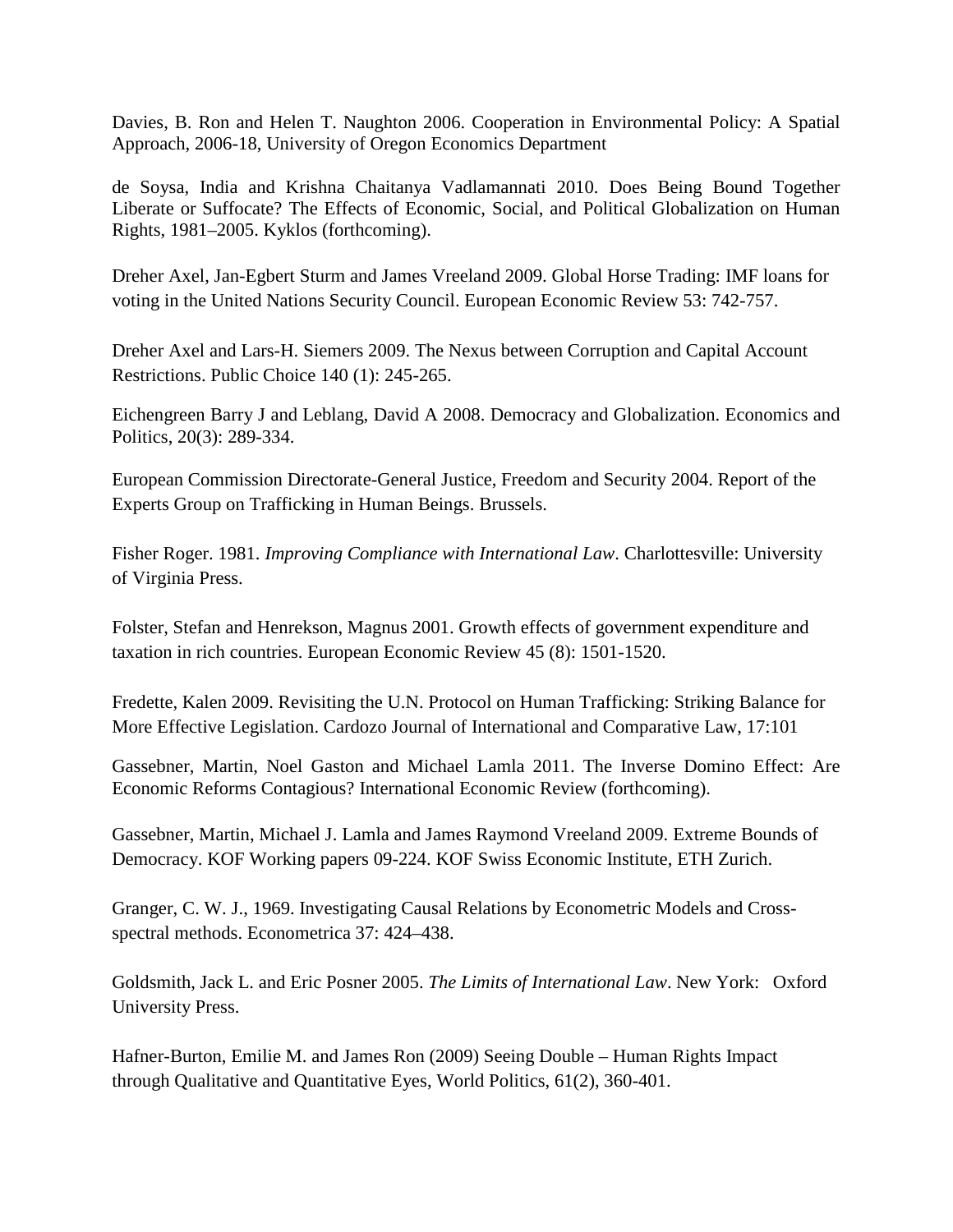Hathaway, Oona, 2002, Do Human Rights Treaties Make a Difference?, The Yale Law Journal, Vol. 111. No. 8: 1935-2042

Hathaway, Oona. 2007. Why do Countries Commit to Human Rights Treaties? Journal of Conflict Resolution 51 (4): 588-621.

Hoffmann, Stanley. 1956. The Role of International Organization: Limits and Possibilities. Intl. Organ. 10(3):357-72.

International Organization for Migration. 2000-2010. The Counter Trafficking Module **(**CTM**)** Database. Geneva.

Keck, Margaret and Kathryn Sikkink. 1998. *Activists Beyond Borders: Advocacy Networks in International Politics*, Ithaca, NY. Cornell University Press.

Kegley, Charles W. Jr. and Steven W. Hook, 1991. US Foreign Aid and UN Voting: Did Reagan's Linkage Strategy Buy Defence or Defiance? International Studies Quarterly 35 (3): 295-312.

Keohane, Robert. O. 1984. *After Hegemony: Cooperation and Discord in the World Political Economy*. Princeton, NJ. Princeton University Press.

Krasner, Steffen 1993. Sovereignty, Regimes and Human Rights in *Regime Theory and International Relations* edited by V. Rittberger and P. Mayer, Oxford: Clarendon Press.

Lancaster, Tony, 2000. The Incidental Parameter Problem Since 1948. Journal of Econometrics 95: 391-413.

La Porta, R., Lopez-de-Silanes, F., Shleifer, A. and Vishny, R.W., 1998. Law and Finance. Journal of Political Economy 106 (6): 1113–1155.

Long, Scott J., 1997. *Regression Models for Categorical and Limited Dependent Variables*. London: Sage.

Leamer, E. E., 1983. Let's take the Con out of Econometrics. American Economic Review 73 (1): 31-43.

Levine, R. and David R., 1992. A Sensitivity Analysis of Cross-county Growth Regressions. American Economic Review 82 (4): 942-63.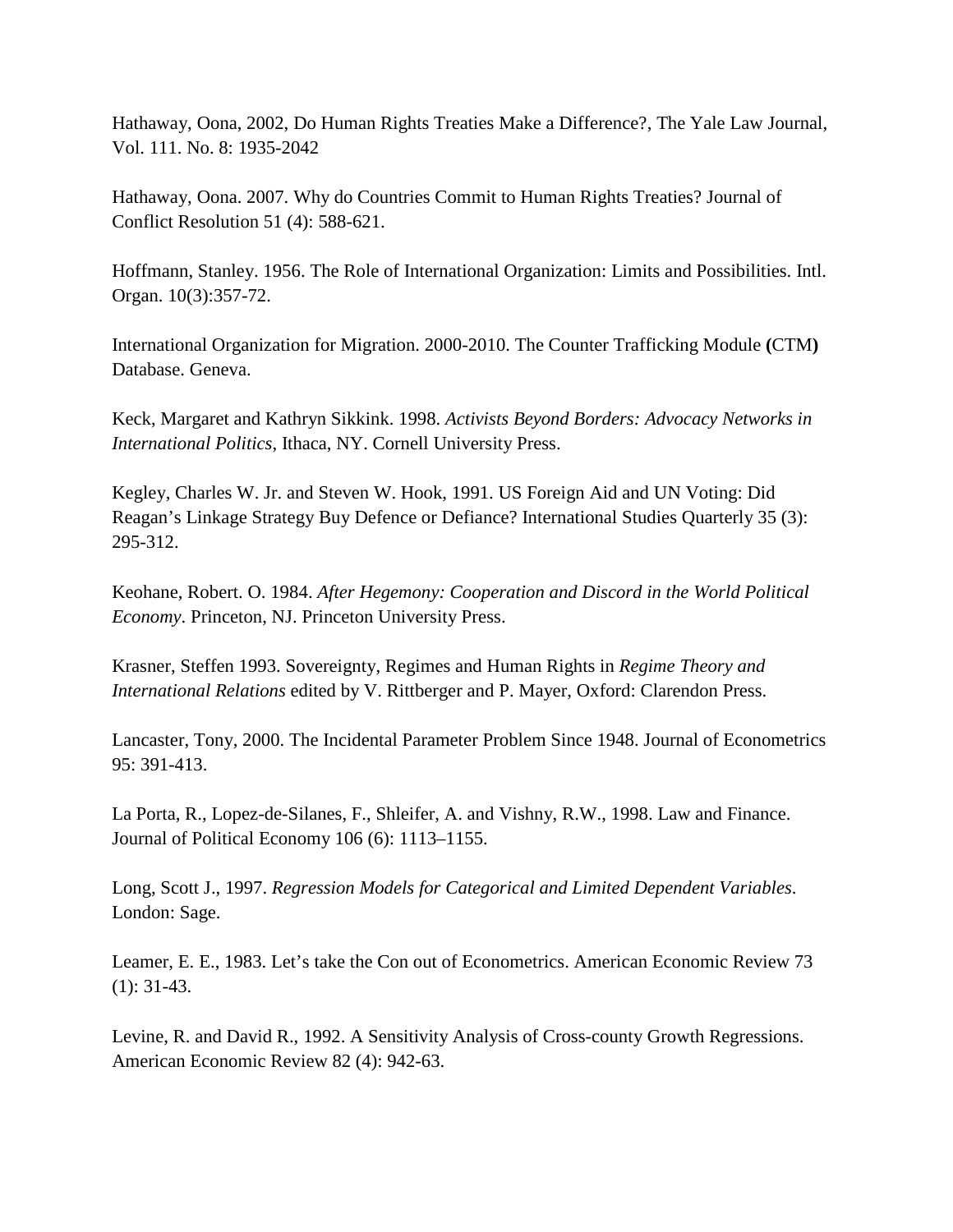Marshall, Monty, G and Keith Jaggers 2002. Polity IV Project: Political Regime Characteristics and Transitions, 1800-2000. University of Maryland, Accessed from: http://www.cidcm.umd.edu/inscr/polity/

McAleer, M., Pagan, A. R., and Volker, P. A., 1985. What will take the con out of Econometrics. American Economic Review 75: 293–307.

Neumayer, Eric 2005. Do International Human Rights Treaties Improve Respect for Human Rights? Journal of Conflict Resolution 49 (6): 925-53.

Newey, Whitney and Kenneth West 1987. A Simple Positive Semi-Definite, Heteroskedasticity and Autocorrelation Consistent Covariance Matrix. Econometrica 55: 703–708.

Nickell, Stephen 1981. Biases in Dynamic Models with Fixed Effects. Econometrica, vol. 49(6): 1417-26.

Pitlik, Hans 2007. A Race to Liberalization? Diffusion of Economic Policy Reform among OECD-Economies. Public Choice, 132: 159–178.

Qian, Nancy and David Yanagizawa 2009. The Strategic Determinants of US Human Rights Reporting: Evidence from the Cold War. Journal of the European Economic Association, Papers and Proceedings 8 (2-3):

Qian, Nancy and David Yanagizawa 2010. Watchdog or Lapdog? Media and the US Government. Working paper at IIES Stockholm University, Stockholm.

Sala-i-Martin, Xavier 1997. I Just Ran Two Million Regressions. American Economic Review 87 (2): 178-183.

Simmons, Beth and Zachary Elkins 2003. Globalization and Policy Diffusion: Explaining Three Decades of Liberalization, In *Governance in a Global Economy: Political Authority in Transition***,** edited by Miles Kahler and David Lake Princeton: Princeton University Press.

Simmons, Beth and Zachary Elkins 2004. The Globalization of Liberalization: Policy Diffusion in the International Political Economy. American Political Science Review, 98 (1): 171-189.

Simmons, Beth 2009. *Mobilizing for Human Rights: International Law in Domestic Politics*, New York: Cambridge University Press.

Stock, J.A., J.H. Wright, and M. Yogo 2002. A Survey of Weak Instruments and Weak Identification in Generalized Method of Moments, Journal of Business and Economic Statistics. 20: 518-52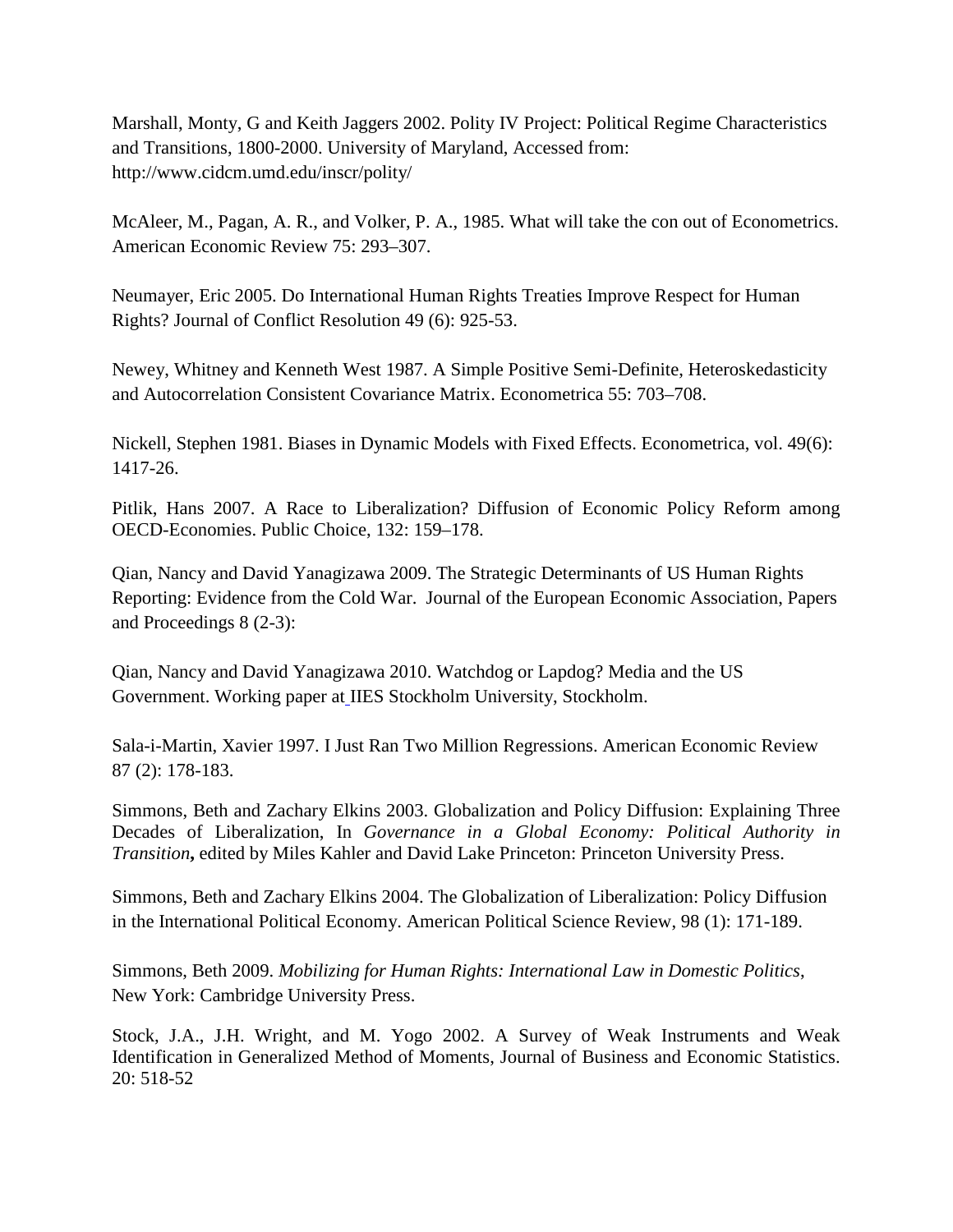Thacker, Strom C., 1999. The High Politics of IMF Lending, World Politics, 52: 38-75.

The U.S. State June 17 2004. Hearing of the U.S. Senate Committee on Foreign Relations, Law Enforcement Treaties. Testimony of Samuel M. Witten, Deputy Legal Advisor, U.S. Department of State. The  $108<sup>th</sup>$  Congress,  $2<sup>nd</sup>$  Session. Washington D.C.

The United States Congress 2000. The Victims of Trafficking and Violence Protection Act of 2000. In Public Law 106-386. Washington D.C: United States Congress.

United Nations 2000. Convention against Transnational Organized Crime and its Protocol to Prevent, Suppress and Punish Trafficking in Persons, especially Women and Children

United Nations Office on Drugs and Crime 2006. Trafficking in Persons Global Pattern. Vienna

United States Department of State 2001-2010. Annual Reports on Trafficking in Persons. Washington D.C.

Vreeland, James R. 2008. Political Institutions and Human Rights: Why Dictatorships enter into the United Nations Convention against Torture, [International Organization](http://journals.cambridge.org/action/displayJournal?jid=INO) 62 (1):65-101**.**

Winer, Jonathan M. 2004. Cops across Borders: The Evolution of Transatlantic Law Enforcement and Judicial Cooperation. Paper presented at the Council on Foreign Relations. Washington DC.

Wilson, Sven E. and Danial M. Butler 2007. A Lot More to Do: Sensitivity of Time-Series Cross-Section Analyses to Simple Alternative Specifications. Political Analysis, 15: 101-123.

Wooldbridge, Jeffrey 2002. *Econometric Analysis of Cross Section and Panel Data*. MIT Press.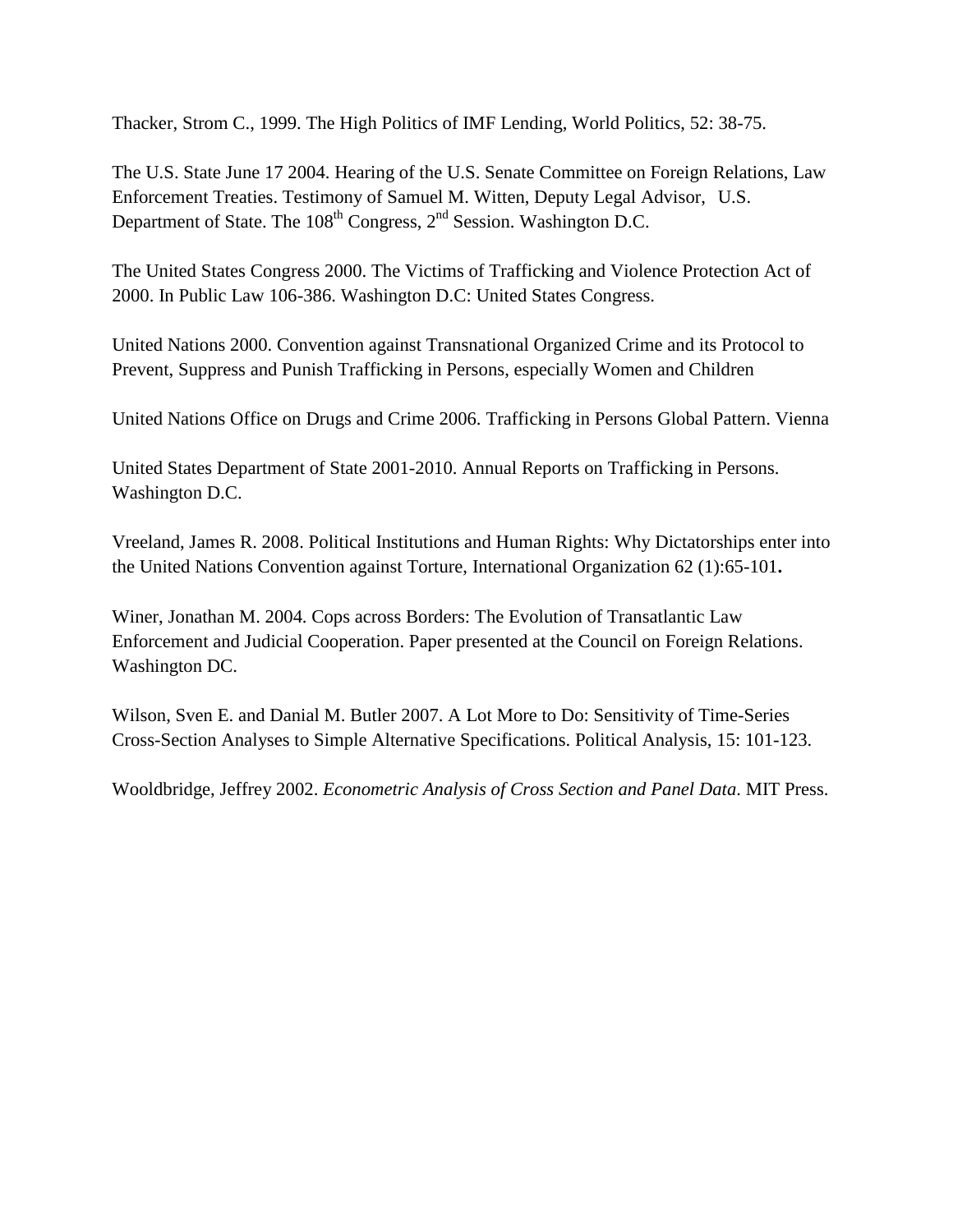|                           |                        | <b>Set 1: Prevention</b>         |        |              |                       |                    |
|---------------------------|------------------------|----------------------------------|--------|--------------|-----------------------|--------------------|
| <b>Variables</b>          | Average<br><b>Beta</b> | Average<br><b>Standard Error</b> | % Sign | <b>CDF-U</b> | Lower<br><b>Bound</b> | <b>Upper Bound</b> |
| Democracy Polity IV       | $-0.051$               | 0.011                            | 1.000  | 1.000        | $-0.101$              | 0.000              |
| <b>ICGR Law and Order</b> | $-0.054$               | 0.059                            | 0.389  | 0.867        | $-0.396$              | 0.282              |
| <b>ICGR</b> Corruption    | $-0.422$               | 0.072                            | 1.000  | 1.000        | $-0.728$              | 0.000              |
| Women MPs in Parliament   | 0.003                  | 0.006                            | 0.000  | 0.698        | $-0.015$              | 0.025              |
| <b>Female Labor Force</b> | $-0.021$               | 0.007                            | 0.823  | 0.986        | $-0.051$              | 0.007              |
| Per capita GDP (log)      | $-0.13$                | 0.049                            | 0.651  | 0.935        | $-0.469$              | 0.15               |
| Population (log)          | $-0.122$               | 0.042                            | 0.909  | 0.993        | $-0.251$              | 0.018              |
| <b>UNGA Voting</b>        | $-1.268$               | 0.385                            | 0.84   | 0.983        | $-2.949$              | 0.567              |
| EU Membership dummy       | $-0.656$               | 0.234                            | 0.783  | 0.974        | $-1.611$              | 0.422              |
| OECD Membership dummy     | $-0.752$               | 0.218                            | 0.903  | 0.991        | $-1.608$              | 0.234              |
| Sub-Saharan African dummy | $-0.115$               | 0.138                            | 0.149  | 0.826        | $-1.004$              | 0.636              |
|                           |                        | <b>Set 2: Prosecution</b>        |        |              |                       |                    |
| <b>Variables</b>          | Average<br><b>Beta</b> | Average<br><b>Standard Error</b> | % Sign | <b>CDF-U</b> | Lower<br><b>Bound</b> | <b>Upper Bound</b> |
| Democracy Polity IV       | $-0.057$               | 0.012                            | 1.000  | 1.000        | $-0.113$              | 0.000              |
| <b>ICGR Law and Order</b> | $-0.101$               | 0.075                            | 0.331  | 0.836        | $-0.444$              | 0.253              |
| <b>ICGR</b> Corruption    | $-0.326$               | 0.076                            | 1.000  | 0.999        | $-0.671$              | 0.000              |
| Women MPs in Parliament   | $-0.003$               | 0.007                            | 0.000  | 0.713        | $-0.026$              | 0.020              |
| <b>Female Labor Force</b> | $-0.025$               | 0.008                            | 0.783  | 0.980        | $-0.063$              | 0.011              |
| Per capita GDP (log)      | $-0.175$               | 0.050                            | 0.829  | 0.981        | $-0.443$              | 0.133              |
| Population (log)          | $-0.040$               | 0.043                            | 0.074  | 0.808        | $-0.197$              | 0.130              |
| <b>UNGA Voting</b>        | $-1.943$               | 0.401                            | 1.000  | 1.000        | $-3.725$              | 0.000              |
| EU Membership dummy       | $-0.973$               | 0.229                            | 0.994  | 0.999        | $-1.925$              | 0.111              |
| OECD Membership dummy     | $-1.032$               | 0.262                            | 1.000  | 0.999        | $-1.986$              | 0.000              |
| Sub-Saharan African dummy | 0.507                  | 0.158                            | 0.851  | 0.985        | $-0.309$              | 1.277              |
|                           |                        | <b>Set 3: Protection</b>         |        |              |                       |                    |
| <b>Variables</b>          | Average<br><b>Beta</b> | Average<br><b>Standard Error</b> | % Sign | $CDF-U$      | Lower<br><b>Bound</b> | <b>Upper Bound</b> |
| Democracy Polity IV       | $-0.056$               | 0.011                            | 1.000  | 1.000        | $-0.106$              | 0.000              |
| <b>ICGR Law and Order</b> | $-0.103$               | 0.059                            | 0.417  | 0.882        | $-0.426$              | 0.222              |
| <b>ICGR</b> Corruption    | $-0.393$               | 0.075                            | 1.000  | 1.000        | $-0.692$              | 0.000              |
| Women MPs in Parliament   | 0.002                  | 0.006                            | 0.000  | 0.668        | $-0.019$              | 0.024              |
| Female Labor Force        | $-0.024$               | 0.007                            | 0.943  | 0.996        | $-0.058$              | 0.003              |
| Per capita GDP (log)      | $-0.152$               | 0.049                            | 0.720  | 0.951        | $-0.477$              | 0.133              |
| Population (log)          | $-0.102$               | 0.042                            | 0.697  | 0.976        | $-0.261$              | 0.046              |
| <b>UNGA Voting</b>        | $-1.411$               | 0.376                            | 0.920  | 0.992        | $-3.216$              | 0.350              |
| EU Membership dummy       | $-0.776$               | 0.244                            | 0.869  | 0.988        | $-1.756$              | 0.304              |
| OECD Membership dummy     | $-1.007$               | 0.248                            | 1.000  | 0.999        | $-1.895$              | 0.000              |
| Sub-Saharan African dummy | $-0.147$               | 0.138                            | 0.331  | 0.856        | $-1.043$              | 0.666              |

| <b>Table 2:</b> Results of EBA – Baseline Variables |  |
|-----------------------------------------------------|--|
|-----------------------------------------------------|--|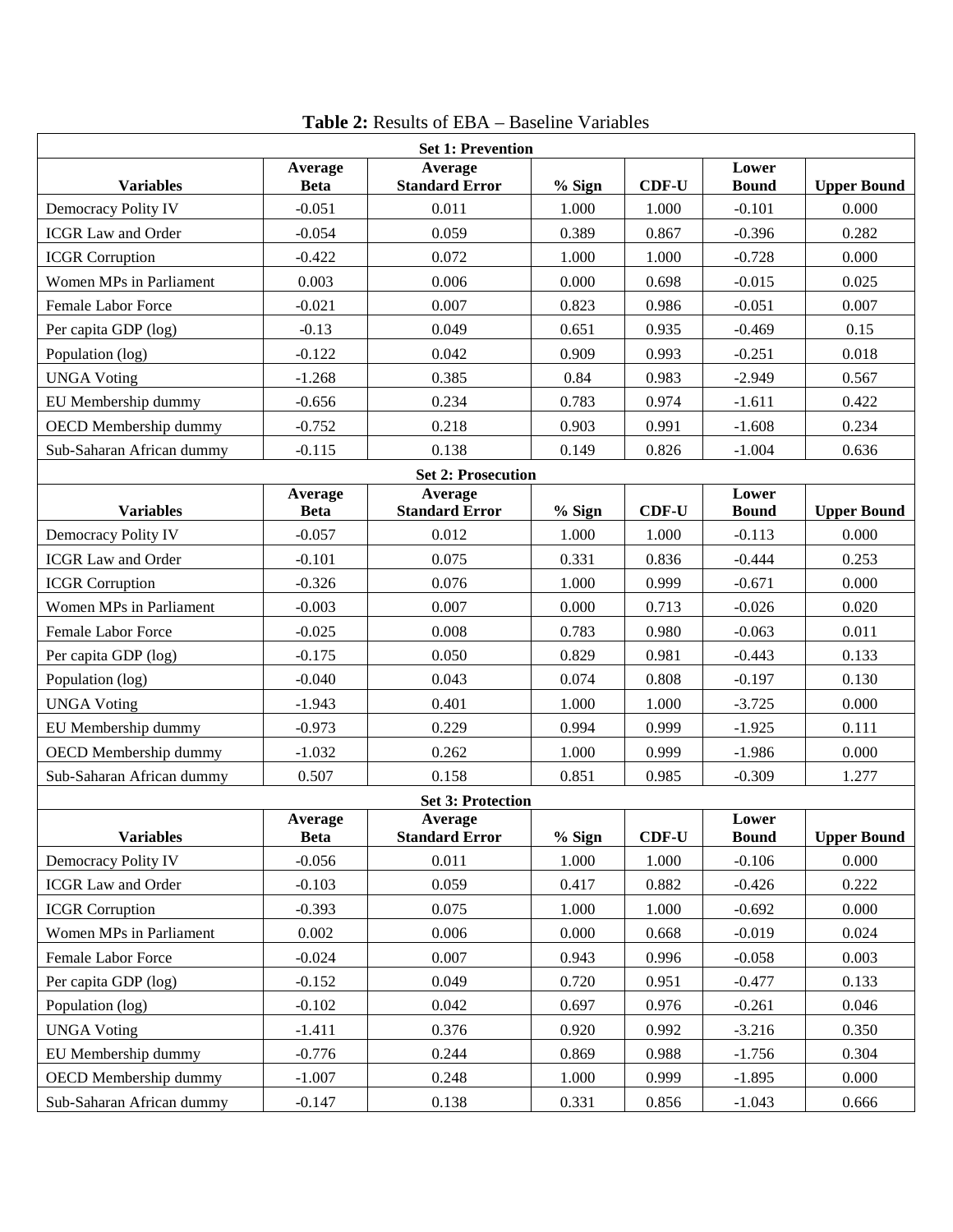**Notes:** Results based on 175 regression combinations for all three sets respectively, using ordered probit time-specific fixed effects. 'Average Beta' and 'Average Standard Error' report the unweighted average coefficient and standard error, respectively. '% Sign.' refers to the percentage of regressions in which the respective variable is significant at least at the 5% level. 'CDF-U' is the unweighted CDF as detailed in the text. The threshold to consider a variable robust is 0.9. 'Lower Bound' and 'upper Bound' give the lowest and highest value of point estimate minus / plus two standard deviations.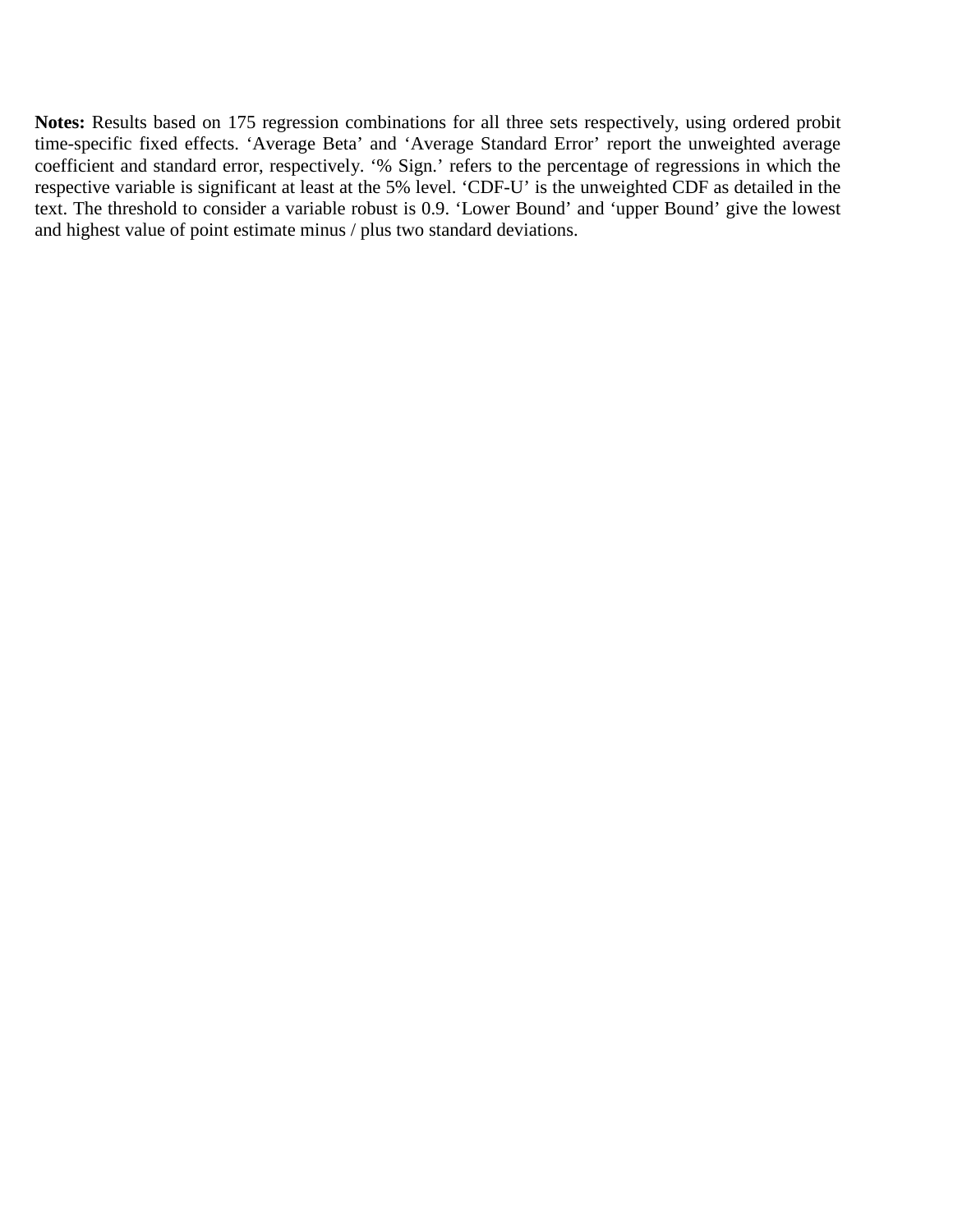| <b>Variables</b>              | (1)<br>Ordered<br>Probit | (2)<br>Ordered<br>Probit | (3)<br>Ordered<br>Probit | (4)<br>Ordered<br>Probit | (5)<br>Ordered<br>Probit | (6)<br>Ordered<br>Probit | (7)<br>Ordered<br>Probit | (8)<br>Ordered<br>Probit | (9)<br>Ordered<br>Probit |
|-------------------------------|--------------------------|--------------------------|--------------------------|--------------------------|--------------------------|--------------------------|--------------------------|--------------------------|--------------------------|
|                               | Prosecution              | Prevention               | Protection               | Prosecution              | Prevention               | Protection               | Prosecution              | Prevention               | Protection               |
| Protocol Ratification (t-2)   | $-0.209$                 | $-0.420***$              | $-0.273*$                | $-0.167$                 | $-0.404***$              | $-0.250*$                | $-0.244$                 | $-0.453***$              | $-0.334**$               |
|                               | (0.149)                  | (0.116)                  | (0.141)                  | (0.145)                  | (0.115)                  | (0.139)                  | (0.150)                  | (0.115)                  | (0.145)                  |
| Per capita GDP (log)          | $-0.0398$                | $-0.119$                 | $-0.151*$                | $-0.0371$                | $-0.119$                 | $-0.152*$                | 0.0298                   | $-0.0498$                | $-0.0346$                |
|                               | (0.0823)                 | (0.0748)                 | (0.0838)                 | (0.0819)                 | (0.0750)                 | (0.0836)                 | (0.0864)                 | (0.0723)                 | (0.0932)                 |
| Population (log)              | $-0.0561$                | $-0.142***$              | $-0.115**$               | 0.0343                   | $-0.109**$               | $-0.0709$                | $-0.00770$               | $-0.0932*$               | $-0.0304$                |
|                               | (0.0512)                 | (0.0447)                 | (0.0489)                 | (0.0568)                 | (0.0540)                 | (0.0579)                 | (0.0616)                 | (0.0481)                 | (0.0575)                 |
| Female Labor Force            | $-0.0232**$              | $-0.0102$                | $-0.0181**$              | $-0.0139$                | $-0.00646$               | $-0.0133$                | $-0.0270***$             | $-0.0140*$               | $-0.0251***$             |
|                               | (0.00935)                | (0.00859)                | (0.00863)                | (0.00941)                | (0.00842)                | (0.00879)                | (0.00903)                | (0.00839)                | (0.00855)                |
| Women MPs in Parliament       | $-0.000823$              | 0.00364                  | 0.00274                  | 0.00185                  | 0.00476                  | 0.00426                  | $-0.00202$               | 0.00245                  | 0.000909                 |
|                               | (0.00730)                | (0.00665)                | (0.00705)                | (0.00693)                | (0.00677)                | (0.00700)                | (0.00737)                | (0.00668)                | (0.00708)                |
| Democracy Polity IV           | $-0.0260*$               | $-0.0227$                | $-0.0289**$              | $-0.0291**$              | $-0.0237*$               | $-0.0304**$              | $-0.0241$                | $-0.0206$                | $-0.0257*$               |
|                               | (0.0151)                 | (0.0144)                 | (0.0142)                 | (0.0147)                 | (0.0144)                 | (0.0141)                 | (0.0151)                 | (0.0146)                 | (0.0149)                 |
| <b>ICGR Law and Order</b>     | 0.0371                   | 0.0235                   | $-0.00812$               | 0.0205                   | 0.0166                   | $-0.0180$                | 0.0462                   | 0.0344                   | 0.00887                  |
|                               | (0.0883)                 | (0.0631)                 | (0.0581)                 | (0.0836)                 | (0.0635)                 | (0.0584)                 | (0.0907)                 | (0.0660)                 | (0.0637)                 |
| <b>ICGR</b> Corruption        | $-0.202**$               | $-0.341***$              | $-0.287***$              | $-0.275***$              | $-0.369***$              | $-0.324***$              | $-0.239***$              | $-0.378***$              | $-0.353***$              |
|                               | (0.0914)                 | (0.0804)                 | (0.0858)                 | (0.0900)                 | (0.0839)                 | (0.0881)                 | (0.0902)                 | (0.0835)                 | (0.0884)                 |
| <b>UNGA Voting</b>            | $-0.634$                 | $-0.826*$                | $-0.488$                 | $-0.334$                 | $-0.711$                 | $-0.341$                 | $-0.480$                 | $-0.677$                 | $-0.228$                 |
|                               | (0.497)                  | (0.484)                  | (0.451)                  | (0.474)                  | (0.509)                  | (0.463)                  | (0.496)                  | (0.482)                  | (0.447)                  |
| EU Membership dummy           | $-0.494*$                | $-0.271$                 | $-0.323$                 | $-0.426$                 | $-0.242$                 | $-0.281$                 | $-0.447*$                | $-0.227$                 | $-0.252$                 |
|                               | (0.271)                  | (0.278)                  | (0.265)                  | (0.281)                  | (0.273)                  | (0.262)                  | (0.271)                  | (0.283)                  | (0.268)                  |
| OECD Membership dummy         | $-0.468$                 | 0.0520                   | $-0.216$                 | $-0.764*$                | $-0.0549$                | $-0.354$                 | $-0.432$                 | 0.0949                   | $-0.149$                 |
|                               | (0.366)                  | (0.275)                  | (0.278)                  | (0.407)                  | (0.271)                  | (0.298)                  | (0.368)                  | (0.287)                  | (0.276)                  |
| Sub-Saharan Africa dummy      | $0.462*$                 | $-0.449**$               | $-0.489**$               | $0.417*$                 | $-0.473**$               | $-0.521**$               | $0.533**$                | $-0.387**$               | $-0.389*$                |
|                               | (0.240)                  | (0.197)                  | (0.215)                  | (0.233)                  | (0.192)                  | (0.214)                  | (0.230)                  | (0.187)                  | (0.218)                  |
| Outflows of Human Trafficking |                          |                          |                          | $-0.174***$              | $-0.0660$                | $-0.0866$                |                          |                          |                          |
|                               |                          |                          |                          | (0.0609)                 | (0.0487)                 | (0.0562)                 |                          |                          |                          |
| Intflows of Human Trafficking |                          |                          |                          |                          |                          |                          | $-0.123*$                | $-0.127**$               | $-0.218***$              |
|                               |                          |                          |                          |                          |                          |                          | (0.0680)                 | (0.0541)                 | (0.0650)                 |

**Table 3:** Effects of Protocol Ratification on Anti-trafficking Policy: Ordered Probit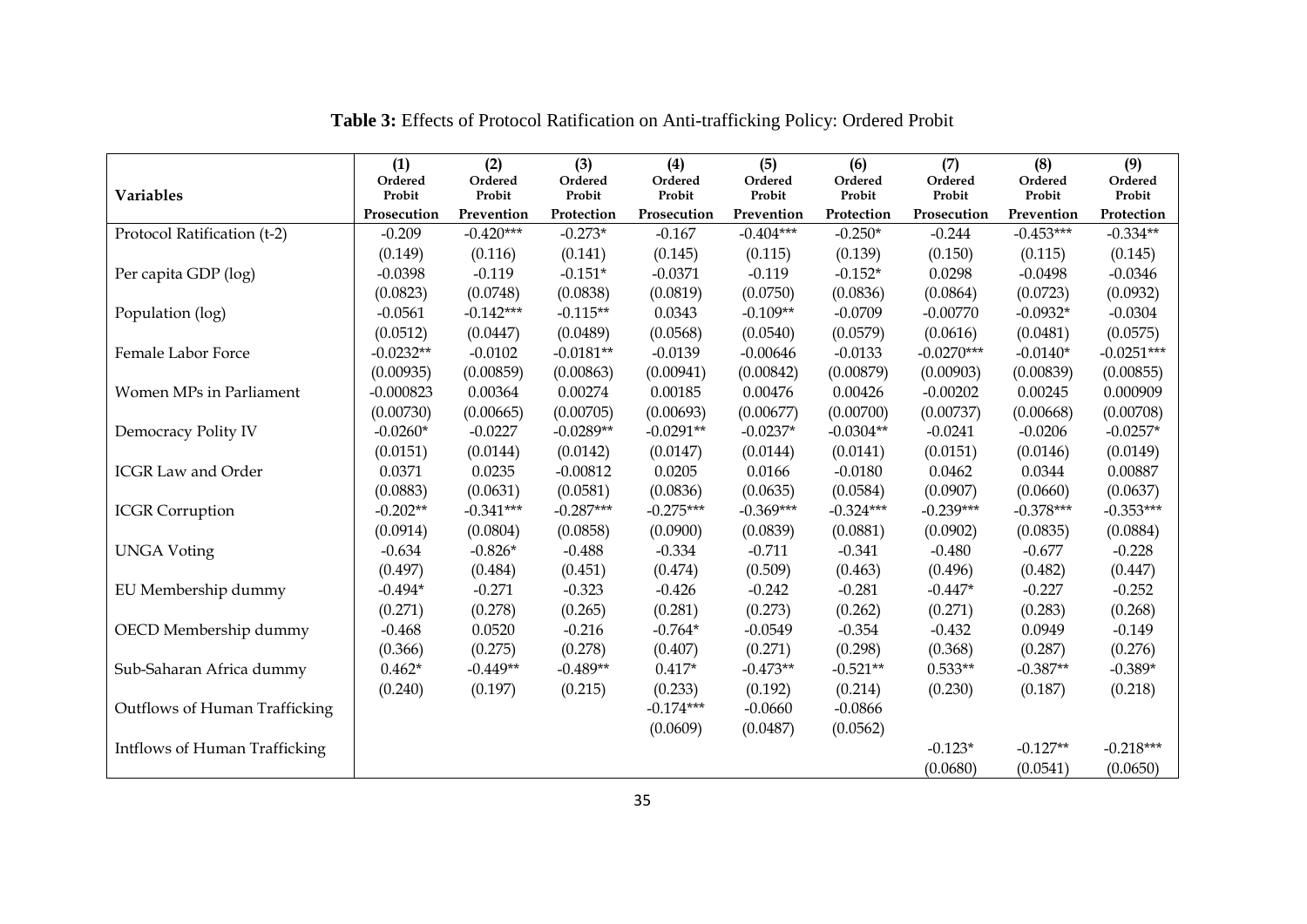| Pseudo R2             | 0.1983   | 0.1548   | 0.1736   | 0.2092   | 0.1564   | 0.1764   | 0.203    | 0.1601 | 0.1887   |
|-----------------------|----------|----------|----------|----------|----------|----------|----------|--------|----------|
| Log Pseudo likelihood | $-847.1$ | $-919.1$ | $-895.5$ | $-835.6$ | $-917.3$ | $-892.5$ | $-842.1$ | -913.4 | $-879.1$ |
| Time Dummies          | YES      | YES      | YES      | YES      | YES      | YES      | YES      | YES    | YES      |
| No. of Countries      | 117      | 117      | 117      | 117      | 117      | 117      | 117      | 117    | 117      |
| No. of Observations   | 745      | 746      | 746      | 745      | 746      | 746      | 745      | 746    | 746      |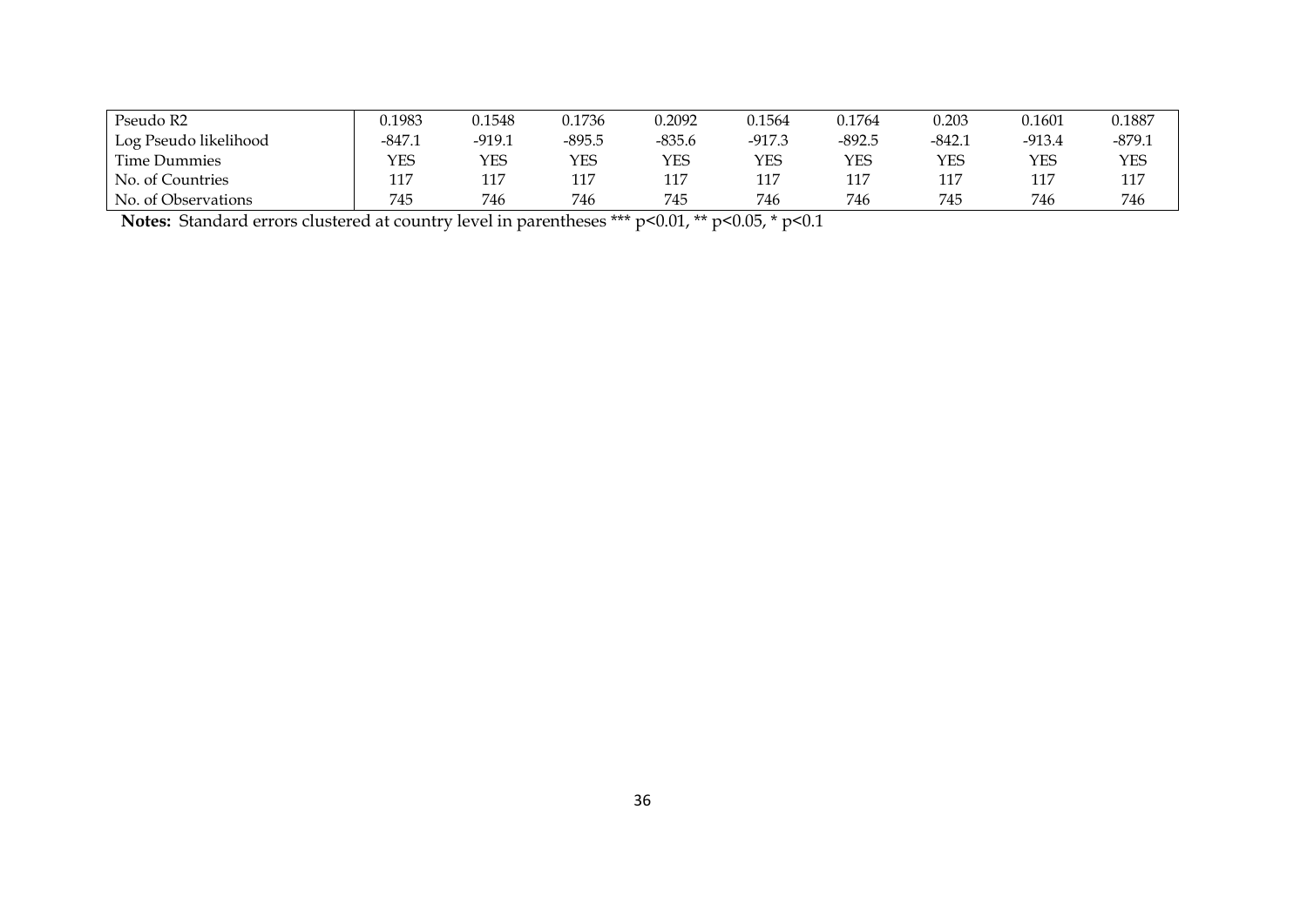|                               | (1)<br>Ordered        | (2)<br>Ordered       | (3)<br>Ordered       | (4)<br>Ordered        | (5)<br>Ordered       | (6)<br>Ordered       | (7)<br>Ordered        | (8)<br>Ordered       | (9)<br>Ordered       |
|-------------------------------|-----------------------|----------------------|----------------------|-----------------------|----------------------|----------------------|-----------------------|----------------------|----------------------|
| <b>Variables</b>              | Probit<br>Prosecution | Probit<br>Prevention | Probit<br>Protection | Probit<br>Prosecution | Probit<br>Prevention | Probit<br>Protection | Probit<br>Prosecution | Probit<br>Prevention | Probit<br>Protection |
| Protocol Ratification (t-2)   | $-0.219$              | $-0.384***$          | $-0.123$             | $-0.174$              | $-0.363***$          | $-0.0903$            | $-0.248$              | $-0.424***$          | $-0.180$             |
|                               | (0.165)               | (0.134)              | (0.161)              | (0.157)               | (0.130)              | (0.158)              | (0.167)               | (0.132)              | (0.166)              |
| Per capita GDP (log)          | $-0.0248$             | $-0.0670$            | $-0.119$             | 0.0112                | $-0.0530$            | $-0.102$             | 0.0250                | $-0.00112$           | $-0.0260$            |
|                               | (0.0892)              | (0.0775)             | (0.0857)             | (0.0907)              | (0.0780)             | (0.0845)             | (0.0923)              | (0.0733)             | (0.0956)             |
| Population (log)              | $-0.0537$             | $-0.108**$           | $-0.0981**$          | $0.113*$              | $-0.0411$            | $-0.00417$           | $-0.0187$             | $-0.0617$            | $-0.0307$            |
|                               | (0.0533)              | (0.0449)             | (0.0497)             | (0.0588)              | (0.0548)             | (0.0578)             | (0.0610)              | (0.0479)             | (0.0575)             |
| Female Labor Force            | $-0.0225**$           | $-0.00814$           | $-0.0153*$           | $-0.00402$            | $-0.000203$          | $-0.00456$           | $-0.0253***$          | $-0.0120$            | $-0.0212**$          |
|                               | (0.00947)             | (0.00893)            | (0.00887)            | (0.00988)             | (0.00877)            | (0.00871)            | (0.00891)             | (0.00867)            | (0.00885)            |
| Women MPs in Parliament       | $-0.00261$            | 0.00299              | 0.00114              | $-0.00335$            | 0.00277              | 0.000896             | $-0.00358$            | 0.00176              | $-0.000538$          |
|                               | (0.00903)             | (0.00809)            | (0.00754)            | (0.00844)             | (0.00816)            | (0.00757)            | (0.00907)             | (0.00793)            | (0.00760)            |
| Democracy Polity IV           | $-0.0258*$            | $-0.0222$            | $-0.0290**$          | $-0.0327**$           | $-0.0250*$           | $-0.0330**$          | $-0.0248*$            | $-0.0208$            | $-0.0273*$           |
|                               | (0.0149)              | (0.0140)             | (0.0143)             | (0.0146)              | (0.0141)             | (0.0143)             | (0.0149)              | (0.0143)             | (0.0149)             |
| <b>ICGR Law and Order</b>     | 0.0742                | 0.0627               | 0.0606               | 0.0647                | 0.0574               | 0.0530               | 0.0756                | 0.0665               | 0.0649               |
|                               | (0.0880)              | (0.0650)             | (0.0610)             | (0.0837)              | (0.0662)             | (0.0637)             | (0.0900)              | (0.0671)             | (0.0653)             |
| <b>ICGR</b> Corruption        | $-0.142$              | $-0.327***$          | $-0.198**$           | $-0.204**$            | $-0.351***$          | $-0.232***$          | $-0.172$              | $-0.368***$          | $-0.259***$          |
|                               | (0.108)               | (0.0993)             | (0.0870)             | (0.100)               | (0.103)              | (0.0879)             | (0.105)               | (0.104)              | (0.0919)             |
| <b>UNGA Voting</b>            | $-0.452$              | $-0.438$             | $-0.212$             | 0.0660                | $-0.222$             | 0.0821               | $-0.357$              | $-0.315$             | $-0.0344$            |
|                               | (0.506)               | (0.491)              | (0.470)              | (0.449)               | (0.515)              | (0.486)              | (0.501)               | (0.485)              | (0.463)              |
| EU Membership dummy           | $-0.650$              | $-0.770*$            | $-1.013***$          | $-0.478$              | $-0.695*$            | $-0.904***$          | $-0.546$              | $-0.635$             | $-0.827**$           |
|                               | (0.433)               | (0.442)              | (0.359)              | (0.405)               | (0.420)              | (0.334)              | (0.433)               | (0.456)              | (0.365)              |
| Sub-Saharan Africa dummy      | $0.518**$             | $-0.356*$            | $-0.415*$            | $0.510**$             | $-0.371**$           | $-0.438**$           | $0.566**$             | $-0.299$             | $-0.337$             |
|                               | (0.249)               | (0.193)              | (0.218)              | (0.243)               | (0.187)              | (0.215)              | (0.238)               | (0.183)              | (0.220)              |
| Outflows of Human Trafficking |                       |                      |                      | $-0.291***$           | $-0.118**$           | $-0.165***$          |                       |                      |                      |
|                               |                       |                      |                      | (0.0653)              | (0.0516)             | (0.0549)             |                       |                      |                      |
| Inflows of Human Trafficking  |                       |                      |                      |                       |                      |                      | $-0.0909$             | $-0.125**$           | $-0.180**$           |
|                               |                       |                      |                      |                       |                      |                      | (0.0714)              | (0.0612)             | (0.0727)             |
| Pseudo R2                     | 0.1147                | 0.1015               | 0.0979               | 0.1416                | 0.106                | 0.107                | 0.1176                | 0.107                | 0.1094               |
| Log Pseudo likelihood         | $-713.3$              | $-760.2$             | $-717.5$             | $-691.6$              | $-756.4$             | $-710.3$             | $-711$                | $-755.6$             | $-708.3$             |

**Table 4:** Effects of Protocol Ratification on Anti-trafficking Policy in Developing Countries: Ordered Probit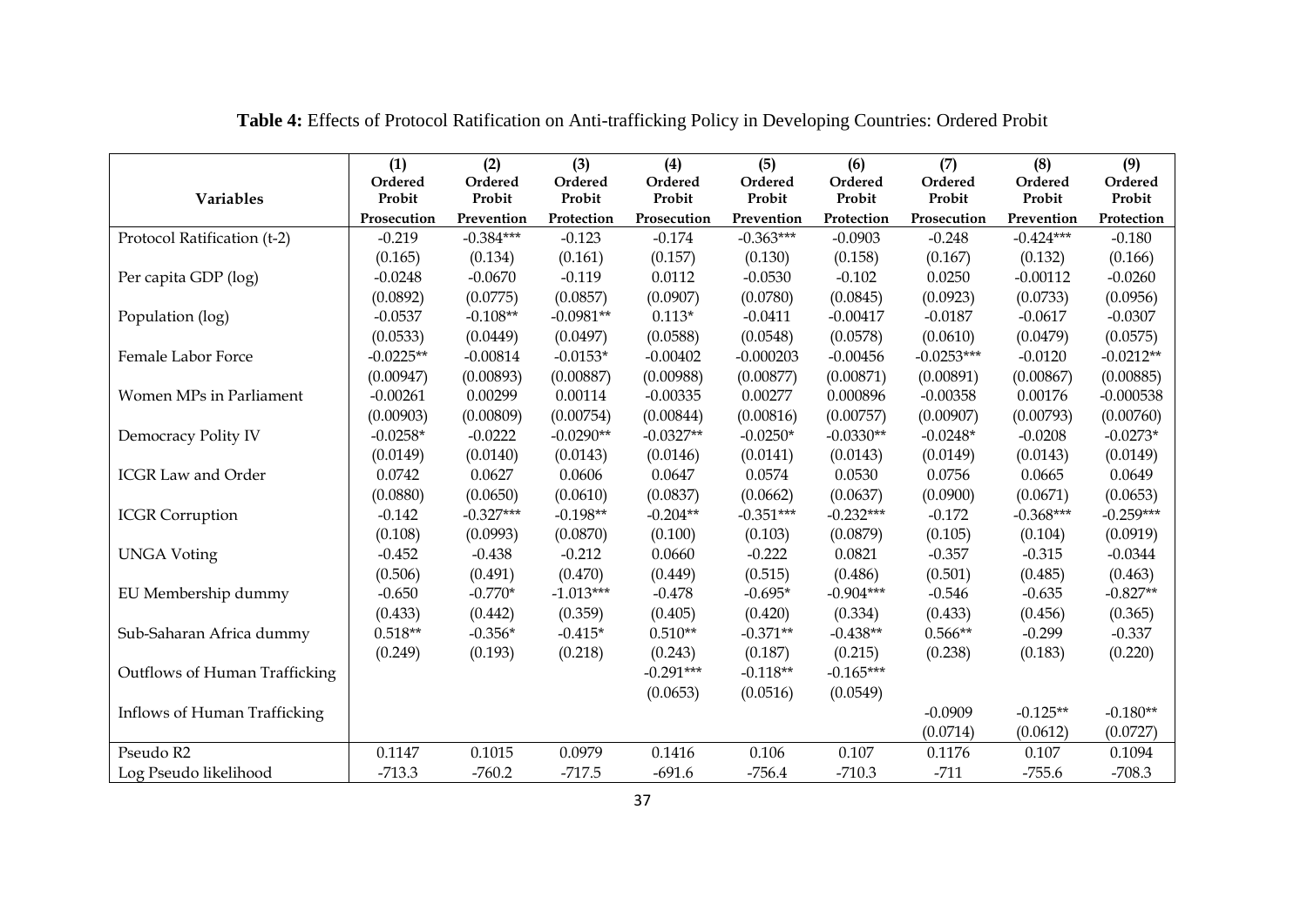| $\sim$<br>Time Dummies    | $\sqrt{10}$<br>ح نظ له | $\sqrt{2}$<br>⊥ட | $\sqrt{2}$<br>ن نا | VFS<br>ح نظام | $\sqrt{2}$<br>Y ES     | $\sqrt{2}$<br>Y ES | $\sqrt{2}$<br>ح نا 1 | YES             | VFG<br>ن نا |
|---------------------------|------------------------|------------------|--------------------|---------------|------------------------|--------------------|----------------------|-----------------|-------------|
| . Countries<br>NΟ<br>. of | ∩−                     | ΩE               | $\sim$ $\sim$      | $\sim$ $\sim$ | $\sim$ $=$<br>u∗<br>ノー |                    | $\sim$ $\sim$        | ∩⊾<br><b>∼</b>  | ΩĘ<br>ノン    |
| $\sim$<br>Observations    | 599<br>ンノン             | 599              | 599                | 599           | 599                    | 599                | 599                  | 59 <sup>c</sup> | 599         |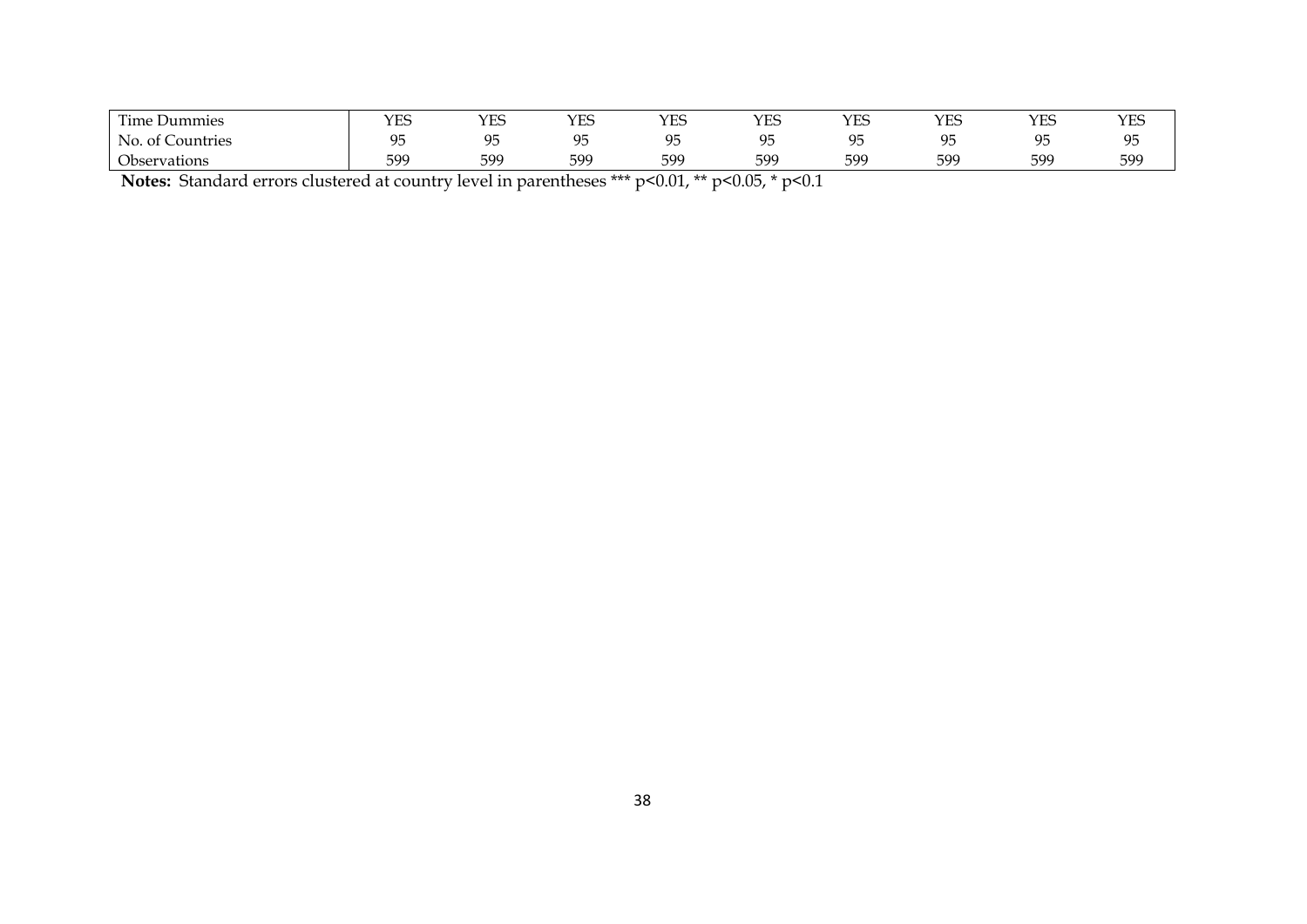| Full-Sample                  | C1                                               | C <sub>2</sub>   | C <sub>3</sub> | C <sub>4</sub> | C <sub>5</sub> | E[Y]             |
|------------------------------|--------------------------------------------------|------------------|----------------|----------------|----------------|------------------|
| Sample Frequency             | 0.107239                                         | 0.229223         | 0.392761       | 0.19571        | 0.075067       | 2.902145         |
| Probability at Mean          | 0.051952                                         | 0.25118          | 0.48489        | 0.17769        | 0.034288       | 2.89118          |
|                              |                                                  |                  |                |                |                |                  |
| 1. No flows:                 | C1                                               | C <sub>2</sub>   | C <sub>3</sub> | C <sub>4</sub> | C <sub>5</sub> | E[Y]             |
| Marginal Effects             | 0.044618                                         | 0.101966         | $-0.02498$     | $-0.08972$     | $-0.03188$     | $-0.34469$       |
| P-value                      | 0.002                                            | $\mathbf{0}$     | 0.041          | $\mathbf{0}$   | 0.005          | $\boldsymbol{0}$ |
|                              |                                                  |                  |                |                |                |                  |
| 2. Outflows (origin):        | C1                                               | C <sub>2</sub>   | C <sub>3</sub> | C <sub>4</sub> | C <sub>5</sub> | E[Y]             |
| Marginal Effects             | 0.042868                                         | 0.0977           | $-0.02351$     | $-0.08699$     | $-0.03007$     | $-0.33057$       |
| P-value                      | 0.003                                            | 0.001            | 0.046          | 0.001          | 0.006          | 0.001            |
|                              |                                                  |                  |                |                |                |                  |
| 3. Inflows (destination):    | C1                                               | C <sub>2</sub>   | C <sub>3</sub> | C <sub>4</sub> | C <sub>5</sub> | E[Y]             |
| Marginal Effects             | 0.047348                                         | 0.110565         | $-0.02679$     | $-0.09785$     | $-0.03328$     | $-0.36967$       |
| P-value                      | 0.001                                            | $\boldsymbol{0}$ | 0.042          | $\mathbf{0}$   | 0.003          | $\boldsymbol{0}$ |
|                              | Marginal Effects for Developing countries sample |                  |                |                |                |                  |
| <b>Developing Countries-</b> |                                                  |                  |                |                |                |                  |
| Sample                       | C1                                               | C <sub>2</sub>   | C <sub>3</sub> | C <sub>4</sub> | C <sub>5</sub> | E[Y]             |
| Sample Frequency             | 0.058431                                         | 0.198664         | 0.414023       | 0.237062       | 0.09182        | 3.105175         |
| Probability at Mean          | 0.031745                                         | 0.193112         | 0.473733       | 0.241266       | 0.060144       | 3.104952         |
|                              |                                                  |                  |                |                |                |                  |
| 1. No flows:                 | C1                                               | C <sub>2</sub>   | C <sub>3</sub> | C <sub>4</sub> | C <sub>5</sub> | E[Y]             |
| Marginal Effects             | 0.027381                                         | 0.08775          | 0.018673       | $-0.08797$     | $-0.04583$     | $-0.32215$       |
| P-value                      | 0.013                                            | 0.004            | 0.187          | 0.005          | 0.015          | 0.005            |
|                              |                                                  |                  |                |                |                |                  |
| 2. Outflows (Origin):        | C1                                               | C <sub>2</sub>   | C <sub>3</sub> | C <sub>4</sub> | C <sub>5</sub> | E[Y]             |
| Marginal Effects             | 0.025511                                         | 0.082532         | 0.018267       | $-0.08401$     | $-0.0423$      | $-0.30217$       |
| P-value                      | 0.017                                            | 0.005            | 0.18           | 0.006          | 0.019          | 0.006            |
|                              |                                                  |                  |                |                |                |                  |
| 3. Inflows (Destination):    | C1                                               | C <sub>2</sub>   | C <sub>3</sub> | C <sub>4</sub> | C <sub>5</sub> | E[Y]             |
| Marginal Effects             | 0.029701                                         | 0.096733         | 0.021376       | $-0.09849$     | $-0.04932$     | $-0.35326$       |
| P-value                      | 0.007                                            | 0.001            | 0.162          | 0.002          | 0.008          | 0.001            |

### **Table 5:** Marginal Effects of Protocol Ratification on Anti-trafficking Policy: Ordered Probit, Full sample and Developing countries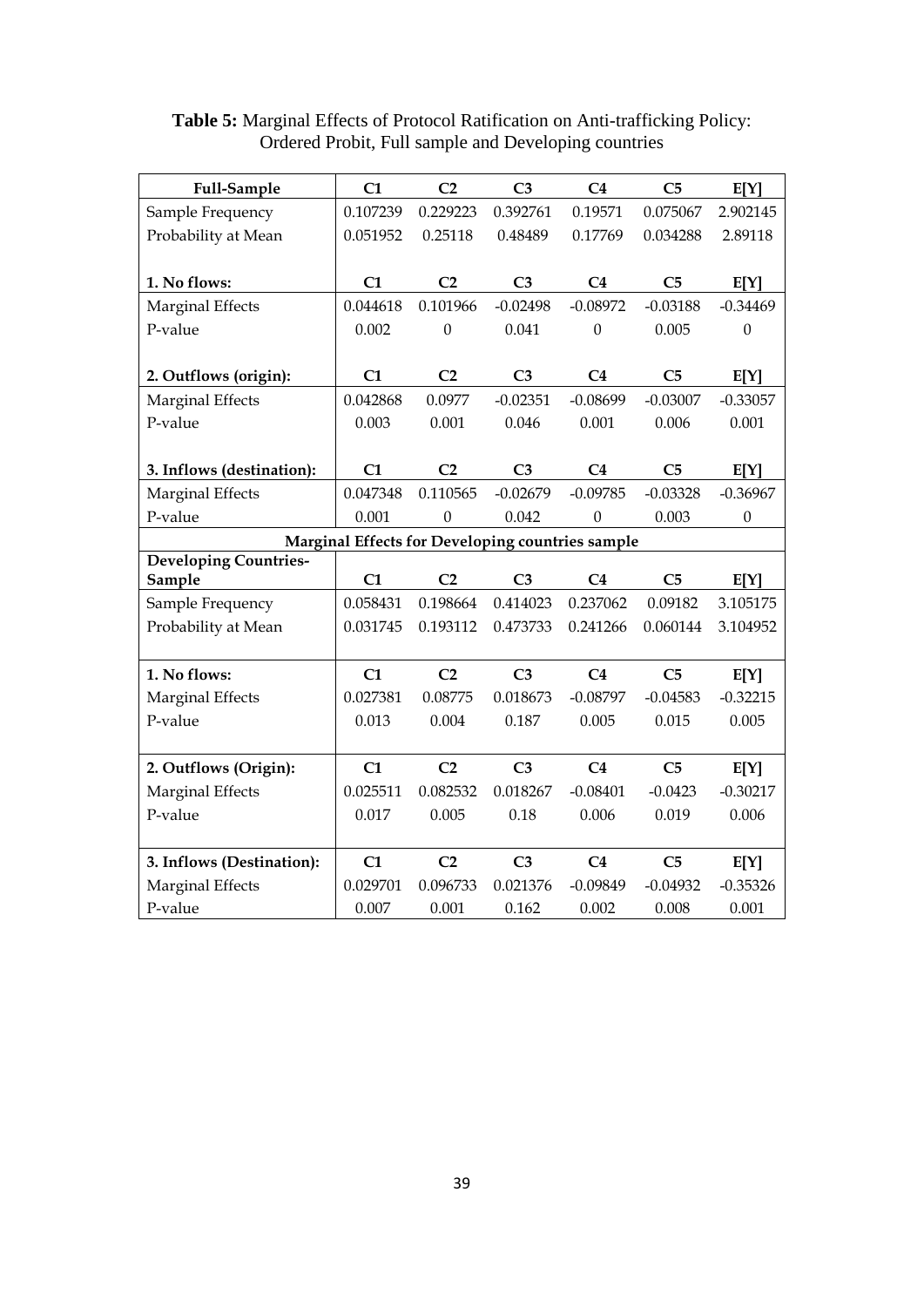|                             | (1)<br>Ordered | (2)<br>Ordered | (3)<br>Ordered | (4)<br>Ordered | (5)<br>Ordered | (6)<br>Ordered | (7)<br>Ordered | (8)<br>Ordered | (9)<br>Ordered |
|-----------------------------|----------------|----------------|----------------|----------------|----------------|----------------|----------------|----------------|----------------|
| <b>Variables</b>            | Probit         | Probit         | Probit         | Probit         | Probit         | Probit         | Probit         | Probit         | Probit         |
|                             | Prosecution    | Prevention     | Protection     | Prosecution    | Prevention     | Protection     | Prosecution    | Prevention     | Protection     |
| Protocol Ratification (t-2) | $-0.445*$      | $-0.542**$     | $-0.206$       | 0.0633         | $-0.793***$    | $-0.516$       | $-0.0479$      | $-0.427***$    | $-0.206$       |
|                             | (0.264)        | (0.215)        | (0.374)        | (0.342)        | (0.272)        | (0.358)        | (0.162)        | (0.147)        | (0.171)        |
| Per capita GDP (log)        | 0.200          | 0.0455         | 0.0295         | $-0.278$       | $-0.592**$     | $-0.0256$      | 0.00548        | $-0.0763$      | $-0.157*$      |
|                             | (0.213)        | (0.146)        | (0.200)        | (0.378)        | (0.281)        | (0.213)        | (0.0856)       | (0.0840)       | (0.0927)       |
| Population (log)            | 0.113          | $-0.148**$     | $-0.0537$      | $-0.162$       | $-0.352**$     | $-0.0453$      | 0.0206         | $-0.0174$      | 0.0172         |
|                             | (0.0817)       | (0.0679)       | (0.0961)       | (0.185)        | (0.160)        | (0.120)        | (0.0604)       | (0.0622)       | (0.0700)       |
| Female Labor Force          | $-0.0128$      | $-0.0269**$    | 0.00574        | 0.0227         | $-0.00954$     | $-0.00227$     | $-0.0246**$    | 0.00152        | $-0.0231**$    |
|                             | (0.0156)       | (0.0109)       | (0.0111)       | (0.0168)       | (0.0130)       | (0.0155)       | (0.0124)       | (0.0121)       | (0.0103)       |
| Women MPs in Parliament     | $-0.0364***$   | $-0.0109$      | $-0.0103$      | $-0.0120$      | $-0.0110$      | $-0.0328*$     | 0.00666        | 0.00779        | 0.00131        |
|                             | (0.0125)       | (0.0121)       | (0.0144)       | (0.0158)       | (0.0156)       | (0.0183)       | (0.00998)      | (0.00966)      | (0.00904)      |
| Democracy Polity IV         | $-0.0202$      | 0.0139         | 0.00688        | $-0.00901$     | 0.0401         | 0.00771        | $-0.0327*$     | $-0.0555***$   | $-0.0467***$   |
|                             | (0.0245)       | (0.0298)       | (0.0310)       | (0.0475)       | (0.0276)       | (0.0307)       | (0.0187)       | (0.0165)       | (0.0179)       |
| <b>ICGR Law and Order</b>   | 0.146          | $0.234**$      | 0.135          | $0.588*$       | 0.505          | $0.783*$       | $-0.00880$     | $-0.0452$      | $-0.0264$      |
|                             | (0.193)        | (0.102)        | (0.122)        | (0.332)        | (0.322)        | (0.440)        | (0.0884)       | (0.0790)       | (0.0828)       |
| <b>ICGR</b> Corruption      | $-0.169$       | $-0.0778$      | $-0.0692$      | $-0.827***$    | $-0.455*$      | $-0.932***$    | $-0.271**$     | $-0.355***$    | $-0.225**$     |
|                             | (0.434)        | (0.210)        | (0.216)        | (0.278)        | (0.240)        | (0.202)        | (0.105)        | (0.107)        | (0.0987)       |
| <b>UNGA Voting</b>          | $-1.936**$     | $-0.121$       | $-1.132$       | $-0.580$       | $-2.758$       | $-0.268$       | 0.112          | $-0.818$       | $-0.205$       |
|                             | (0.888)        | (1.026)        | (1.229)        | (2.445)        | (1.887)        | (1.009)        | (0.635)        | (0.669)        | (0.633)        |
| EU Membership dummy         | $-0.541$       | $-1.126***$    | $-0.991***$    | $-0.500$       | 0.218          | $-0.259$       | $-0.441$       | $-0.535$       | 0.464          |
|                             | (0.521)        | (0.397)        | (0.337)        | (0.492)        | (0.324)        | (0.451)        | (0.547)        | (0.624)        | (0.744)        |
| OECD Membership dummy       | 0.340          | $-0.0125$      | 0.312          | $-2.021***$    | 0.102          | $-0.872**$     | $-0.261$       | 0.489          | $-1.017$       |
|                             | (0.701)        | (0.516)        | (0.404)        | (0.664)        | (0.558)        | (0.438)        | (0.628)        | (0.664)        | (0.812)        |
| Sub-Saharan Africa dummy    | $-0.0178$      | 0.0944         | $-0.247$       | dropped        | dropped        | dropped        | 0.373          | $-0.755***$    | $-0.691***$    |
|                             | (0.446)        | (0.246)        | (0.409)        |                |                |                | (0.291)        | (0.243)        | (0.250)        |
| Pseudo R2                   | 0.1959         | 0.1003         | 0.0745         | 0.4178         | 0.2349         | 0.2781         | 0.1641         | 0.176          | 0.1969         |
| Log Pseudo likelihood       | $-211.1$       | $-233.1$       | $-260.1$       | $-100.7$       | $-138$         | $-135.7$       | $-506.6$       | $-545.9$       | $-502.1$       |
| <b>Time Dummies</b>         | <b>YES</b>     | <b>YES</b>     | <b>YES</b>     | <b>YES</b>     | <b>YES</b>     | <b>YES</b>     | <b>YES</b>     | <b>YES</b>     | <b>YES</b>     |
| Sample countries            | Origin         | Origin         | Origin         | Destination    | Destination    | Destination    | Others         | Others         | Others         |

**Table 6:** Effects of Protocol Ratification on Anti-trafficking Policy in Countries of Origin, Destination and Others: Ordered Probit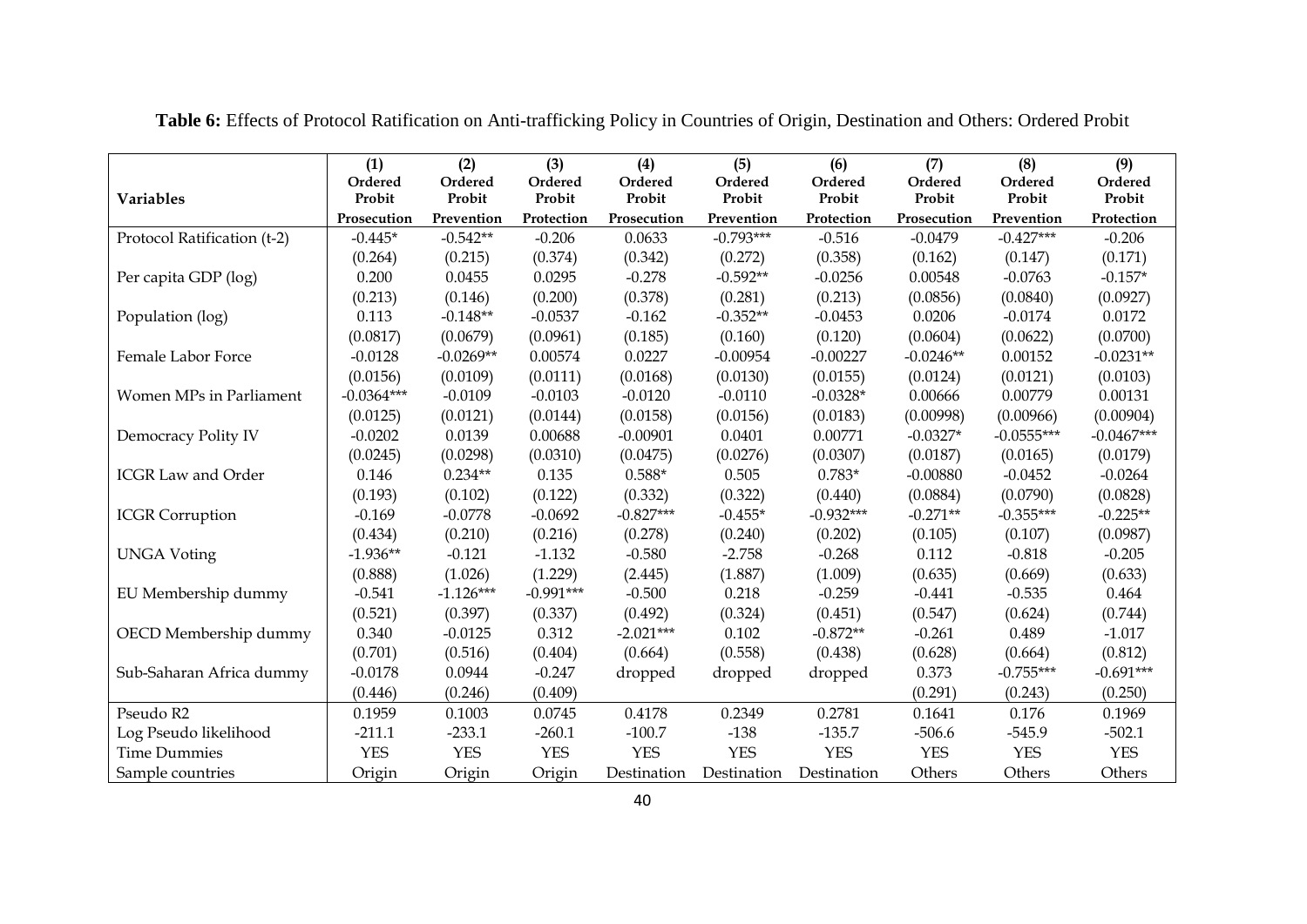| Countries<br>IN O                                    | 30                            | nη<br>.JU | ٦ſ<br>$\overline{\phantom{a}}$ |        |                 |               | $\overline{\phantom{0}}$ | -       |   |
|------------------------------------------------------|-------------------------------|-----------|--------------------------------|--------|-----------------|---------------|--------------------------|---------|---|
| bservations<br>$\cap$ t ( $\ldots$<br>IN C<br>VIDSEL | 21 <sub>1</sub><br><u>_ _</u> | 210       | 20 <sup>c</sup>                | $\sim$ | 10 <sub>2</sub> | $\sim$<br>ᆂᇦᆂ | 44 C                     | 44<br>. | ᅩ |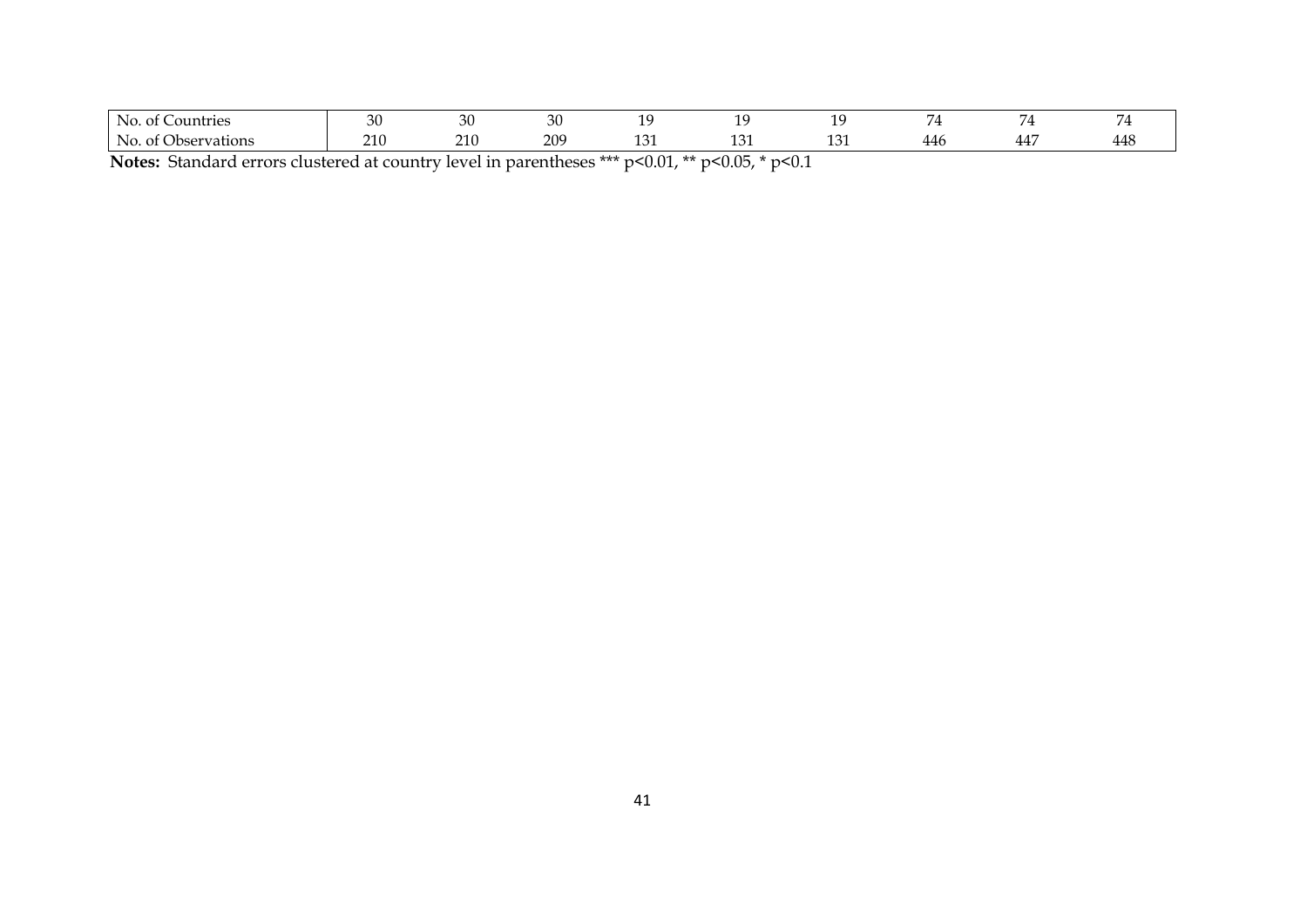# **Annex 1:** List of Countries of Origin and Destination

# Source: UNODC Incidence Index on Flows of Human Trafficking (2006)

| Very High         | High               | Medium             | Low                 | <b>Very Low</b>    |
|-------------------|--------------------|--------------------|---------------------|--------------------|
| Albania, Belarus, | Armenia,           | Afghanistan,       | Argentina,          | Brunei, Chad,      |
| Bulgaria, China,  | Bangladesh,        | Algeria, Angola,   | Bhutan,             | Chile, Costa Rica, |
| Lithuania,        | Benin, Brazil,     | Azerbaijan,        | Botswana,           | Egypt, Fiji,       |
| Nigeria, Republic | Cambodia,          | Bosnia and         | Burundi, Canada,    | Jamaica, Macao,    |
| of Moldova,       | Colombia, Czech    | Herzegovina,       | Cape Verde,         | Netherlands,       |
| Romania, Russian  | Republic,          | Burkina Faso,      | Congo               | Paraguay, Syria,   |
| Federation,       | Dominican          | Cameroon, Congo    | (Democratic         | Uruguay, Yemen     |
| Thailand, Ukraine | Republic, Estonia, | (Republic of),     | People of),         |                    |
|                   | Georgia, Ghana,    | Cote d'Ivoire,     | Djibouti,           |                    |
|                   | Guatemala,         | Croatia, Cuba,     | Equatorial          |                    |
|                   | Hungary, India,    | North Korea,       | Guinea, Eritrea,    |                    |
|                   | Kazakhstan, Lao    | Ecuador, El        | Gabon, Gambia,      |                    |
|                   | People's           | Salvador,          | Guinea, Iran, Iraq, |                    |
|                   | Democratic         | Ethiopia, Haiti,   | Jordan, Lebanon,    |                    |
|                   | Republic, Latvia,  | Honduras, Hong     | Lesotho,            |                    |
|                   | Mexico, Morocco,   | Kong, Indonesia,   | Madagascar,         |                    |
|                   | Myanmar, Nepal,    | Kenya, Kosovo,     | Maldives,           |                    |
|                   | Pakistan,          | Kyrgyzstan,        | Nicaragua,          |                    |
|                   | Philippines,       | Liberia, Malawi,   | Panama, Rwanda,     |                    |
|                   | Poland, Slovakia,  | Malaysia, Mali,    | South Korea,        |                    |
|                   | Uzbekistan, Viet   | Mozambique,        | Somalia, Sudan,     |                    |
|                   | Nam                | Niger, Peru,       | Swaziland,          |                    |
|                   |                    | Senegal, Serbia    | Tunisia, United     |                    |
|                   |                    | &Montenegro,       | States of America,  |                    |
|                   |                    | Sierra Leone,      | Zimbabwe            |                    |
|                   |                    | Singapore,         |                     |                    |
|                   |                    | Slovenia, South    |                     |                    |
|                   |                    | Africa, Sri Lanka, |                     |                    |
|                   |                    | Macedonia,         |                     |                    |
|                   |                    | Taiwan,            |                     |                    |
|                   |                    | Tajikistan, Togo,  |                     |                    |
|                   |                    | Turkey, Uganda,    |                     |                    |
|                   |                    | Tanzania,          |                     |                    |
|                   |                    | Venezuela,         |                     |                    |
|                   |                    | Zambia             |                     |                    |
|                   |                    |                    |                     |                    |

# **Incidence of Reporting of Origin Countries**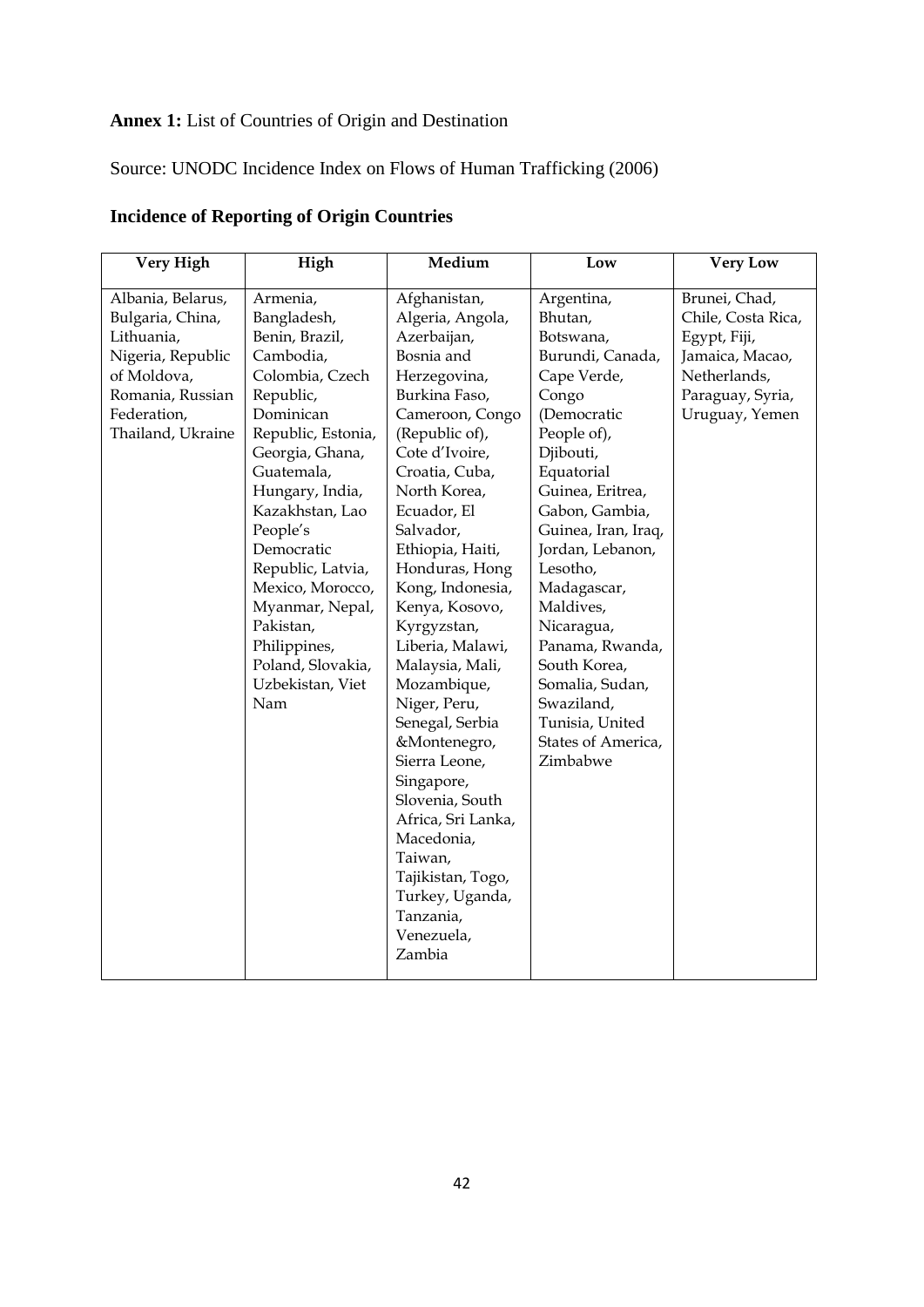| Australia,<br>Belgium,<br>Albania,<br>Aruba,<br>Bangladesh,<br>Germany, Greece,<br>Austria, Bosnia<br>Argentina,<br>Belize, Brunei,<br>&Herzegovina,<br>Bahrain, Benin,<br>Israel, Italy,<br>Bulgaria, Burkina<br>Congo (Republic<br>Cambodia,<br>Japan,<br>Netherlands,<br>Canada, China,<br>of), Costa Rica,<br>Faso, Cameroon,<br>Cote d'Ivoire,<br>Thailand, Turkey,<br>Hong Kong,<br>Ecuador, Egypt,<br><b>USA</b><br>Haiti, Indonesia,<br>Taiwan, Cyprus,<br>Croatia, Curacao,<br>Czech Republic,<br>Dominican Rep,<br>Iraq, Ireland,<br>Denmark, France,<br>El Salvador,<br>Kyrgyzstan, Lao,<br>India, Kosovo,<br>Equatorial<br>Libya,<br>Pakistan, Poland,<br>Guinea, Estonia,<br>Luxembourg,<br>Saudi Arabia,<br>Finland, Gabon,<br>Mali, Niger,<br>Spain,<br>Chan, Guatemala,<br>Oman, Paraguay,<br>Switzerland,<br>Romania,<br>Hungary, Iceland,<br>UAE, UK<br>Slovenia, Sri<br>Ira, Kazakhstan,<br>Kenya, Kuwait,<br>Lanka, Uganda,<br>Tanzania,<br>Latvia, Lebanon, | <b>Very High</b> | <b>Very Low</b>                                                                                                                                                                                                                                                                                                                                          |
|----------------------------------------------------------------------------------------------------------------------------------------------------------------------------------------------------------------------------------------------------------------------------------------------------------------------------------------------------------------------------------------------------------------------------------------------------------------------------------------------------------------------------------------------------------------------------------------------------------------------------------------------------------------------------------------------------------------------------------------------------------------------------------------------------------------------------------------------------------------------------------------------------------------------------------------------------------------------------------|------------------|----------------------------------------------------------------------------------------------------------------------------------------------------------------------------------------------------------------------------------------------------------------------------------------------------------------------------------------------------------|
| Uzbekistan,<br>Lithuania, Macao,<br>Yemen<br>Malaysia, Mexico,<br>Myanmar, New<br>Zealand, Nigeria,<br>Norway, Panama,<br>Philippines,<br>Portugal, Qatar,<br>South Korea,<br>Russia, Serbia and<br>Montenegro,<br>Singapore, South<br>Africa, Sweden,<br>Syria, Macedonia,<br>Togo, Ukraine,<br>Venezuela, Viet<br>Nam                                                                                                                                                                                                                                                                                                                                                                                                                                                                                                                                                                                                                                                          |                  | Algeria, Bhutan,<br>Brazil, Burundi,<br>Chad, Chile,<br>Congo (Dem.<br>Rep.), Djibouti,<br>Dominica,<br>Ethiopia, Fiji,<br>Gambia, Georgia,<br>Honduras,<br>Jamaica, Liberia,<br>Malawi,<br>Maldives,<br>Morocco,<br>Mozambique,<br>Moldova,<br>Senegal, Sierra<br>Leone, Slovakia,<br>Sudan, Tajikistan,<br>Trinidad and<br>Tobago, Zambia,<br>Zimbabwe |

# **Incidence of Reporting of Destination Countries**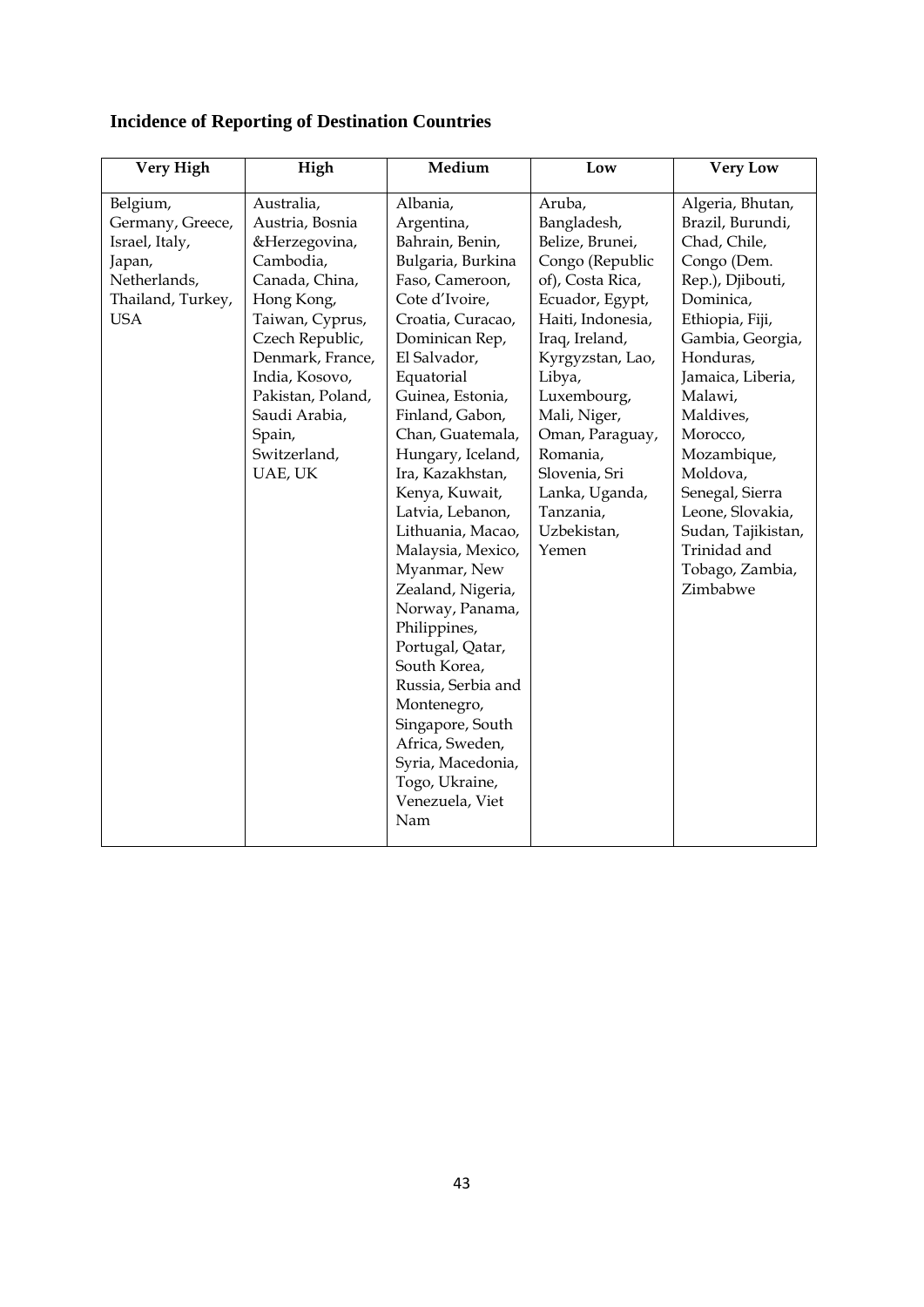| <b>Annex 2: Data Description and Sources</b> |  |
|----------------------------------------------|--|
|----------------------------------------------|--|

| Variable                      | Description                                                                                                                                                  | Source                                                                        |
|-------------------------------|--------------------------------------------------------------------------------------------------------------------------------------------------------------|-------------------------------------------------------------------------------|
| Prevention                    | Prevention policy measure.<br>Scale 1(full compliance) to 5(no<br>compliance).                                                                               | US Dept. of State, Annual<br>Reports on Trafficking in<br>Persons (2001-2009) |
| Protection                    | Protection policy measure. Scale<br>1(full compliance) to 5(no<br>compliance).                                                                               | US Dept. of State, Annual<br>Reports on Trafficking in<br>Persons (2001-2009) |
| Prosecution                   | Prosecution policy measure.<br>Scale 1(full compliance) to 5(no<br>compliance).                                                                              | US Dept. of State, Annual<br>Reports on Trafficking in<br>Persons (2001-2009) |
| Protocol Ratification         | Code 1 if the country is a<br>member of the Protocol in a<br>given year. Otherwise, 0.                                                                       | http://www.unodc.org/                                                         |
| Per capita GDP (log)          | Per capita income in 2000<br>constant prices.                                                                                                                | <b>ERS</b> International<br>Macroeconomic Data Set                            |
| Population (log)              | Total population in thousands.                                                                                                                               | World Development Indicator                                                   |
| Female Labor Force            | Share of females in total labor<br>force.                                                                                                                    | World Development Indicator                                                   |
| Women MPs in Parliament       | Share of female legislators in<br>parliament.                                                                                                                | World Bank Gender Statistics                                                  |
| Democracy Polity IV           | Measure of democracy. +10 (full<br>democracy) to -10 (full<br>autocracy)                                                                                     | Polity IV data (Marshall and<br>Jaggers, 2009).                               |
| <b>ICGR Law and Order</b>     | Assessment of law and order,<br>respectively. 0 (lowest respect)<br>to 3 (highest respect) for each<br>component. The aggregate<br>index has a scale of 0-6. | <b>International Country Risk</b><br>Guide by the PRS Group (2009)            |
| <b>ICGR</b> Corruption        | Assessment of corruption. 0<br>(greatest risk of corruption) to 6<br>(no risk of corruption)                                                                 | <b>International Country Risk</b><br>Guide by the PRS Group (2009)            |
| <b>UNGA Voting</b>            | Voting in line with USA,<br>definition according to Thacker                                                                                                  | Dreher, Sturm and Vreeland<br>(2009)                                          |
| EU Membership dummy           | Code 1 if the country is a<br>member of the EU in a given<br>year. Otherwise, 0.                                                                             | http://europa.eu/                                                             |
| OECD Membership dummy         | Code 1 if the country is a<br>member of the OECD in a given<br>year. Otherwise, 0.                                                                           | http://www.oecd.org/                                                          |
| Sub-Saharan Africa dummy      | Code 1 if the country belongs to<br>Sub-Saharan Africa.                                                                                                      | World Bank classification of<br>regions                                       |
| Outflows of Human Trafficking | Very high (5) to no outflow (0)<br>of human trafficking                                                                                                      | <b>UNODC</b> (2006)                                                           |
| Inflows of Human Trafficking  | Very high $(5)$ to no inflow $(0)$ of<br>human trafficking                                                                                                   | <b>UNODC</b> (2006)                                                           |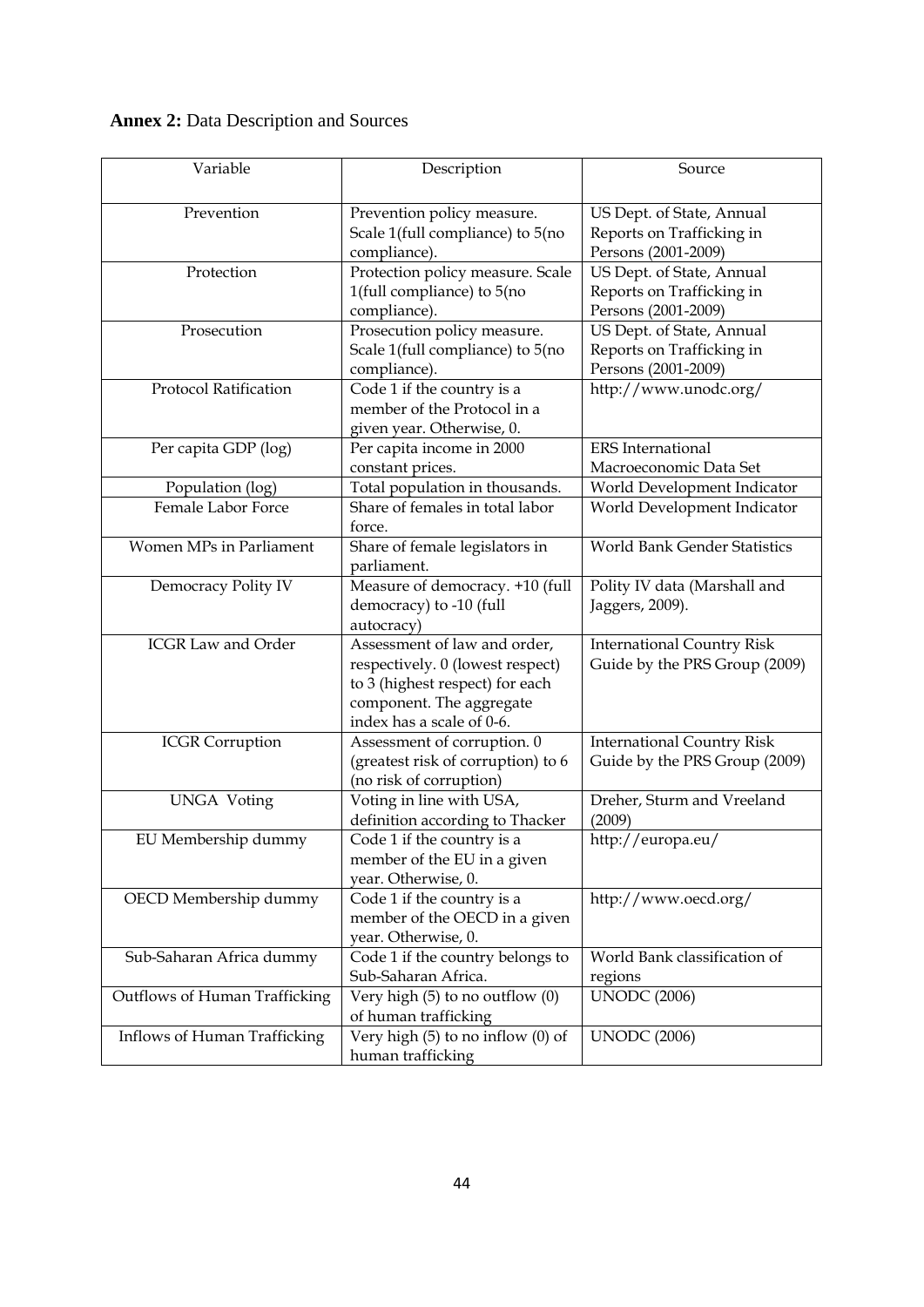|                               | THING TO ROOMSHIPS CHUR, ENTURE OF FLOWING RUNDELION ON THEI HUNDRING I ONCY. EXECUTIVE DUMPTU<br>$\mathbf{1}$ | $\overline{2}$ | 3            | $\overline{\mathbf{4}}$ | $5^{\circ}$ | 6           | 7            | 8            | 9            |
|-------------------------------|----------------------------------------------------------------------------------------------------------------|----------------|--------------|-------------------------|-------------|-------------|--------------|--------------|--------------|
|                               | Ordered                                                                                                        | Ordered        | Ordered      | Ordered                 | Ordered     | Ordered     | Ordered      | Ordered      | Ordered      |
| Variables                     | Probit                                                                                                         | Probit         | Probit       | Probit                  | Probit      | Probit      | Probit       | Probit       | Probit       |
|                               | Prosecution                                                                                                    | Prevention     | Protection   | Prosecution             | Prevention  | Protection  | Prosecution  | Prevention   | Protection   |
| Protocol (t-2)                | $-0.255*$                                                                                                      | $-0.512***$    | $-0.334***$  | $-0.231$                | $-0.500***$ | $-0.309**$  | $-0.254*$    | $-0.511***$  | $-0.332***$  |
|                               | (0.152)                                                                                                        | (0.107)        | (0.125)      | (0.147)                 | (0.105)     | (0.122)     | (0.151)      | (0.104)      | (0.124)      |
| High Income Non-OECD dummy    | $-0.0420$                                                                                                      | 0.141          | $0.440*$     | 0.0308                  | 0.184       | $0.526**$   | $-0.0929$    | 0.0822       | 0.348        |
|                               | (0.240)                                                                                                        | (0.259)        | (0.228)      | (0.242)                 | (0.265)     | (0.239)     | (0.241)      | (0.253)      | (0.216)      |
| Middle Income dummy           | 0.277                                                                                                          | 0.164          | 0.300        | 0.271                   | 0.161       | 0.293       | 0.239        | 0.121        | 0.229        |
|                               | (0.188)                                                                                                        | (0.188)        | (0.197)      | (0.182)                 | (0.186)     | (0.192)     | (0.185)      | (0.192)      | (0.189)      |
| Low Income dummy              | $0.363*$                                                                                                       | 0.102          | 0.146        | $0.342*$                | 0.0893      | 0.119       | $0.359*$     | 0.0982       | 0.136        |
|                               | (0.195)                                                                                                        | (0.207)        | (0.218)      | (0.193)                 | (0.208)     | (0.214)     | (0.194)      | (0.211)      | (0.222)      |
| Population (log)              | $-0.0459$                                                                                                      | $-0.160***$    | $-0.143***$  | 0.0135                  | $-0.129**$  | $-0.0828$   | $-0.0199$    | $-0.131***$  | $-0.0963*$   |
|                               | (0.0506)                                                                                                       | (0.0483)       | (0.0473)     | (0.0551)                | (0.0560)    | (0.0539)    | (0.0564)     | (0.0507)     | (0.0506)     |
| Female Labor Force            | $-0.0212***$                                                                                                   | $-0.0182**$    | $-0.0208***$ | $-0.0154*$              | $-0.0150**$ | $-0.0149**$ | $-0.0244***$ | $-0.0219***$ | $-0.0269***$ |
|                               | (0.00814)                                                                                                      | (0.00745)      | (0.00745)    | (0.00890)               | (0.00741)   | (0.00743)   | (0.00771)    | (0.00736)    | (0.00774)    |
| Women MPs in Parliament       | $-0.00420$                                                                                                     | 0.00232        | 0.00240      | $-0.00236$              | 0.00343     | 0.00455     | $-0.00431$   | 0.00226      | 0.00239      |
|                               | (0.00653)                                                                                                      | (0.00573)      | (0.00547)    | (0.00634)               | (0.00595)   | (0.00559)   | (0.00658)    | (0.00569)    | (0.00572)    |
| Democracy Polity IV           | $-0.0266**$                                                                                                    | $-0.0147$      | $-0.0239**$  | $-0.0264**$             | $-0.0145$   | $-0.0236**$ | $-0.0269**$  | $-0.0151$    | $-0.0247**$  |
|                               | (0.0123)                                                                                                       | (0.0110)       | (0.0118)     | (0.0123)                | (0.0109)    | (0.0117)    | (0.0124)     | (0.0110)     | (0.0122)     |
| World Bank Corruption         | $-0.140$                                                                                                       | $-0.435***$    | $-0.441***$  | $-0.195*$               | $-0.467***$ | $-0.507***$ | $-0.120$     | $-0.412***$  | $-0.408***$  |
|                               | (0.103)                                                                                                        | (0.0955)       | (0.0950)     | (0.104)                 | (0.0998)    | (0.101)     | (0.102)      | (0.0955)     | (0.0994)     |
| <b>UNGA Voting</b>            | $-0.878**$                                                                                                     | $-0.813**$     | $-0.635$     | $-0.703*$               | $-0.713*$   | $-0.454$    | $-0.792*$    | $-0.718*$    | $-0.483$     |
|                               | (0.448)                                                                                                        | (0.404)        | (0.415)      | (0.425)                 | (0.416)     | (0.414)     | (0.441)      | (0.400)      | (0.408)      |
| EU Membership dummy           | $-0.405$                                                                                                       | $-0.194$       | $-0.165$     | $-0.358$                | $-0.165$    | $-0.108$    | $-0.351$     | $-0.135$     | $-0.0747$    |
|                               | (0.264)                                                                                                        | (0.264)        | (0.272)      | (0.268)                 | (0.259)     | (0.272)     | (0.265)      | (0.268)      | (0.276)      |
| OECD Membership dummy         | $-0.592*$                                                                                                      | $-0.0542$      | $-0.369$     | $-0.814**$              | $-0.172$    | $-0.593**$  | $-0.539$     | 0.00960      | $-0.271$     |
|                               | (0.341)                                                                                                        | (0.273)        | (0.282)      | (0.383)                 | (0.268)     | (0.297)     | (0.344)      | (0.282)      | (0.289)      |
| Sub-Saharan Africa dummy      | $0.482***$                                                                                                     | $-0.256*$      | $-0.220*$    | $0.423***$              | $-0.292**$  | $-0.288**$  | $0.454***$   | $-0.293**$   | $-0.279**$   |
|                               | (0.162)                                                                                                        | (0.139)        | (0.129)      | (0.163)                 | (0.136)     | (0.129)     | (0.169)      | (0.141)      | (0.130)      |
| Outflows of Human Trafficking |                                                                                                                |                |              | $-0.120*$               | $-0.0654$   | $-0.125**$  |              |              |              |
|                               |                                                                                                                |                |              | (0.0623)                | (0.0486)    | (0.0499)    |              |              |              |
| Inflows of Human Trafficking  |                                                                                                                |                |              |                         |             |             | $-0.0848$    | $-0.0976**$  | $-0.155***$  |

**Annex 4:** Robustness Check, Effects of Protocol Ratification on Anti-trafficking Policy: Extended Sample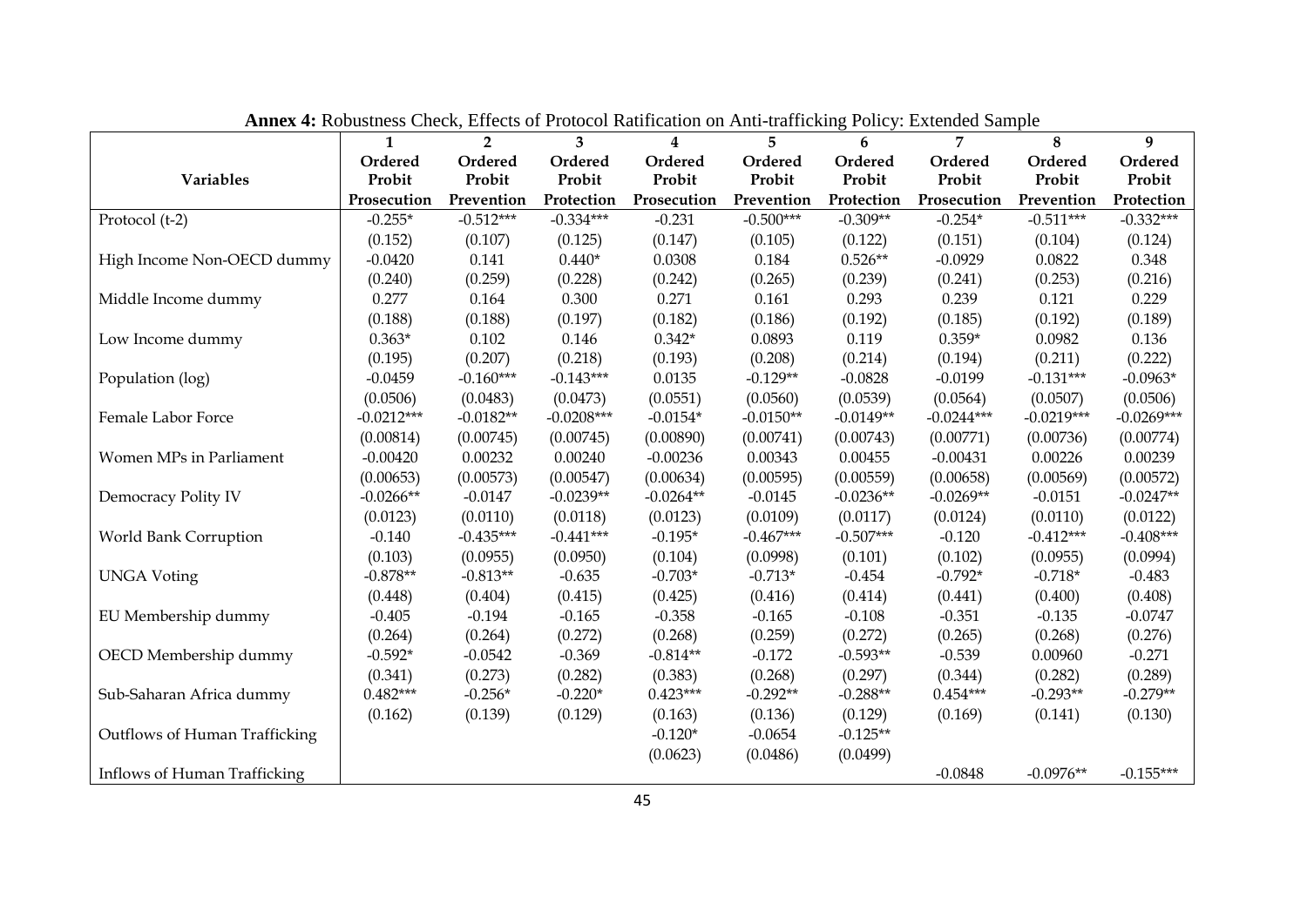|                       |           |            |           |          |           |           | (0.0611)   | (0.0498)  | (0.0525)   |
|-----------------------|-----------|------------|-----------|----------|-----------|-----------|------------|-----------|------------|
|                       |           |            |           |          |           |           |            |           |            |
| Pseudo R2             | 0.1883    | 0.1411     | 0.1635    | 0.1934   | 0.1427    | 0.169     | 0.191      | 0.1447    | 0.1722     |
| Log Pseudo likelihood | $-1001.4$ | $-1088.7$  | $-1065.3$ | $-995.1$ | $-1086.7$ | $-1058.3$ | $-998.1$   | $-1084.2$ | $-1054.2$  |
| Time Dummies          | YES       | <b>YES</b> | YES       | YES      | YES       | YES       | <b>YES</b> | YES       | <b>YES</b> |
| No. of Countries      | 140       | 140        | 140       | 140      | 140       | 140       | 140        | 140       | 140        |
| No. of Observations   | 875       | 876        | 876       | 875      | 876       | 876       | 875        | 876       | 876        |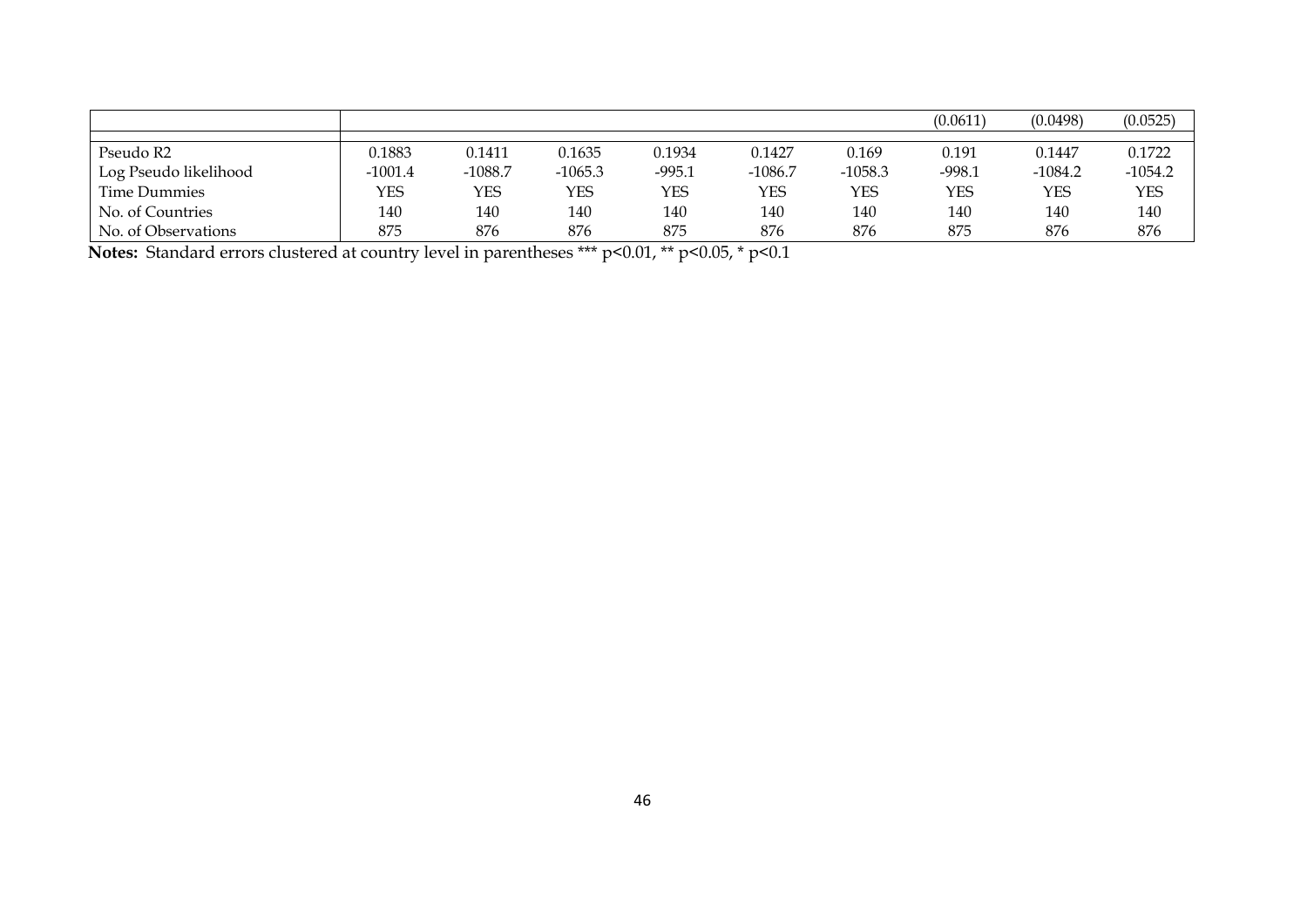|                               | 1            | $\overline{2}$ | 3            | 4            | 5           | 6            | 7            | 8           | 9            |
|-------------------------------|--------------|----------------|--------------|--------------|-------------|--------------|--------------|-------------|--------------|
|                               | Ordered      | Ordered        | Ordered      | Ordered      | Ordered     | Ordered      | Ordered      | Ordered     | Ordered      |
| Variables                     | Probit       | Probit         | Probit       | Probit       | Probit      | Probit       | Probit       | Probit      | Probit       |
|                               | Prosecution  | Prevention     | Protection   | Prosecution  | Prevention  | Protection   | Prosecution  | Prevention  | Protection   |
| Protocol (t-2)                | $-0.272*$    | $-0.463***$    | $-0.218$     | $-0.229$     | $-0.437***$ | $-0.174$     | $-0.274*$    | $-0.467***$ | $-0.224*$    |
|                               | (0.164)      | (0.121)        | (0.135)      | (0.153)      | (0.116)     | (0.131)      | (0.163)      | (0.117)     | (0.134)      |
| High Income Non-OECD dummy    | $-0.141$     | 0.0784         | 0.181        | $-0.101$     | 0.104       | 0.228        | $-0.159$     | 0.0571      | 0.145        |
|                               | (0.273)      | (0.289)        | (0.241)      | (0.264)      | (0.291)     | (0.242)      | (0.269)      | (0.284)     | (0.227)      |
| Middle Income dummy           | 0.204        | 0.250          | 0.197        | 0.170        | 0.229       | 0.167        | 0.187        | 0.229       | 0.160        |
|                               | (0.218)      | (0.221)        | (0.241)      | (0.202)      | (0.217)     | (0.233)      | (0.213)      | (0.224)     | (0.226)      |
| Low Income dummy              | 0.254        | 0.138          | $-0.0434$    | 0.181        | 0.0908      | $-0.123$     | 0.257        | 0.143       | $-0.0406$    |
|                               | (0.215)      | (0.230)        | (0.247)      | (0.202)      | (0.236)     | (0.243)      | (0.211)      | (0.236)     | (0.241)      |
| Population (log)              | $-0.0295$    | $-0.136***$    | $-0.113**$   | $0.0895*$    | $-0.0687$   | $-0.00312$   | $-0.00933$   | $-0.110**$  | $-0.0698$    |
|                               | (0.0498)     | (0.0486)       | (0.0453)     | (0.0534)     | (0.0568)    | (0.0527)     | (0.0550)     | (0.0507)    | (0.0488)     |
| Female Labor Force            | $-0.0173**$  | $-0.0154**$    | $-0.0146**$  | $-0.00370$   | $-0.00737$  | $-0.00174$   | $-0.0200***$ | $-0.0190**$ | $-0.0207***$ |
|                               | (0.00840)    | (0.00765)      | (0.00735)    | (0.00925)    | (0.00779)   | (0.00726)    | (0.00775)    | (0.00748)   | (0.00773)    |
| Women MPs in Parliament       | $-0.00823$   | 0.00169        | $-0.000410$  | $-0.00680$   | 0.00268     | 0.00119      | $-0.00832$   | 0.00169     | $-0.000421$  |
|                               | (0.00726)    | (0.00655)      | (0.00578)    | (0.00685)    | (0.00677)   | (0.00603)    | (0.00735)    | (0.00652)   | (0.00618)    |
| Democracy Polity IV           | $-0.0326***$ | $-0.0198*$     | $-0.0329***$ | $-0.0359***$ | $-0.0215**$ | $-0.0361***$ | $-0.0328***$ | $-0.0201*$  | $-0.0339***$ |
|                               | (0.0120)     | (0.0106)       | (0.0116)     | (0.0124)     | (0.0104)    | (0.0115)     | (0.0122)     | (0.0106)    | (0.0120)     |
| World Bank Corruption         | $-0.0176$    | $-0.306***$    | $-0.272***$  | $-0.0609$    | $-0.334***$ | $-0.323***$  | $-0.00269$   | $-0.287***$ | $-0.242**$   |
|                               | (0.107)      | (0.0939)       | (0.0916)     | (0.102)      | (0.0962)    | (0.0949)     | (0.106)      | (0.0951)    | (0.0985)     |
| <b>UNGA Voting</b>            | $-0.694$     | $-0.595$       | $-0.403$     | $-0.375$     | $-0.404$    | $-0.104$     | $-0.634$     | $-0.517$    | $-0.275$     |
|                               | (0.464)      | (0.412)        | (0.467)      | (0.430)      | (0.428)     | (0.469)      | (0.458)      | (0.405)     | (0.450)      |
| EU Membership dummy           | $-0.548$     | $-0.550$       | $-0.735*$    | $-0.372$     | $-0.444$    | $-0.560$     | $-0.459$     | $-0.435$    | $-0.553$     |
|                               | (0.400)      | (0.415)        | (0.376)      | (0.372)      | (0.400)     | (0.383)      | (0.405)      | (0.425)     | (0.384)      |
| Sub-Saharan Africa dummy      | $0.517***$   | $-0.232*$      | $-0.194$     | $0.425**$    | $-0.293**$  | $-0.292**$   | $0.495***$   | $-0.264*$   | $-0.248*$    |
|                               | (0.161)      | (0.137)        | (0.128)      | (0.165)      | (0.132)     | (0.125)      | (0.168)      | (0.139)     | (0.128)      |
| Outflows of Human Trafficking |              |                |              | $-0.228***$  | $-0.130***$ | $-0.214***$  |              |             |              |
|                               |              |                |              | (0.0688)     | (0.0500)    | (0.0488)     |              |             |              |
| Inflows of Human Trafficking  |              |                |              |              |             |              | $-0.0698$    | $-0.0940*$  | $-0.154***$  |
|                               |              |                |              |              |             |              | (0.0646)     | (0.0520)    | (0.0553)     |

**Annex 5:** Robustness Check, Effects of Protocol Ratification on Anti-trafficking Policy: Extended Sample with Developing countries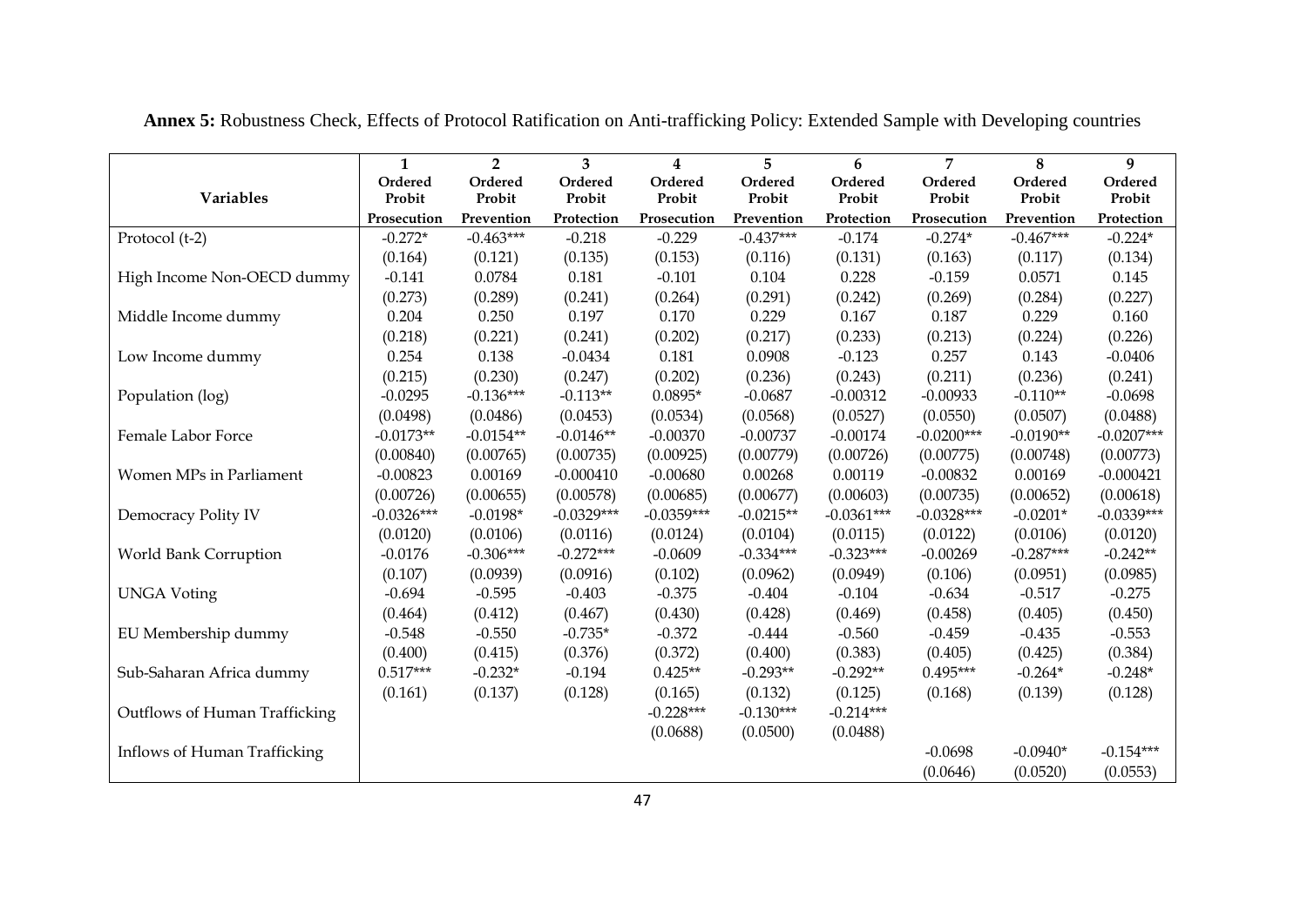| Pseudo R2                          | 0.1061   | 0.0914   | 0.0883   | 0.1232     | 0.097      | 0.1036 | 0.1082   | 0.0951 | 0.0984     |
|------------------------------------|----------|----------|----------|------------|------------|--------|----------|--------|------------|
| <sup>1</sup> Log Pseudo likelihood | $-859.2$ | $-919.7$ | $-878.7$ | $-842.7$   | $-914$     | $-864$ | $-857.2$ | $-916$ | $-869.1$   |
| Time Dummies                       | YES      | YES      | YES      | <b>YES</b> | <b>YES</b> | YES    | YES      | YES    | <b>YES</b> |
| No. of Countries                   | 117      | 117      | 117      | 117        | 117        | 117    |          | 117    | 117        |
| No. of Observations                | 722      | 722      | 722      | 722        | 722        | 722    | 722      | 722    | 722        |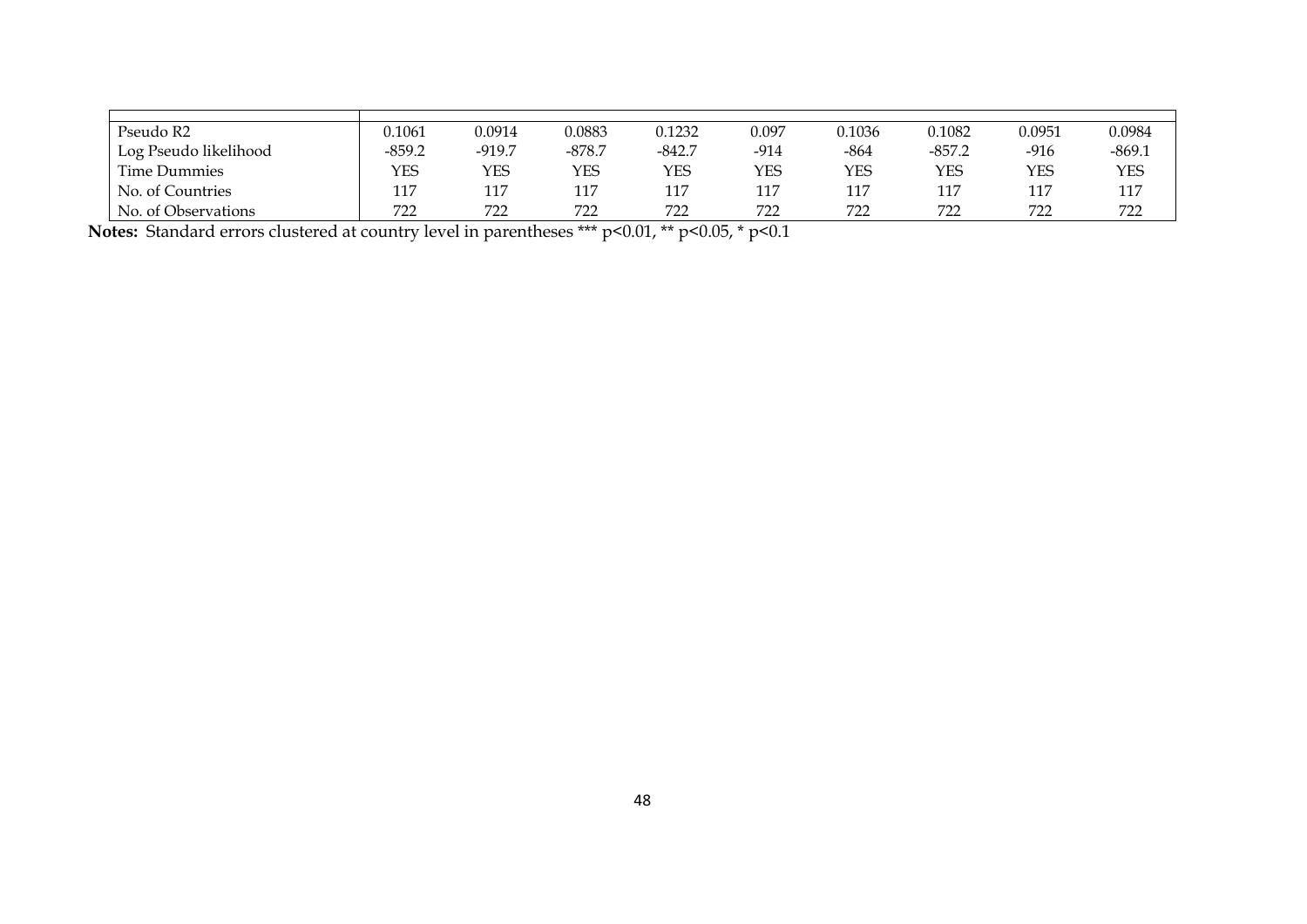|                         | $\mathbf{1}$                         | $\overline{2}$               | 3                                   | 4                                   | 5                                  | 6                                  |
|-------------------------|--------------------------------------|------------------------------|-------------------------------------|-------------------------------------|------------------------------------|------------------------------------|
| <b>Variables</b>        | POLS (FE)                            | POLS (FE)                    | POLS (FE)                           | POLS (FE)                           | POLS (FE)                          | POLS (FE)                          |
|                         | Prosecution<br><b>Full</b><br>sample | Prevention<br>Full<br>sample | Protection<br><b>Full</b><br>sample | Prosecution<br>Developing<br>Sample | Prevention<br>Developing<br>Sample | Protection<br>Developing<br>Sample |
| Constant                | $-7.682$                             | $-4.652$                     | $-21.76**$                          | $-9.870$                            | $-0.697$                           | $-20.60**$                         |
|                         | (11.95)                              | (13.22)                      | (10.55)                             | (13.16)                             | (12.48)                            | (9.923)                            |
| Protocol (t-2)          | 0.0473                               | $-0.303***$                  | $-0.148$                            | 0.0259                              | $-0.298**$                         | $-0.100$                           |
|                         | (0.0905)                             | (0.114)                      | (0.106)                             | (0.111)                             | (0.131)                            | (0.121)                            |
| Per capita GDP (log)    | $-0.962$                             | $-0.271$                     | $-0.231$                            | $-0.958$                            | $-0.235$                           | $-0.0774$                          |
|                         | (0.616)                              | (0.471)                      | (0.452)                             | (0.700)                             | (0.500)                            | (0.479)                            |
| Population (log)        | 1.793*                               | 1.256                        | 1.973*                              | $1.913*$                            | 0.803                              | $1.646*$                           |
|                         | (0.936)                              | (1.278)                      | (0.998)                             | (1.003)                             | (1.195)                            | (0.897)                            |
| Female Labor Force      | 0.0370                               | $-0.0556$                    | $0.183**$                           | 0.0591                              | $-0.0673$                          | $0.203**$                          |
|                         | (0.0905)                             | (0.0867)                     | (0.0784)                            | (0.105)                             | (0.0989)                           | (0.0844)                           |
| Women MPs in Parliament | $-0.0213**$                          | 0.00583                      | $-0.00477$                          | $-0.0268**$                         | 0.00653                            | $-0.00210$                         |
|                         | (0.00993)                            | (0.0104)                     | (0.00980)                           | (0.0106)                            | (0.0108)                           | (0.0104)                           |
| Democracy Polity IV     | $-0.0593**$                          | $-0.0305$                    | $0.0381**$                          | $-0.0606**$                         | $-0.0332$                          | $0.0371**$                         |
|                         | (0.0257)                             | (0.0230)                     | (0.0185)                            | (0.0253)                            | (0.0225)                           | (0.0185)                           |
| <b>ICGR Rule of Law</b> | 0.0674                               | 0.129                        | 0.152                               | 0.0222                              | $0.216*$                           | $0.212*$                           |
|                         | (0.110)                              | (0.120)                      | (0.107)                             | (0.124)                             | (0.123)                            | (0.109)                            |
| <b>ICGR</b> Corruption  | 0.0146                               | $-0.153$                     | $-0.0808$                           | 0.00953                             | $-0.186$                           | $-0.0848$                          |
|                         | (0.122)                              | (0.114)                      | (0.114)                             | (0.126)                             | (0.114)                            | (0.120)                            |
| <b>UNGA</b> voting      | 0.344                                | $-0.0408$                    | $0.891**$                           | 0.317                               | 0.0850                             | $1.031**$                          |
|                         | (0.470)                              | (0.400)                      | (0.378)                             | (0.515)                             | (0.444)                            | (0.401)                            |
| EU Membership dummy     | $-0.0578$                            | $-0.438*$                    | $-0.341$                            | 0.0361                              | $-0.558*$                          | $-0.465$                           |
|                         | (0.232)                              | (0.235)                      | (0.221)                             | (0.273)                             | (0.320)                            | (0.303)                            |
| R-squared               | 0.207                                | 0.133                        | 0.129                               | 0.228                               | 0.148                              | 0.134                              |
| Time dummies            | <b>YES</b>                           | <b>YES</b>                   | <b>YES</b>                          | <b>YES</b>                          | <b>YES</b>                         | <b>YES</b>                         |
| Country dummies         | <b>YES</b>                           | <b>YES</b>                   | <b>YES</b>                          | <b>YES</b>                          | <b>YES</b>                         | <b>YES</b>                         |
| No. of Countries        | 117                                  | 117                          | 117                                 | 95                                  | 95                                 | 95                                 |
| Observations            | 745                                  | 746                          | 746                                 | 599                                 | 599                                | 599                                |

### **Annex 6:** Robustness Check, Effects of Protocol Ratification on Anti-trafficking Policy: Pooled OLS with Two-way Fixed Effects